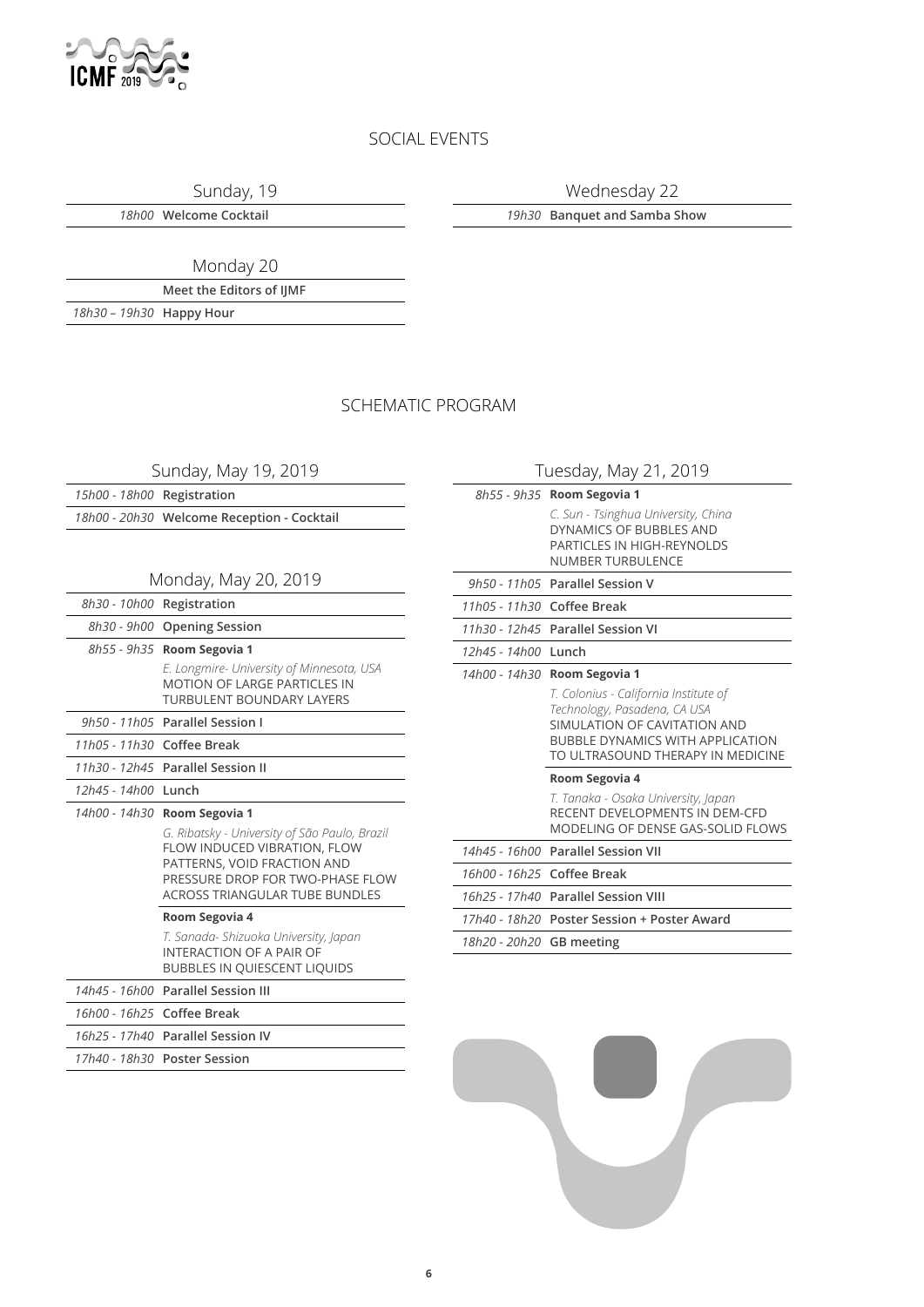AN



### SCHEMATIC PROGRAM

Wednesday, May 22, 2019

|                     | 8h55 - 9h35 Room Segovia 1                                                                                                                               |
|---------------------|----------------------------------------------------------------------------------------------------------------------------------------------------------|
|                     | S. Balachandar - University of Florida, USA<br>A NOVEL PHYSICS AND DATA-DRIVEN<br>FULER-LAGRANGE APPROACH THAT<br>CAPTURES FULLY-RESOLVED PHYSICS        |
|                     | 9h50 - 11h05 Parallel Session IX                                                                                                                         |
|                     | 11h05 - 11h30 Coffee Break                                                                                                                               |
|                     | 11h30 - 12h45 Parallel Session X                                                                                                                         |
| 12h45 - 14h00 Lunch |                                                                                                                                                          |
| 14h00 - 14h30       | Room Segovia 1                                                                                                                                           |
|                     | D. Quéré - École Polytechnique, France<br>SURFING ON A HOT SPOT: VARIATIONS<br>ON A THEME BY LEIDENFROST                                                 |
|                     | Room Segovia 4                                                                                                                                           |
|                     | K. Mahesh - University of Minnesota, USA<br>A MASSIVELY-PARALLEL, UNSTRUCTURED<br><b>OVERSET METHOD FOR DNS/LES OF</b><br>PARTICLE-LADEN TURBULENT FLOWS |
|                     | 14h45 - 16h00 Parallel Session XI                                                                                                                        |
|                     | 16h00 - 16h25 Coffee Break                                                                                                                               |
|                     | 16h25 - 17h40 Parallel Session XII                                                                                                                       |
|                     | 17h50 - 18h30 Senior Award                                                                                                                               |
| 19h30 - 21h30       | <b>Banquet</b>                                                                                                                                           |
|                     |                                                                                                                                                          |
|                     | 21h30 - 00h30 After-dinner show                                                                                                                          |

### Thursday, May 23, 2019

| 8h55 - 9h35 <b>Room Segovia 1</b> |                                                                                                                                                                                                  |
|-----------------------------------|--------------------------------------------------------------------------------------------------------------------------------------------------------------------------------------------------|
|                                   | J. Thome-École Polytechnique Fédérale de<br>Lausanne (EPFL) Lausanne, Switzerland<br>ON PERFECTING THE "HANDSHAKE"<br>BETWEEN NUMERICAL MODELING<br>AND FLOW VISUALISATION<br>IN TWO-PHASE FLOWS |
|                                   | 9h50 - 11h05 Parallel Session XIII                                                                                                                                                               |
| 11h05 - 11h30 Coffee Break        |                                                                                                                                                                                                  |
|                                   | 11h30 - 12h45 Parallel Session XIV                                                                                                                                                               |
| 12h45 - 14h00                     | Lunch                                                                                                                                                                                            |
| 14h00 - 14h30<br>Room Segovia 1   |                                                                                                                                                                                                  |
|                                   | L.F. Azevedo- PUC - RJ, Brazil                                                                                                                                                                   |
|                                   | <b>ENSEMBLE-AVERAGING TECHNIQUE</b><br>FOR VELOCITY MEASUREMENTS IN<br><b>GAS-LIQUID INTERMITTENT FLOWS</b>                                                                                      |
|                                   | Room Segovia 4                                                                                                                                                                                   |
|                                   | D. Lucas - Helmholtz-Zentrum<br>Dresden-Rossendorf, Germany<br>STATUS AND PERSPECTIVES OF CFD<br><b>MODELLING OF GAS-LIQUID FLOWS</b><br>IN THE MULTI-FLUID FRAMEWORK                            |
|                                   | 14h45 - 16h00 Parallel Session XV                                                                                                                                                                |
| 16h00 - 16h25 Coffee Break        |                                                                                                                                                                                                  |
|                                   | 16h25 - 17h40 Parallel Session XVI                                                                                                                                                               |

## Friday, May 24, 2019

|                              | 8h55 - 9h35 Room Segovia 1                                                                                                            |  |
|------------------------------|---------------------------------------------------------------------------------------------------------------------------------------|--|
|                              | G. Tryggvason- Johns Hopkins University, USA<br><b>FMERGING CHALL ENGES IN</b><br>DIRECT NUMERICAL SIMULATIONS<br>OF MULTIPHASE FLOWS |  |
|                              | 9h50 - 11h05 Parallel Session XVII                                                                                                    |  |
| $11h05 - 11h30$ Coffee Break |                                                                                                                                       |  |
|                              | 11h30 - 12h45 Parallel Session XVIII                                                                                                  |  |
|                              | 12h45 - 14h00 Room Segovia1<br><b>CLOSING CEREMONY</b>                                                                                |  |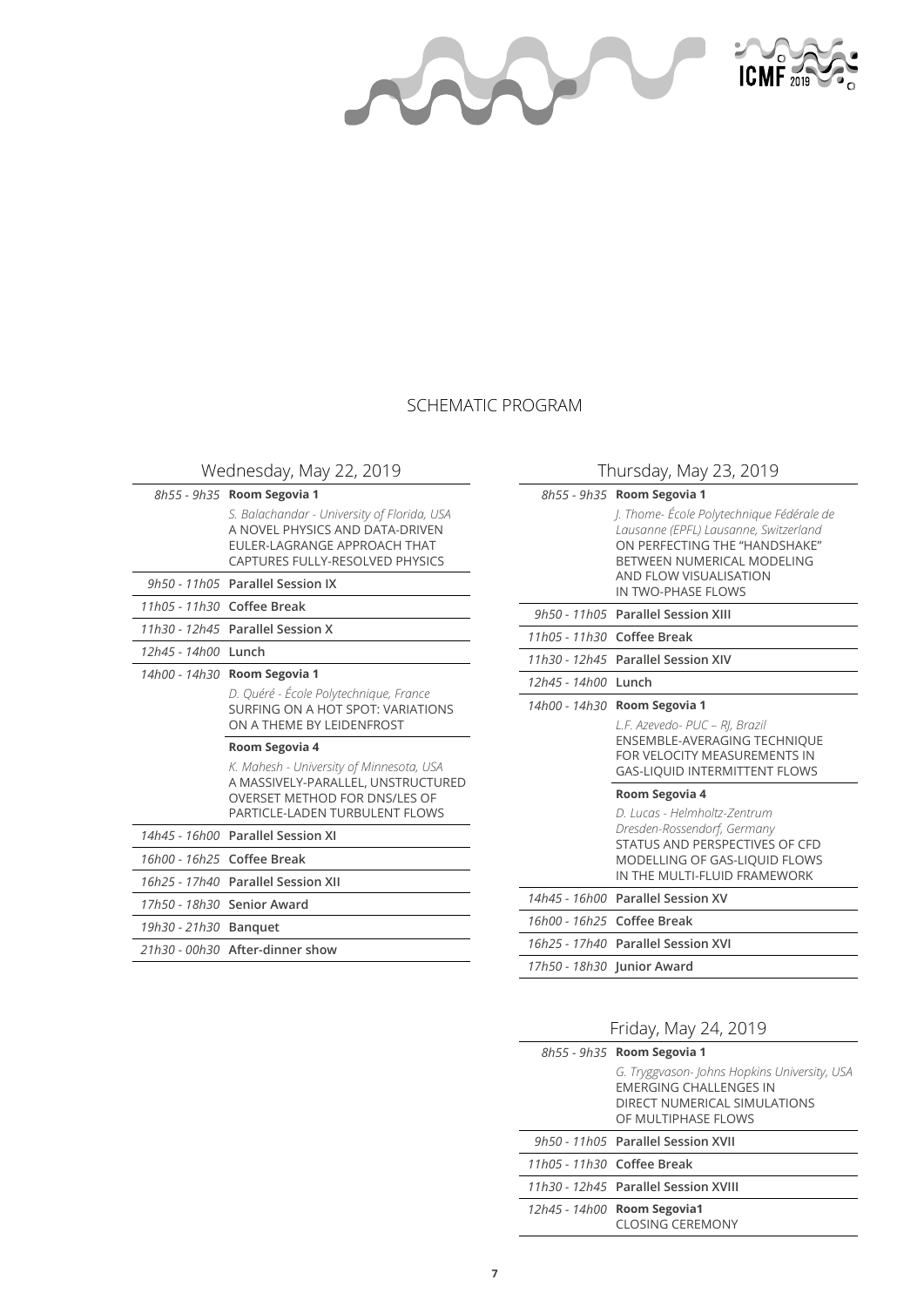

# LECTURES

### Monday, May 20, 2019

| 8h30 - 9h00   | Room Segovia 1<br><b>Opening Session</b>                                                                                    |
|---------------|-----------------------------------------------------------------------------------------------------------------------------|
|               | Room Segovia 1                                                                                                              |
| 8h55 - 9h35   | E. Longmire- University of Minnesota, USA                                                                                   |
|               | Chairperson: Roberto Zenit                                                                                                  |
|               | MOTION OF LARGE PARTICLES IN TURBULENT BOUNDARY LAYERS                                                                      |
|               | Room Segovia 1                                                                                                              |
|               | G. Ribatsky - University of São Paulo, Brazil                                                                               |
|               | Chairperson: Matteo Bucci                                                                                                   |
| 14h00 - 14h30 | FLOW INDUCED VIBRATION, FLOW PATTERNS, VOID FRACTION AND PRESSURE<br>DROP FOR TWO-PHASE FLOW ACROSS TRIANGULAR TUBE BUNDLES |
|               | Room Segovia 4                                                                                                              |
|               | T. Sanada- Shizuoka University, Japan                                                                                       |
|               | Chairperson: Yuichi Murai                                                                                                   |

INTERACTION OF A PAIR OF BUBBLES IN QUIESCENT LIQUIDS

### Tuesday, May 21, 2019

|             | Room Segovia 1                                                       |
|-------------|----------------------------------------------------------------------|
| 8h55 - 9h35 | C. Sun - Tsinghua University, China                                  |
|             | Chairperson: Markus Uhlmann                                          |
|             | DYNAMICS OF BUBBLES AND PARTICLES IN HIGH-REYNOLDS NUMBER TURBULENCE |
|             | Room Segovia 1                                                       |
|             | T. Colonius - California Institute of Technology, Pasadena, CA USA   |
|             | Chairperson: Stephane Zaleski                                        |
|             | SIMULATION OF CAVITATION AND BUBBLE DYNAMICS WITH                    |
|             | 14h00 - 14h30 APPLICATION TO ULTRASOUND THERAPY IN MEDICINE          |
|             | Room Segovia 4                                                       |
|             | T. Tanaka - Osaka University, Japan                                  |
|             | Chairperson: Martin Sommerfeld                                       |
|             | RECENT DEVELOPMENTS IN DEM-CFD MODELING OF DENSE GAS-SOLID FLOWS     |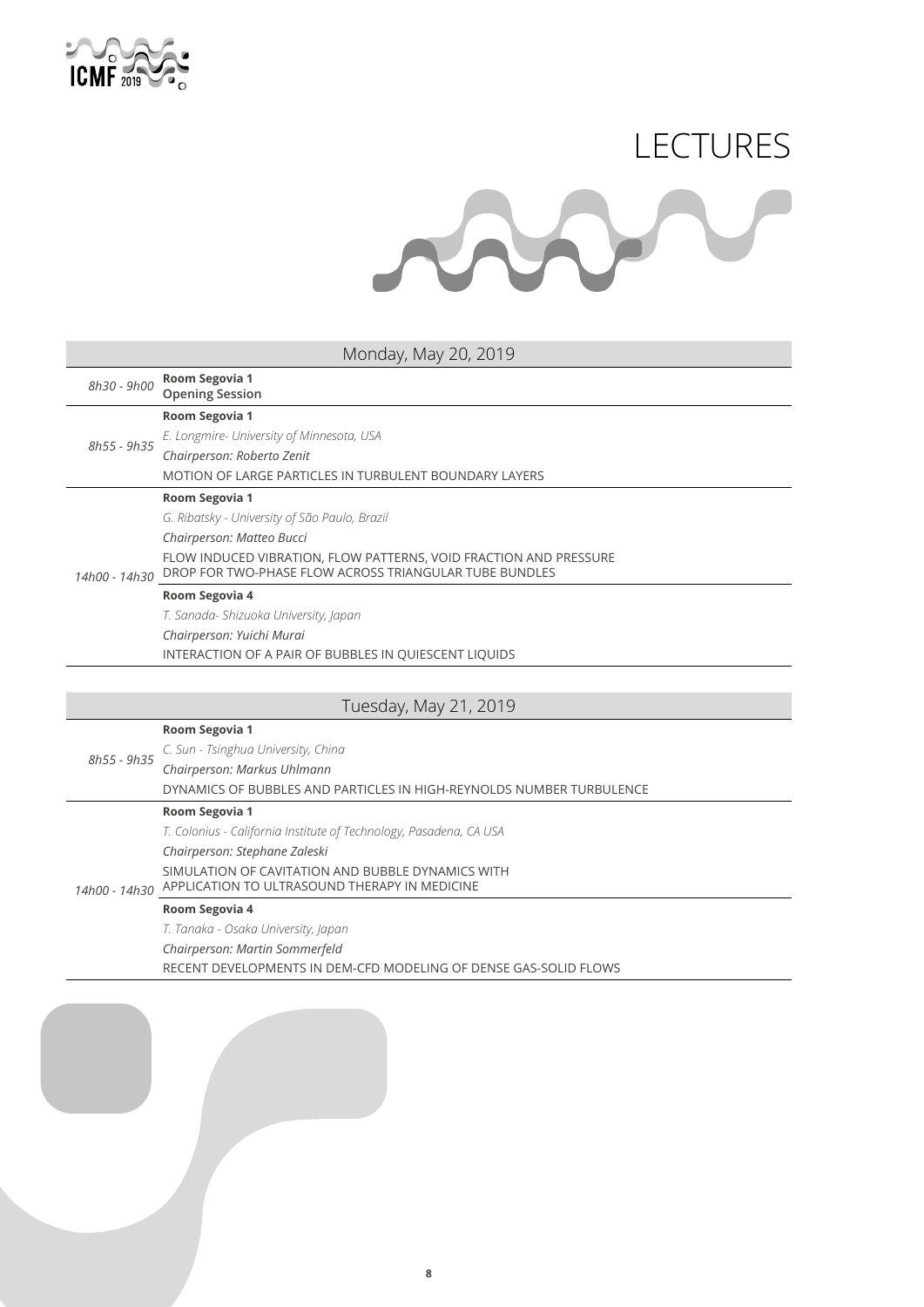

#### **Room Segovia 1**

*S. Balachandar - University of Florida, USA*

### *8h55 - 9h35 Chairperson: Alfredo Soldati* A NOVEL PHYSICS AND DATA-DRIVEN EULER-LAGRANGE APPROACH THAT CAPTURES FULLY-RESOLVED PHYSICS

#### **Room Segovia 1**

*D. Quéré - École Polytechnique, France*

*Chairperson: Alfredo Soldati*

SURFING ON A HOT SPOT: VARIATIONS ON A THEME BY LEIDENFROST

### *14h00 - 14h30* **Room Segovia 4**

*K. Mahesh - University of Minnesota, USA Chairperson: Angela Nieckele* A MASSIVELY-PARALLEL, UNSTRUCTURED OVERSET METHOD FOR DNS/ LES OF PARTICLE-LADEN TURBULENT FLOWS

### Thursday, May 23, 2019

|               | Room Segovia 1                                                                                        |
|---------------|-------------------------------------------------------------------------------------------------------|
|               | J. Thome- École Polytechnique Fédérale de Lausanne (EPFL) Lausanne, Switzerland                       |
|               | 8h55 - 9h35 Chairperson: Catherine Colin                                                              |
|               | ON PERFECTING THE "HANDSHAKE" BETWEEN NUMERICAL MODELING<br>AND FLOW VISUALISATION IN TWO-PHASE FLOWS |
|               | Room Segovia 1                                                                                        |
|               | L.F. Azevedo- PUC – RI, Brazil                                                                        |
|               | Chairperson: Steven Ceccio                                                                            |
| 14h00 - 14h30 | ENSEMBLE-AVERAGING TECHNIQUE FOR VELOCITY MEASUREMENTS IN GAS-LIQUID INTERMITTENT FLOWS               |
|               | Segovia 4                                                                                             |
|               | D. Lucas - Helmholtz-Zentrum Dresden-Rossendorf, Germany                                              |
|               | Chairperson: Dominique Legendre                                                                       |
|               | STATUS AND PERSPECTIVES OF CFD MODELLING OF GAS-LIQUID FLOWS IN THE MULTI-FLUID FRAMEWORK             |

|             | Friday, May 24, 2019                                                             |
|-------------|----------------------------------------------------------------------------------|
|             | Room Segovia 1                                                                   |
| 8h55 - 9h35 |                                                                                  |
|             | G. Tryggvason- Johns Hopkins University, USA<br><b>Chairperson: Luis Portela</b> |
|             | EMERGING CHALLENGES IN DIRECT NUMERICAL SIMULATIONS OF MULTIPHASE FLOWS          |
|             | 12h45 - 14h00 Room Segovia 1<br>Closing Ceremony                                 |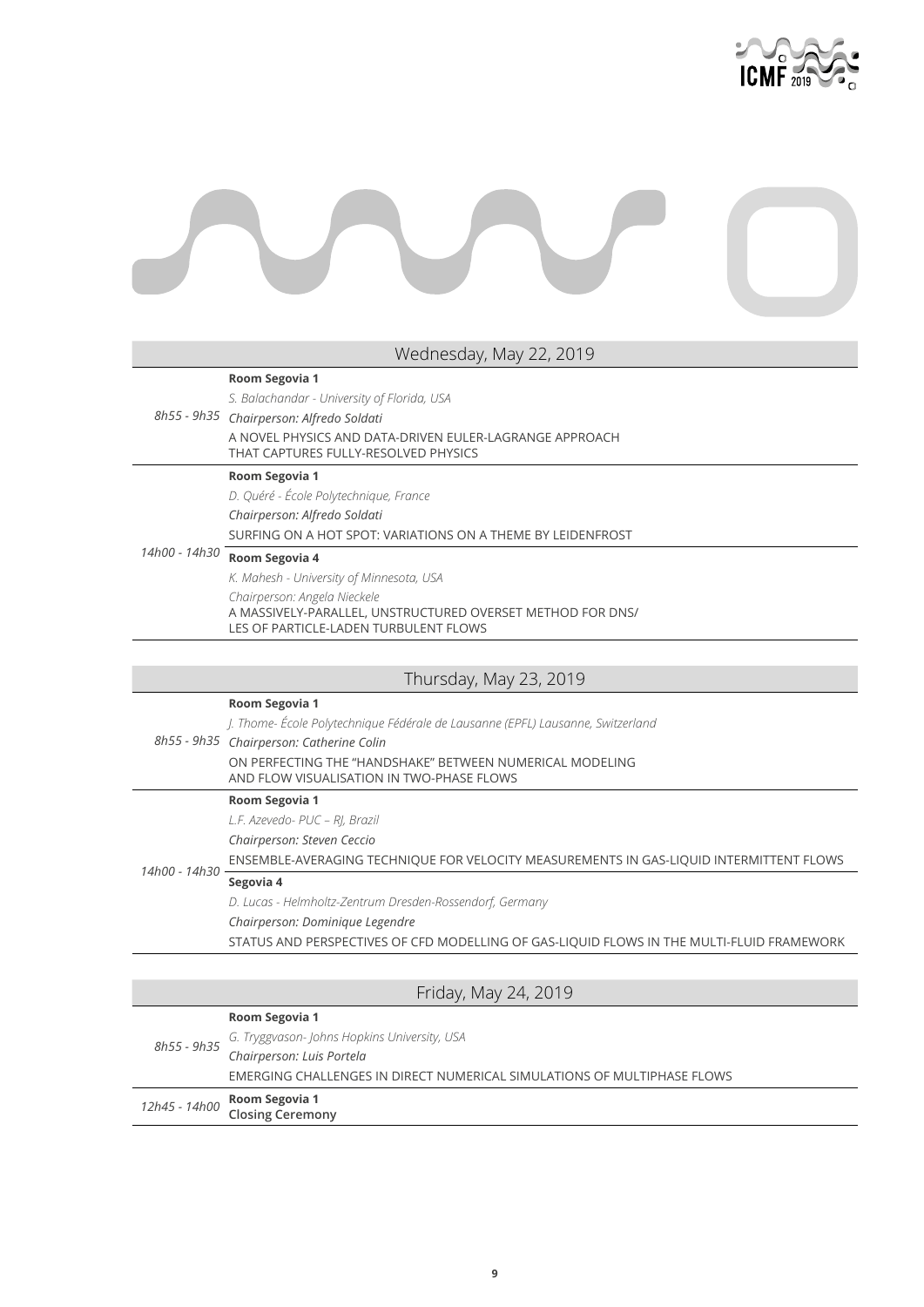### Parallel Session I

| Chairperson   | <b>Dmitry Eskin</b>                                                                                                                                                                                                                                                                                        | Berend van Wachem                                                                                                                                                                                                                                                                                      |
|---------------|------------------------------------------------------------------------------------------------------------------------------------------------------------------------------------------------------------------------------------------------------------------------------------------------------------|--------------------------------------------------------------------------------------------------------------------------------------------------------------------------------------------------------------------------------------------------------------------------------------------------------|
| <b>ROOM</b>   | <b>SEGOVIA I</b>                                                                                                                                                                                                                                                                                           | <b>SEGOVIA II</b>                                                                                                                                                                                                                                                                                      |
| 10h05 - 10h20 | OC.001<br>02. Bubbly Flows<br>INVESTIGATION OF MESO-SCALE DYNAMICS<br>IN BUBBLY FLOWS USING TWO DIFFERENT<br>NUMERICAL FRAMEWORKS<br>Sardina G, Jareteg K, Ström H, Sasic S<br>Gaetano Sardina                                                                                                             | OC.005<br>07. Computational Techniques for Multiphase Flows<br>IMPLEMENTATION AND VALIDATION OF A CFD<br>MODEL FOR TWO-PHASE GAS-LIQUID FLOWS<br>WITH DIFFERENT INTERFACE LENGTH SCALES<br>Cerqueira RFL, Evrard F, Denner F, van<br>Wachem BGM, Paladino EE<br>Rafael Franklin Lazaro de Cerqueira    |
| 10h20 - 10h35 | OC.002<br>02. Bubbly Flows<br>EFFECTS OF INITIAL LIQUID HEIGHT ON GAS<br>HOLDUP IN AN AIR-WATER BUBBLE COLUMN<br>Kobayashi N, Hashida M, Hayashi K, Marashdeh Q, Tomiyama A<br>Nobuya Kobayashi                                                                                                            | OC.006<br>07. Computational Techniques for Multiphase Flows<br>PROGRESS IN THE SMOOTHED PARTICLE<br>HYDRODYNAMICS METHOD TO SIMULATE<br>AND POST-PROCESS SPRAY GENERATION<br>Chaussonnet G, Dauch T, Keller M, Okraschevski<br>M, Ates C, Schwitzke C, Koch R, Bauer HJ<br><b>Geoffroy Chaussonnet</b> |
| 10h35 - 10h50 | OC.003<br>02. Bubbly Flows<br><b>BUBBLE PLUME HYDRODYNAMICS:</b><br><b>COMPARISON BETWEEN EULER-EULER</b><br>SIMULATIONS AND EXPERIMENTAL DATA<br>Laupsien D, Laviéville J, Zamansky R, Cockx A, Liné A<br>David Laupsien                                                                                  | OC.007<br>07. Computational Techniques for Multiphase Flows<br>MOVING MESH METHOD FOR TWO-PHASE<br>FLOWS WITH DYNAMIC BOUNDARIES<br>Anjos G, Mangiavacchi N, Pontes J, Lucena R, Peixoto O<br>Gustavo Anjos                                                                                            |
| 10h50 - 11h05 | OC.004<br>02. Bubbly Flows<br>EULER-LAGRANGE SIMULATIONS OF<br><b>BUBBLY FLOWS WITH LARGE BUBBLES</b><br>Le Roy De Bonneville F, Zamansky R, Risso F, Boulin A, Haquet JF<br>Florian Le Roy De Bonneville                                                                                                  | <b>OC.008</b><br>07. Computational Techniques for Multiphase Flows<br>NUMERICAL STUDY OF WALL WETTABILITY USING<br>SMOOTHED PROFILE-LATTICE BOLTZMANN METHOD<br>Seta T<br>Takeshi Seta                                                                                                                 |
| Chairperson   | Luis Fernando Azevedo                                                                                                                                                                                                                                                                                      | Enio Bandarra                                                                                                                                                                                                                                                                                          |
| <b>ROOM</b>   | <b>SEGOVIA III</b>                                                                                                                                                                                                                                                                                         | <b>SEGOVIA IV</b>                                                                                                                                                                                                                                                                                      |
| 10h05 - 10h20 | OC.009<br>10. Experimental Methods for Multiphase Flows<br>EVALUATION OF THE TWO-PHASE PRESSURE DROP OF<br>PROPANE ON THE BASIS OF DETAILED EXPERIMENTS<br>CONSIDERING METASTABILITY AND HYSTERESIS<br>Gabrisch X, Repke JU<br>Xenia Gabrisch                                                              | OC.013<br>21. Non-Newtonian Multiphase Flows<br>INTERACTION BETWEEN TWO BUBBLES RISING SIDE BY<br>SIDE IN NEWTONIAN AND NON-NEWTONIAN FLUID<br>Jadon V, Sugiyama K, Takagi S<br>Varun Jadon                                                                                                            |
| 10h20 - 10h35 | OC.010<br>10. Experimental Methods for Multiphase Flows<br><b>INVERSE HEAT TRANSFER ANALYSIS OF A</b><br>PULSATING HEAT PIPE FOR SPACE APPLICATIONS<br>TESTED ON BOARD A PARABOLIC FLIGHT<br>Bozzoli F, Zamparini L, Mangini D, Cattani L,<br>Mameli M, Miché N, Filippeschi S, Marengo M<br>Marco Marengo | OC.014<br>21. Non-Newtonian Multiphase Flows<br>INVESTIGATION ON VISCOUS DROPLET GENERATION<br>FOR SELECTIVE COATING PROCESSES<br>Ye Q, Rhein S, Hess T, Niemeier W, Tiedje O<br>Qiaoyan Ye                                                                                                            |
| 10h35 - 10h50 | OC.011<br>10. Experimental Methods for Multiphase Flows<br>DYNAMICS OF INERTIAL, RIGID NYLON<br>FIBERS IN ISOTROPIC TURBULENCE<br>van Hout R, Kuperman S, Sabban L<br>René van Hout                                                                                                                        | OC.015<br>21. Non-Newtonian Multiphase Flows<br><b>PARTICLE MIGRATION IN POISEUILLE</b><br>FLOW OF A YIELD-STRESS FLUID<br>Chaparian E, Brandt L, Tammisola O<br><b>Emad Chaparian</b>                                                                                                                 |
| 10h50 - 11h05 | OC.012<br>10. Experimental Methods for Multiphase Flows<br>PULSED SPRAY-WALL INTERACTION<br>IN A CIRCULAR CHANNEL<br>Purkar K, Sahu S<br>Ketaki Purkar                                                                                                                                                     | OC.016<br>21. Non-Newtonian Multiphase Flows<br>TWO PHASE FLOW OF GAS-NON-NEWTONIAN<br>FLUIDS IN CLOSED CONDUITS<br>Nayak S, Das G, Ray S<br>Saibalini Navak                                                                                                                                           |

**CMF** 2019

 $\sqrt{2}$ ┕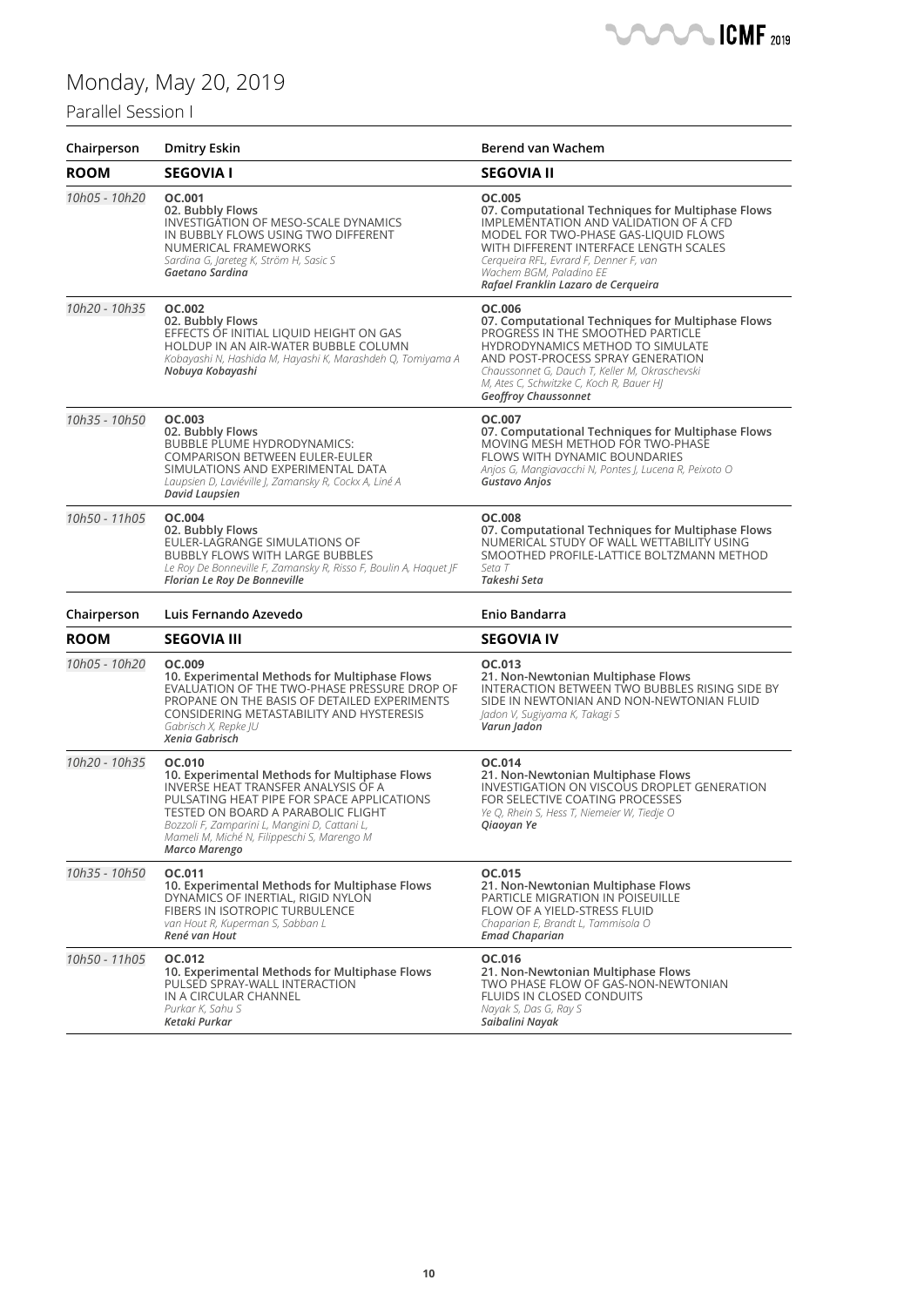## Parallel Session I

| Chairperson   | Markus Uhlmann                                                                                                                                                                                                                                                 | Jose Simões Moreira                                                                                                                                                                                                                  |
|---------------|----------------------------------------------------------------------------------------------------------------------------------------------------------------------------------------------------------------------------------------------------------------|--------------------------------------------------------------------------------------------------------------------------------------------------------------------------------------------------------------------------------------|
| <b>ROOM</b>   | <b>ARANJUEZ</b>                                                                                                                                                                                                                                                | <b>ORIENTE</b>                                                                                                                                                                                                                       |
| 09h50 - 10h05 | OC.017<br>23. Particle-Laden Flows<br>TRANSITION TO TURBULENCE AND DRAG<br>REDUCTION IN PARTICLE LADEN PIPE FLOW.<br>Agrawal N, Choueiri GH, Hof B<br>Nishchal Agrawal                                                                                         | OC.022<br>03. Boiling, Condensation, Evaporation<br>IMPACT OF DROPLET CONDENSATION<br>ON MIXED CONVECTIVE AIRFLOW<br>Brueckner C, Westhoff A, Wagner C<br>Christian Brueckner                                                        |
| 10h05 - 10h20 | OC.018<br>23. Particle-Laden Flows<br>POINT-PARTICLE LARGE-EDDY SIMULATION OF<br>SEDIMENT TRANSPORT AND RESUSPENSION<br>Shin HH, Portela LM, Schaerer CE, Mangiavacchi N<br><b>Hyun Ho Shin</b>                                                                | OC.023<br>03. Boiling, Condensation, Evaporation<br>THE DIFFERENCE OF SOLAR BULK HEATING<br>AND SUBSTRATE SURFACE HEATING ON<br>NANOFLUID DROPLET EVAPORATION<br>Yan X, Xu JL, Lei L, Liu H<br>Xin Yan                               |
| 10h20 - 10h35 | OC.019<br>23. Particle-Laden Flows<br>THE SOUND OF TWO-PHASE FLOWS: PARTICLE-<br>TURBULENCE EFFECTS ON THE PRESSURE<br>FIELD IN HIGH-SPEED MIXING LAYERS<br>Capecelatro J, Shallcross G, Buchta D<br>Jesse Capecelatro                                         | OC.024<br>03. Boiling, Condensation, Evaporation<br>DEVELOPMENT OF NUMERICAL SIMULATION METHOD<br>FOR TWO-PHASE FLOW IN HEAT EXCHANGER<br>Sakai M, Komuro Y, Kodama A, Enya A,<br>Kondoh Y, Tanimoto K, Hibiki T<br>Masayuki Sakai   |
| 10h35 - 10h50 | OC.020<br>23. Particle-Laden Flows<br>DYNAMICS AND FRAGMENTATION OF SMALL<br>FLEXIBLE FIBERS IN TURBULENCE<br>Allende S, Henry C, Bec J<br>Sofia Allende                                                                                                       | OC.026<br>03. Boiling, Condensation, Evaporation<br>EXPERIMENTAL INVESTIGATION ON THE<br>FLOW BOILING HEAT TRANSFER OF RADIAL<br>EXPANDING CHANNEL HEAT EXCHANGERS<br>Dang C, Song M, Hong S, Cao X, Hihara E<br><b>Chaobin Dang</b> |
| 10h50 - 11h05 | OC.021<br>23. Particle-Laden Flows<br>TRANSIENT SETTLING AND MIXING OF FINITE-SIZE<br>PARTICLES IN TURBULENT SEDIMENTARY FLOWS<br>Krayer MWT, Uhlmann M<br><b>Michael Krayer</b>                                                                               |                                                                                                                                                                                                                                      |
| Chairperson   | Fabio Kanizawa                                                                                                                                                                                                                                                 |                                                                                                                                                                                                                                      |
| <b>ROOM</b>   | <b>ALHAMBRA II</b>                                                                                                                                                                                                                                             |                                                                                                                                                                                                                                      |
| 09h50 - 10h05 | OC.027<br>17. Micro- and Nano-Scale Multiphase Flows<br>PROPAGATION OF LONG BUBBLES IN<br>NON-CIRCULAR CAPILLARIES<br>Magnini M, Viboonyotin P, Matar OK<br>Mirco Magnini                                                                                      |                                                                                                                                                                                                                                      |
| 10h05 - 10h20 | <b>OC.028</b><br>17. Micro- and Nano-Scale Multiphase Flows<br><b>ION-TUNING THREE-PHASE WETTABILITY</b><br>Sun CZ, Liu M, Zhu SH, Bai BF<br>Chengzhen Sun                                                                                                     |                                                                                                                                                                                                                                      |
| 10h20 - 10h35 | OC.029<br>17. Micro- and Nano-Scale Multiphase Flows<br>3D NANO-PARTICLE VELOCITY FIELD, CONCENTRATION<br>FIELD AND RETENTION/DEPOSITION IN COMPLEX<br>ROCK-BASED 2.5D MICRO-MODELS<br>Upadhyay J, Park DS, Thompson KE, Nikitopoulos DE<br>Jagannath Upadhyay |                                                                                                                                                                                                                                      |
| 10h35 - 10h50 | OC.030<br>17. Micro- and Nano-Scale Multiphase Flows<br>DROPLET GENERATION IN FLOW-FOCUSING<br>MICROFLUIDIC CHANNELS WITH EXTERNAL VIBRATION<br>Bao FB, Lin XH, Lin J, Bao LW, Zhang C<br><b>Fubing Bao</b>                                                    |                                                                                                                                                                                                                                      |
| 10h50 - 11h05 | OC.031<br>25. Turbulence in Multiphase Flows<br>STATISTICAL ASPECTS OF SPRAY FORMATION<br>Zaleski S, Fuster D, Jiang D, Ling Y, Scardovelli R, Tryggvason G<br>Stephane Zaleski                                                                                |                                                                                                                                                                                                                                      |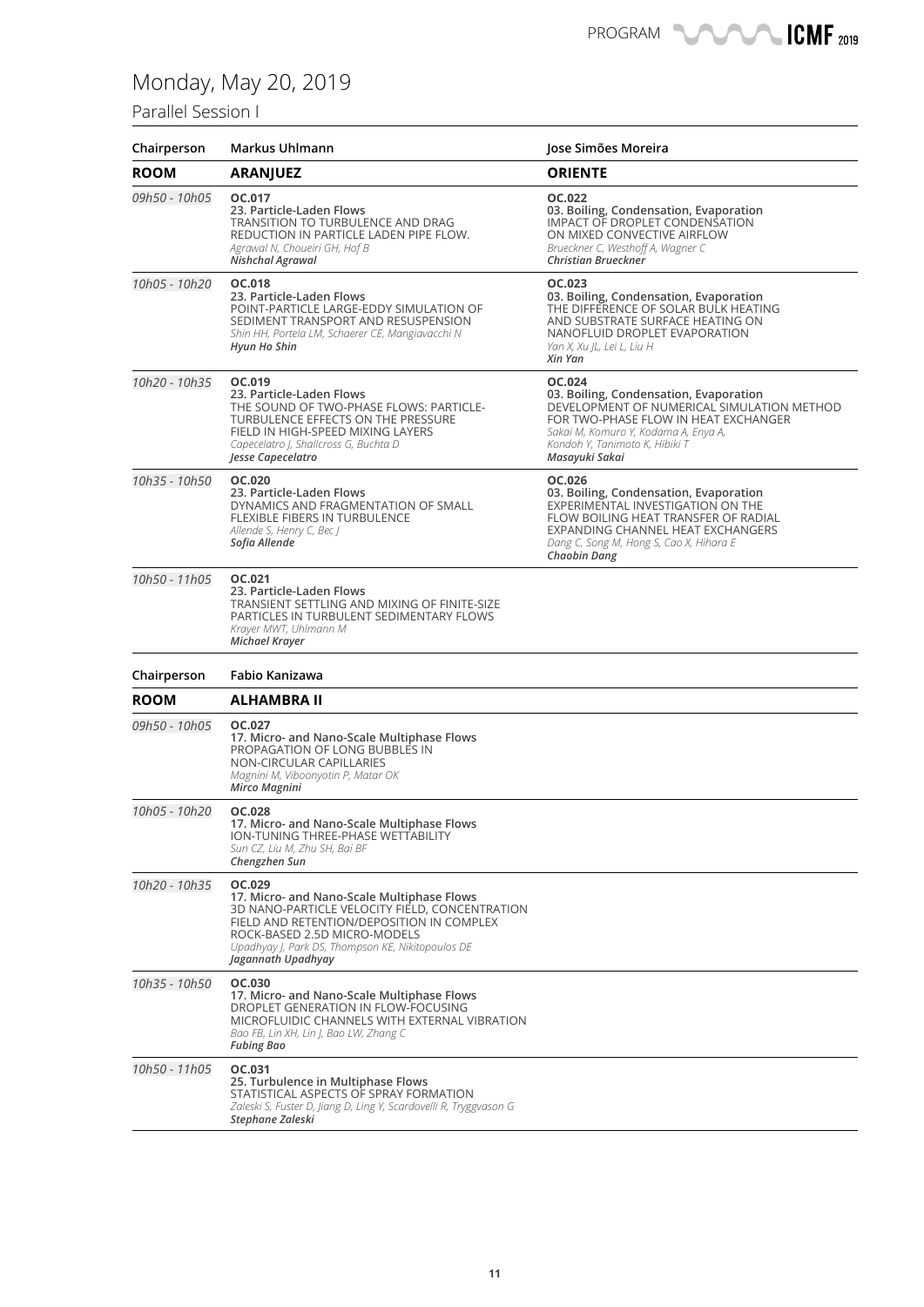## Monday, M

### Parallel Sessio

|                     |                                                                                                                                                                                                                                                                                                                     | <b>SASA SASA ICMF</b> 2019                                                                                                                                                                                                                                |
|---------------------|---------------------------------------------------------------------------------------------------------------------------------------------------------------------------------------------------------------------------------------------------------------------------------------------------------------------|-----------------------------------------------------------------------------------------------------------------------------------------------------------------------------------------------------------------------------------------------------------|
|                     | Monday, May 20, 2019                                                                                                                                                                                                                                                                                                |                                                                                                                                                                                                                                                           |
| Parallel Session II |                                                                                                                                                                                                                                                                                                                     |                                                                                                                                                                                                                                                           |
| Chairperson         | Frédéric Risso                                                                                                                                                                                                                                                                                                      | <b>Daniele Marchisio</b>                                                                                                                                                                                                                                  |
| <b>ROOM</b>         | <b>SEGOVIA I</b>                                                                                                                                                                                                                                                                                                    | <b>SEGOVIA II</b>                                                                                                                                                                                                                                         |
| 11h30 - 11h45       | OC.032<br>02. Bubbly Flows<br>EXPERIMENTAL ANALYSIS OF A QUASI-<br>2D BUBBLY MIXING LAYER<br>Muilwijk C, Van den Akker HEA<br>Corné Muilwijk                                                                                                                                                                        | OC.037<br>07. Computational Techniques for Multiphase Flows<br>A COMPARATIVE STUDY ON INTERFACE-<br>CAPTURING MODELS AND SCHEMES TO SOLVE<br><b>BUBBLE DYNAMICS AND CAVITATION</b><br>Schmidmayer K, Colonius T<br>Kevin Schmidmayer                      |
| 11h45 - 12h00       | OC.034<br>02. Bubbly Flows<br>MODELING BREAKUP OF A RISING<br>BUBBLE IN A TURBULENT FLOW<br>Eskin D, Vikhansky A<br>Dmitry Eskin                                                                                                                                                                                    | OC.038<br>07. Computational Techniques for Multiphase Flows<br>NUMERICAL STUDY OF THE CONSTRUCTION<br>OF EULERIAN QUANTITIES FROM PARTICLE<br>QUANTITIES ON CHEBYSHEV GRIDS<br>Komperda J, Li D, Ghiasi Z, Peyvan A, Mashayek F<br><b>Farzad Mashayek</b> |
| 12h00 - 12h15       | OC.035<br>25. Turbulence in Multiphase Flows<br>ON THE EFFECTS OF SURFACE TENSION<br>AND FILM HEIGHT IN NEAR-INTERFACE<br>TURBULENCE IN A GAS-LIQUID FLOW<br>Azevedo VWF, Evrard F, Denner F, van Wachem B, Paladino EE<br>Victor Wagner Freire de Azevedo                                                          | OC.039<br>07. Computational Techniques for Multiphase Flows<br>UNIFIED ALGORITHM FOR INTERFACIAL FLOWS WITH<br>INCOMPRESSIBLE AND COMPRESSIBLE FLUIDS<br>Denner F, van Wachem B<br><b>Fabian Denner</b>                                                   |
| 12h15 - 12h30       | OC.036<br>02. Bubbly Flows<br>EXPERIMENTAL AND NUMERICAL STUDY<br>ON THE EFFECT OF OUTLET WATER-LEVEL<br>CONDITIONS ON PRESSURE FLUCTUATIONS IN<br>HORIZONTAL AIR-WATER TWO-PHASE FLOWS<br>Sato T, Ota K<br>Takahiro Sato                                                                                           | OC.040<br>07. Computational Techniques for Multiphase Flows<br>A NEW APPROACH FOR SUBGRID SCALE<br>MODELING OF SURFACE TENSION FOR LARGE<br>EDDY SIMULATION OF LIQUID ATOMIZATION<br>Ketterl S, Klein M<br><b>Sebastian Ketterl</b>                       |
| 12h30 - 12h45       |                                                                                                                                                                                                                                                                                                                     | OC.041<br>07. Computational Techniques for Multiphase Flows<br>TOWARDS AN ACOUSTIC SIMULATION OF A<br>WATER DROP IMPACTING IN A WATER POOL<br>Friedrich J, Schäfer M<br>Jonas Friedrich                                                                   |
| Chairperson         | Amos Ullmann                                                                                                                                                                                                                                                                                                        | Tomoaki Watamura                                                                                                                                                                                                                                          |
| <b>ROOM</b>         | <b>SEGOVIA III</b>                                                                                                                                                                                                                                                                                                  | <b>SEGOVIA IV</b>                                                                                                                                                                                                                                         |
| 11h30 - 11h45       | OC.042<br>10. Experimental Methods for Multiphase Flows<br>STEREO-PIV MEASUREMENTS IN THE LIQUID PHASE OF<br>AIR-WATER HORIZONTAL INTERMITTENT PIPE FLOW<br>Fernandes L, Mesquita RSN, Martins FJWA, Azevedo LFA<br>Leonardo Fernandes                                                                              | OC.047<br>21. Non-Newtonian Multiphase Flows<br>STUDY ON SLUG-TO-CHURN FLOW TRANSITION WITH<br>NEWTONIAN / NON-NEWTONIAN LIQUIDS BASED<br>ON KELVIN-HELMHOLTZ INSTABILITY ANALYSIS<br>Wu N, Wang K, Lin RN<br>Ke Wang                                     |
| 11h45 - 12h00       | OC.043<br>10. Experimental Methods for Multiphase Flows<br>EXPERIMENTAL INVESTIGATION OF DEEP-SEA OIL<br>SPILLS UNDER IN-SITU CONDITIONS: INFLUENCE OF<br>HIGH PRESSURE AND TURBULENT MULTIPHASE FLOW<br>Pesch S, Jaeger P, Malone K, Paris CB, Aman<br>ZM, Krause D, Hoffmann M, Schlüter M<br><b>Simeon Pesch</b> | OC.048<br>21. Non-Newtonian Multiphase Flows<br>ULTRASOUND EFFECTS ON FALLING<br>SPHERES IN SHEAR-THINNING FLUID<br>Iwamuro M, Watamura T, Sugiyama K<br>Kazuyasu Sugiyama                                                                                |
| 12h00 - 12h15       | <b>OC.044</b><br>10. Experimental Methods for Multiphase Flows<br>STUDY OF NON-NEWTONIAN AQUEOUS FOAM-<br>NEWTONIAN HIGH-VISCOSITY OIL TWO-PHASE<br>FLOW PATTERNS IN A HORIZONTAL PIPE<br>Sun J, Jing J, Ullmann A, Brauner N<br>Jie Sun                                                                            | OC.049<br>21. Non-Newtonian Multiphase Flows<br>EULERIAN MODEL FOR LAMINAR AND TURBULENT<br>TWO-PHASE FLOWS OF PARTICLES IN NON-<br>NEWTONIAN VISCOPLASTIC FLUIDS<br>Gavrilov A, Shebelev A, Ignatenko Y<br><b>Andrey Gavrilov</b>                        |

*12h15 - 12h30* **OC.045 10. Experimental Methods for Multiphase Flows** STUDYING THE INITIAL STAGES OF AN IMPACT OF A SOLID SPHERE ONTO LIQUID SURFACE USING BACKGROUND-ORIENTED SCHLIEREN TECHNIQUE.

*Cherdantsev AV, Gavrilov NV, Ermanyuk EV Andrey Cherdantsev*

*12h30 - 12h45* **OC.046 10. Experimental Methods for Multiphase Flows** MULTIPHASE FLOW PATTERNS ANALYSIS AIDED BY FAST RESPONSE IMPEDANCE SENSOR TOMOGRAPHY *Santos CM, Capasciutti T, Velasco HF, Tumialan JA, Bonilla A, Rodriguez OMH Hugo Velasco*

**OC.050 21. Non-Newtonian Multiphase Flows** NUMERICAL INVESTIGATION OF PARTICLE MIGRATION IN DILUTE AND SEMI-DILUTE PARTICLE SUSPENSIONS FLOWING BETWEEN ROTATION PARALLEL-PLATES *Rosso N, Negrão COR Nezia de Rosso*

#### **OC.051**

**21. Non-Newtonian Multiphase Flows** COMPARATIVE ANALYSIS OF AN ELECTRICAL SUBMERSIBLE PUMP'S PERFORMANCE HANDLING VISCOUS NEWTONIAN AND NON-NEWTONIAN FLUIDS THROUGH EXPERIMENTAL AND CFD APPROACHES *Valdés JP, Cediel A, Torres F, Becerra D, Rozo D, Asuaje M, Ratkovich N Juan Pablo Valdés*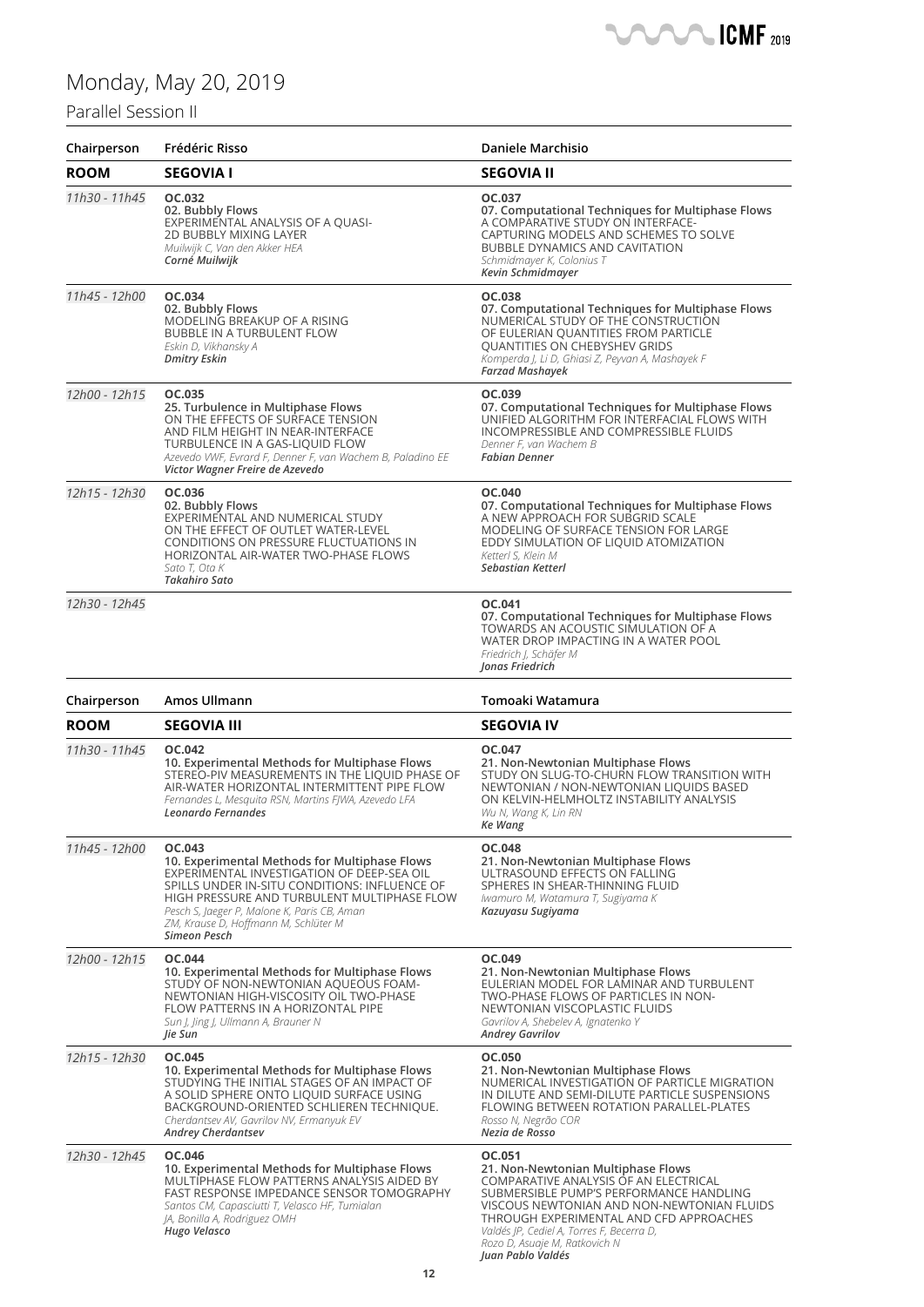### Parallel Session II

| Chairperson   | Pascal Fede                                                                                                                                                                                                                                                                                      | <b>Elaine Cardoso</b>                                                                                                                                                                                                                                                                        |
|---------------|--------------------------------------------------------------------------------------------------------------------------------------------------------------------------------------------------------------------------------------------------------------------------------------------------|----------------------------------------------------------------------------------------------------------------------------------------------------------------------------------------------------------------------------------------------------------------------------------------------|
| <b>ROOM</b>   | <b>ARANJUEZ</b>                                                                                                                                                                                                                                                                                  | <b>ORIENTE</b>                                                                                                                                                                                                                                                                               |
| 11h30 - 11h45 | OC.052<br>23. Particle-Laden Flows<br>ANALYZING FINITE-SIZE PARTICLE TRAJECTORIES IN<br>FORCED HOMOGENEOUS-ISOTROPIC TURBULENCE<br>Uhlmann M, Chouippe A<br>Markus Uhlmann                                                                                                                       | OC.058<br>03. Boiling, Condensation, Evaporation<br>EFFECT OF ATOMIZATION STRATEGY AND<br>AMBIENT TEMPERATURE ON THE PERFORMANCE<br>OF A TWO-PHASE MULTIJET IMPINGEMENT<br><b>HEAT SINK REFRIGERATION SYSTEM</b><br>Carneiro MVP, Oliveira PA, Barbosa JR<br>Marcus Vinícius Pedron Carneiro |
| 11h45 - 12h00 | OC.053<br>23. Particle-Laden Flows<br>TURBULENCE MODIFICATION BY INERTIAL AEROSOLS<br>IN TWO-WAY COUPLED EULERIAN-EULERIAN<br>AND EULERIAN-LAGRANGIAN SIMULATIONS.<br>Kasbaoui MH<br>M. Houssem Kasbaoui                                                                                         | OC.060<br>03. Boiling, Condensation, Evaporation<br>THEORETICAL MODELING OF A NEW EVAPORATOR FOR<br>AN AMMONIA-WATER ABSORPTION REFRIGERATION<br>USING FLOODED-LAMINAR FILM TUBE<br>Bolaños-Acosta AF, Narváez-Romo B, Simoes-Moreira JR<br>José Simões-Moreira                              |
| 12h00 - 12h15 | OC.054<br>23. Particle-Laden Flows<br>A REACTION FORCE MODEL IN TWO-WAY COUPLING<br>SIMULATION FOR A SMALLER PARTICLE THAN<br>GRID SPACING BASED ON VOLUME AVERAGING<br>Fukada T, Takeuchi S, Kajishima T<br>Toshiaki Fukada                                                                     | OC.061<br>03. Boiling, Condensation, Evaporation<br>HEAT TRANSFER DURING DROP IMPINGEMENT ONTO<br>A HOT WALL: THE INFLUENCE OF WALL SUPERHEAT,<br>IMPACT VELOCITY, AND DROP DIAMETER<br>Gholijani A, Gambaryan-Roisman T, Stephan P<br>Alireza Gholijani                                     |
| 12h15 - 12h30 | OC.055<br>23. Particle-Laden Flows<br>SECONDARY FLOW EFFECT ON PREFERENTIAL<br>CONCENTRATION IN TURBULENT SQUARE DUCT FLOWS<br>Wang Y, Zhao Y, Yao J<br>Yanzhi Wang                                                                                                                              |                                                                                                                                                                                                                                                                                              |
| 12h30 - 12h45 | OC.056<br>23. Particle-Laden Flows<br>EFFECT OF REYNOLDS NUMBER ON CRITICAL<br>STOKES NUMBER PARTICLE COLLISION STATISTICS<br>IN MULTIPHASE TURBULENT CHANNEL FLOW<br>Rai K, Fairweather M, Mortimer L<br>Kiran Rai                                                                              |                                                                                                                                                                                                                                                                                              |
| Chairperson   | José Pontes                                                                                                                                                                                                                                                                                      |                                                                                                                                                                                                                                                                                              |
| <b>ROOM</b>   | ALHAMBRA II                                                                                                                                                                                                                                                                                      |                                                                                                                                                                                                                                                                                              |
| 11h30 - 11h45 | OC.062<br>17. Micro- and Nano-Scale Multiphase Flows<br>STOCHASTIC PARTICLE APPROACH FOR NON-<br>CONTINUUM MULTIPHASE FLOWS: A STUDY<br>ON INVERTED TEMPERATURE GRADIENT<br>Sadr M, Gorji H, Torrilhon M<br>Mohsen Sadr                                                                          |                                                                                                                                                                                                                                                                                              |
| 11h45 - 12h00 | OC.063<br>17. Micro- and Nano-Scale Multiphase Flows<br>EXPERIMENTAL INVESTIGATION OF CONVECTION<br>INSTABILITY AND HEAT TRANSFER CHARACTERISTICS<br>BY FE3O4-WATER MAGNETIC NANOFLUID<br>Kumar A, Subudhi S<br>Sudhakar Subudhi                                                                 |                                                                                                                                                                                                                                                                                              |
| 12h00 - 12h15 | OC.064<br>17. Micro- and Nano-Scale Multiphase Flows<br>DROPLET FLOW BEHAVIOR IN A<br>MICROFLUIDIC JUNCTION<br>Kumari P, Atta A<br>Pooja Kumari                                                                                                                                                  |                                                                                                                                                                                                                                                                                              |
| 12h15 - 12h30 | OC.065<br>17. Micro- and Nano-Scale Multiphase Flows<br>A NOVEL MULTIPHASE DNS METHOD FOR THE<br>RESOLUTION OF BROWNIAN MOTION IN A WEAKLY<br>RAREFIED GAS USING A CONTINUUM FRAMEWORK<br>Kannan AS, Naserentin V, Mark A, Maggiolo<br>D, Sardina G, Sasic S, Ström H<br>Ananda Subramani Kannan |                                                                                                                                                                                                                                                                                              |
| 12h30 - 12h45 | OC.066<br>17. Micro- and Nano-Scale Multiphase Flows<br>SIMULATIONS OF STOKES FLOW IN MICROSTRUCTURES<br>USING ACCELERATED BOUNDARY ELEMENT METHOD<br>Abramova O, Gumerov N, Pityuk Yu, Batyrshine E<br>Olga Abramova                                                                            |                                                                                                                                                                                                                                                                                              |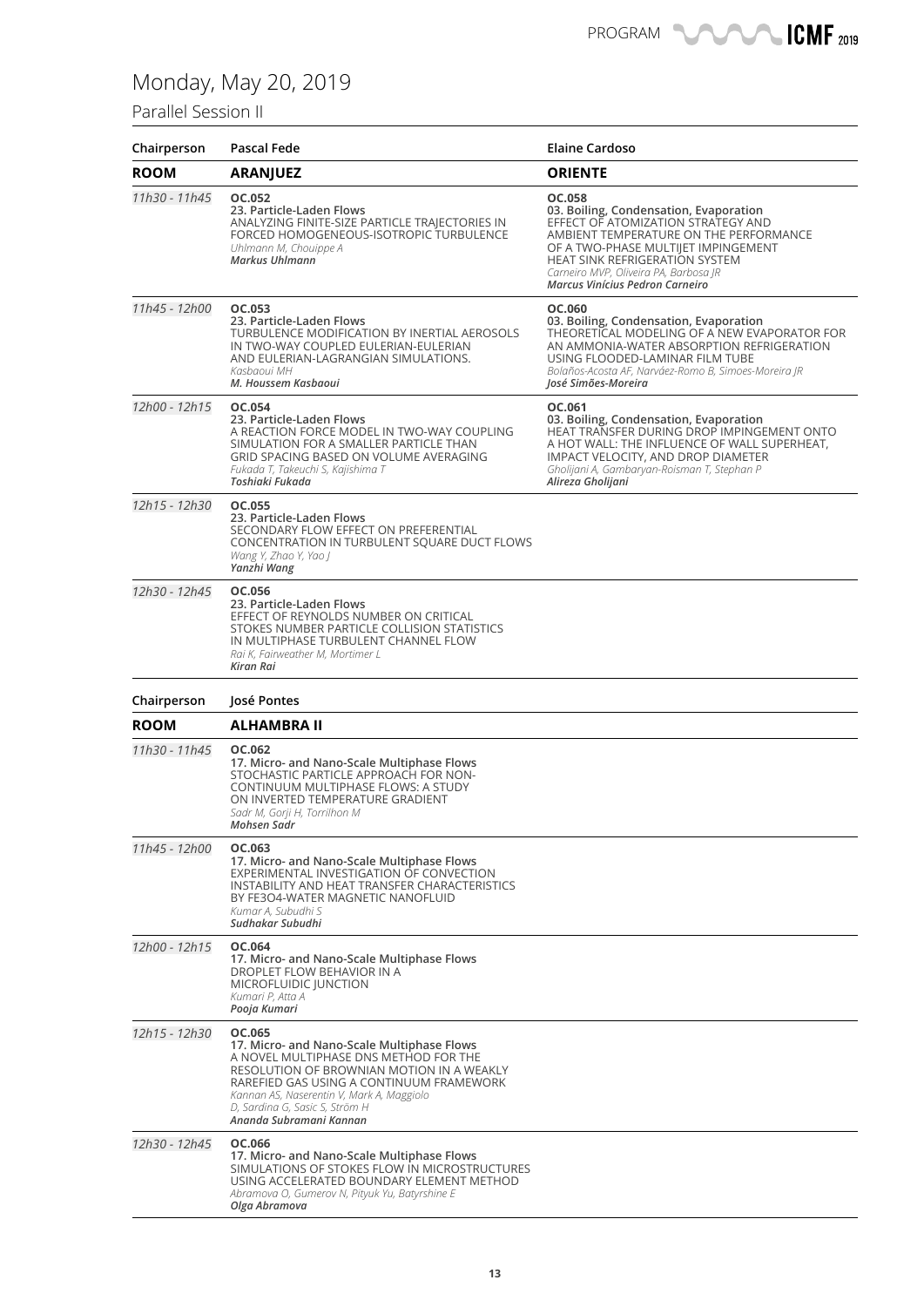### Parallel Session III

| Chairperson   | <b>Sebastien Tanguy</b>                                                                                                                                                                                                                                           | <b>Emilio Paladino</b>                                                                                                                                                                                                                              |
|---------------|-------------------------------------------------------------------------------------------------------------------------------------------------------------------------------------------------------------------------------------------------------------------|-----------------------------------------------------------------------------------------------------------------------------------------------------------------------------------------------------------------------------------------------------|
| <b>ROOM</b>   | <b>SEGOVIA I</b>                                                                                                                                                                                                                                                  | <b>SEGOVIA II</b>                                                                                                                                                                                                                                   |
| 15h00 - 15h15 | OC.067<br>02. Bubbly Flows<br>EFFECT OF COMPRESSIBILITY ON<br><b>CAVITATING BUBBLY FLOWS</b><br>Ganesh H, Bhatt A, Deijlen L, Wu J, Ceccio SL<br>Harish Ganesh                                                                                                    | OC.071<br>07. Computational Techniques for Multiphase Flows<br>TWO-STEP SEMI-LAGRANGIAN INTEGRATION<br>FOR ALE/FEM TWO-PHASE FLOWS<br>Oliveira GP, Anjos GR, Pontes JRM, Mangiavacchi N<br>Gustavo Charles Peixoto de Oliveira                      |
| 15h15 - 15h30 | OC.068<br>02. Bubbly Flows<br>VALIDATIÓN OF A QUADRATURE-BASED MOMENT<br>METHOD FOR POLYDISPERSE GAS-LIQUID FLOWS<br>Heylmun J, Passalacqua A, Fox RO<br>Jeffrey Heylmun                                                                                          | OC.072<br>07. Computational Techniques for Multiphase Flows<br>COALESCENCE AND TRANSPORT<br>OF BUBBLES AND DROPS<br>Karnakov P, Litvinov S, Koumoutsakos P<br>Petr Karnakov                                                                         |
| 15h30 - 15h45 | OC.069<br>02. Bubbly Flows<br>CONTROLLED BUBBLE GENERATION BY<br>PRESSURE MODULATION OF THE AIR STREAM IN<br>A CYLINDRICAL CO-FLOW CONFIGURATION<br>Ruiz-Rus J, Sevilla A, Martínez-Bazán C, Bolaños-Jiménez R<br>Carlos Martinez-Bazan                           | OC.073<br>07. Computational Techniques for Multiphase Flows<br>PARTICLE-RESIDENCE-TIME IN PRODUCTION AND<br>SEPARATION PROCESSES IN ENCLOSURES<br>Buss L, Sander S, Noriler D, Fritsching U<br>Lizoel Buss                                          |
| 15h45 - 16h00 | OC.070<br>02. Bubbly Flows<br>DEFORMATION AND BREAKUP OF FINITE-<br>SIZE BUBBLES IN TURBULENCE<br>Masuk A, Salibindla A, Ni R<br>Rui Ni                                                                                                                           | OC.074<br>13. Granular Media<br>EFFECT OF VIBRATION ON THE RHEOLOGY OF<br><b>GRANULAR MATERIALS IN THE QUASI-STATIC REGIME</b><br>Maione R, Ait Ali Yahia L, Ozel A, Gaudel N, De Richter SK, Ocone R<br>Lyes Ait Ali Yahia                         |
| Chairperson   | Marco Marengo                                                                                                                                                                                                                                                     | Igor de Paula                                                                                                                                                                                                                                       |
| <b>ROOM</b>   | <b>SEGOVIA III</b>                                                                                                                                                                                                                                                | <b>SEGOVIA IV</b>                                                                                                                                                                                                                                   |
| 15h00 - 15h15 | OC.075<br>10. Experimental Methods for Multiphase Flows<br>MEASURING INERTIAL PARTICLE TURBULENT<br>CLUSTERING WITH 2D, AND 1D TECHNIQUES:<br>A STUDY OF COMMON PITFALLS<br>Mora DO, Obligado M, Aliseda A, Cartellier A<br><b>Daniel Mora</b>                    | OC.079<br>19. Modelling of Multiphase Flows<br>ADAPTIVE POPULATION BALANCE MODELLING OF<br>POLYDISPERSED BUBBLY FLOW IN OBSTRUCTED PIPE<br>Papoulias D, Tandon M<br><b>Dimitrios Papoulias</b>                                                      |
| 15h15 - 15h30 | OC.076<br>10. Experimental Methods for Multiphase Flows<br>AN EXPERIMENTAL STUDY OF PHASE-<br>SEPARATION EFFECTIVENESS OF A<br>COMBINED IMPACTING TEE JUNCTION<br>Noor S, Soliman HM<br>Hassan Soliman                                                            | <b>OC.080</b><br>19. Modelling of Multiphase Flows<br>DEVELOPMENT AND USE OF A TWO-PHASE CFD SOLVER<br>FOR METAMODELING OF A HYDRAULIC RESERVOIR<br>Mostafavi R, Schmitz K<br>Rahelehsadat Mostafavi                                                |
| 15h30 - 15h45 | OC.077<br>10. Experimental Methods for Multiphase Flows<br>EXPERIMENTAL STUDY OF PHASE FRACTION<br>DISTRIBUTION IN A STRATIFIED GAS-LIQUID PIPE<br>FLOW USING GAMMA-RAY DENSITOMETRY<br>Chagas DG, Bicudo TD, Nascimento F, Rodriguez OMH<br><b>Daniel Chagas</b> | OC.081<br>19. Modelling of Multiphase Flows<br>LARGE SCALE INTERFACE CURVATURE CALCULATION<br>USING INTERFACE DETECTION AND GEOMETRIC<br>RECONSTRUCTION AND ITS APPLICATION<br>FOR SURFACE TENSION MODELING<br>Gada VH, Tandon M<br>Vinesh Gada     |
| 15h45 - 16h00 | OC.078<br>10. Experimental Methods for Multiphase Flows<br>EXPERIMENTAL STUDY ON CHARACTERISTICS<br>OF CROSS-BOUNDARY TRANSIENT GAS/<br>LIQUID FLOW IN PIPELINE-RISER SYSTEM<br>Wu Q, Guo L, Yang C, Zhang X, Zou S, Yao T<br>Quanhong Wu                         | <b>OC.082</b><br>19. Modelling of Multiphase Flows<br>NUMERICAL SIMULATION OF BOILING FLOWS USING<br>LOCAL FRONT RECONSTRUCTION METHOD<br>Rajkotwala AH, Peters EAJF, Baltussen MW, van<br>der Geld CWM, Keurten JAM, Kuipers H<br>Adnan Rajkotwala |

**NANCICAF**<sub>2019</sub>

 $\blacksquare$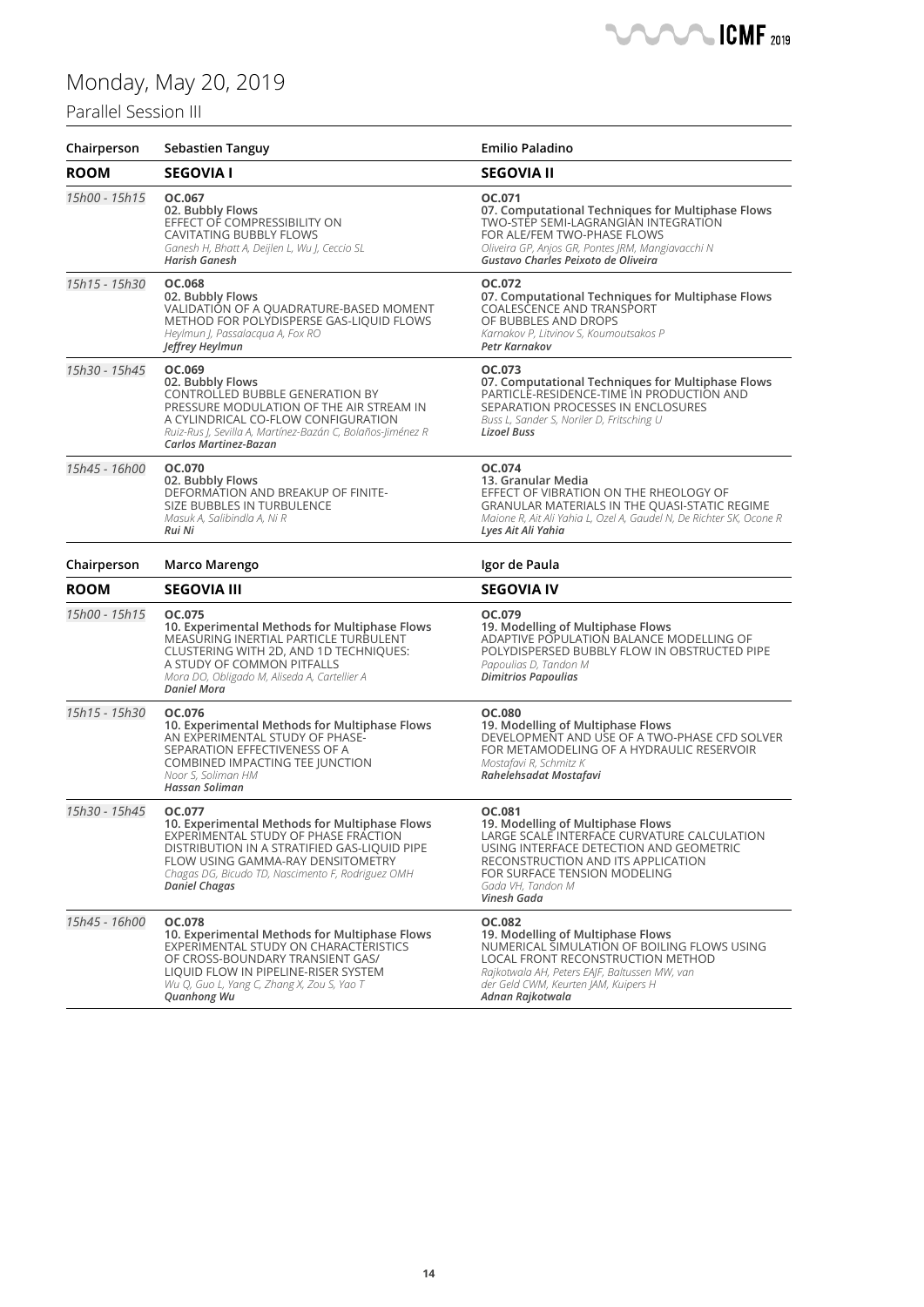### Parallel Session III

| Chairperson   | Jochen Fröhlich                                                                                                                                                                                                                  | <b>Catherine Colin</b>                                                                                                                                                                                                                                                       |
|---------------|----------------------------------------------------------------------------------------------------------------------------------------------------------------------------------------------------------------------------------|------------------------------------------------------------------------------------------------------------------------------------------------------------------------------------------------------------------------------------------------------------------------------|
| <b>ROOM</b>   | <b>ARANJUEZ</b>                                                                                                                                                                                                                  | <b>ORIENTE</b>                                                                                                                                                                                                                                                               |
| 14h45 - 15h00 | OC.083<br>23. Particle-Laden Flows<br>SETTLING OF TRACER SPHEROIDAL PARTICLES<br>IN VERTICAL TURBULENT CHANNEL FLOWS<br>Qiu I, Zhao L, Marchioli C, Andersson H<br>Lihao Zhao                                                    | OC.087<br>17. Micro- and Nano-Scale Multiphase Flows<br>PHOTO-THERMAL HEATING OF NANOFLUIDS<br>Ulset ET, Kuzmenkov DM, Struchalin PG,<br>Kosinski P, Kutsenko KV, Balakin BV<br><b>Boris Balakin</b>                                                                         |
| 15h00 - 15h15 | <b>OC.084</b><br>23. Particle-Laden Flows<br>FIBRE COLLECTION RATE ON SCREENS WITH<br>APPLICATION TO NUCLEAR POWER PLANTS<br>DURING LOSS OF COOLANT ACCIDENTS<br>Redlinger-Pohn JD, Liverts M, Lundell F<br>Jakob Redlinger-Pohn | <b>OC.088</b><br>03. Boiling, Condensation, Evaporation<br>MODELLING OF SATURATED, SUBCOOLED AND<br>POST-DRYOUT FLOW BOILING WITH THE ENERGY<br>DISSIPATION BASED SEMI-EMPIRICAL MODEL<br>Mikielewicz D, Mikielewicz J<br><b>Dariusz Mikielewicz</b>                         |
| 15h15 - 15h30 | OC.086<br>23. Particle-Laden Flows<br>ENHANCEMENT OF PARTICLE SETTLING SPEEDS IN<br>TURBULENCE DUE TO MULTI-SCALE MECHANISMS<br>Tom J, Bragg AD<br>Josin Tom                                                                     | OC.089<br>03. Boiling, Condensation, Evaporation<br>THREE-DIMENSIONAL NUMERICAL SIMULATION<br>ON POOL BOILING HEAT TRANSFER BY LATTICE<br><b>BOLTZMANN METHOD: BOILING CURVES</b><br>AND THE EFFECT OF CONTACT ANGLES<br>Feng Y, Li HX, Guo KK, Lei XL, Zhao JF<br>Yuan Feng |
| 15h30 - 15h45 |                                                                                                                                                                                                                                  | OC.090<br>03. Boiling, Condensation, Evaporation<br>A SEMI-EMPIRICAL MODEL FOR FLOW<br>BOILING HEAT TRANSFER WITH ACCOUNT<br>OF THE REDUCED PRESSURE EFFECT<br>Jakubowska B, Gluch S, Wajs J, Mikielewicz D<br>Jan Wajs                                                      |
| 15h45 - 16h00 |                                                                                                                                                                                                                                  | OC.091<br>03. Boiling, Condensation, Evaporation<br>FLOW BOILING HEAT TRANSFER AND PRESSURE<br>DROP OF R245FA IN HORIZONTAL 21MM I.D. TUBE<br>Kaya A, Lazova M, De Paepe M<br>Alihan Kaya                                                                                    |
| Chairperson   | Enio Bandarra                                                                                                                                                                                                                    |                                                                                                                                                                                                                                                                              |
| <b>ROOM</b>   | <b>ALHAMBRA II</b>                                                                                                                                                                                                               |                                                                                                                                                                                                                                                                              |
| 14h45 - 15h00 | OC.092<br>17. Micro- and Nano-Scale Multiphase Flows<br>PORE TRAPPING MECHANISMS IN TWO-PHASE<br>FLOWS THROUGH FUEL CELLS POROUS MEDIA<br>Maggiolo D, Picano F, Toschi F, Sasic S, Ström H<br>Dario Maggiolo                     |                                                                                                                                                                                                                                                                              |
| 15h00 - 15h15 | OC.093                                                                                                                                                                                                                           |                                                                                                                                                                                                                                                                              |

**17. Micro- and Nano-Scale Multiphase Flows** EFFECTS OF SURFACTANT ON BUBBLE BREAKUP AT T-JUNCTION AND CHARACTERISTICS OF TAYLOR FLOW IN MINI AND MICRO CHANNELS *Hayashi K, Suzuki D, Kurimoto R, Hosokawa S, Tomiyama A*

**17. Micro- and Nano-Scale Multiphase Flows** PRODUCTION OF PDMS MICROPARTICLES

**17. Micro- and Nano-Scale Multiphase Flows** OIL-WATER INTERFACIAL BEHAVIOR WITH NANOPARTICLES AND SURFACTANTS

**17. Micro- and Nano-Scale Multiphase Flows** EXPERIMENTAL ANALYSIS OF CONCENTRATION FIELDS AROUND A FREE RISING OXYGEN MICROBUBBLE USING LASER-INDUCED-FLUORESCENCE *Matthes S, Kastens S, Thomas B, Ohde D, Bubenheim P, Liese A, Noguchi Y, Terasaka K, Schlüter M*

*Kosuke Hayashi*

*João Miranda*

*Simon Matthes*

*Papavassiliou DV, Vu TV Dimitrios Papavassiliou*

**IN MICROFLUIDIC DEVICES** *Carneiro J, Campos J, Miranda JM*

*15h15 - 15h30* **OC.094**

*15h30 - 15h45* **OC.095**

*15h45 - 16h00* **OC.096**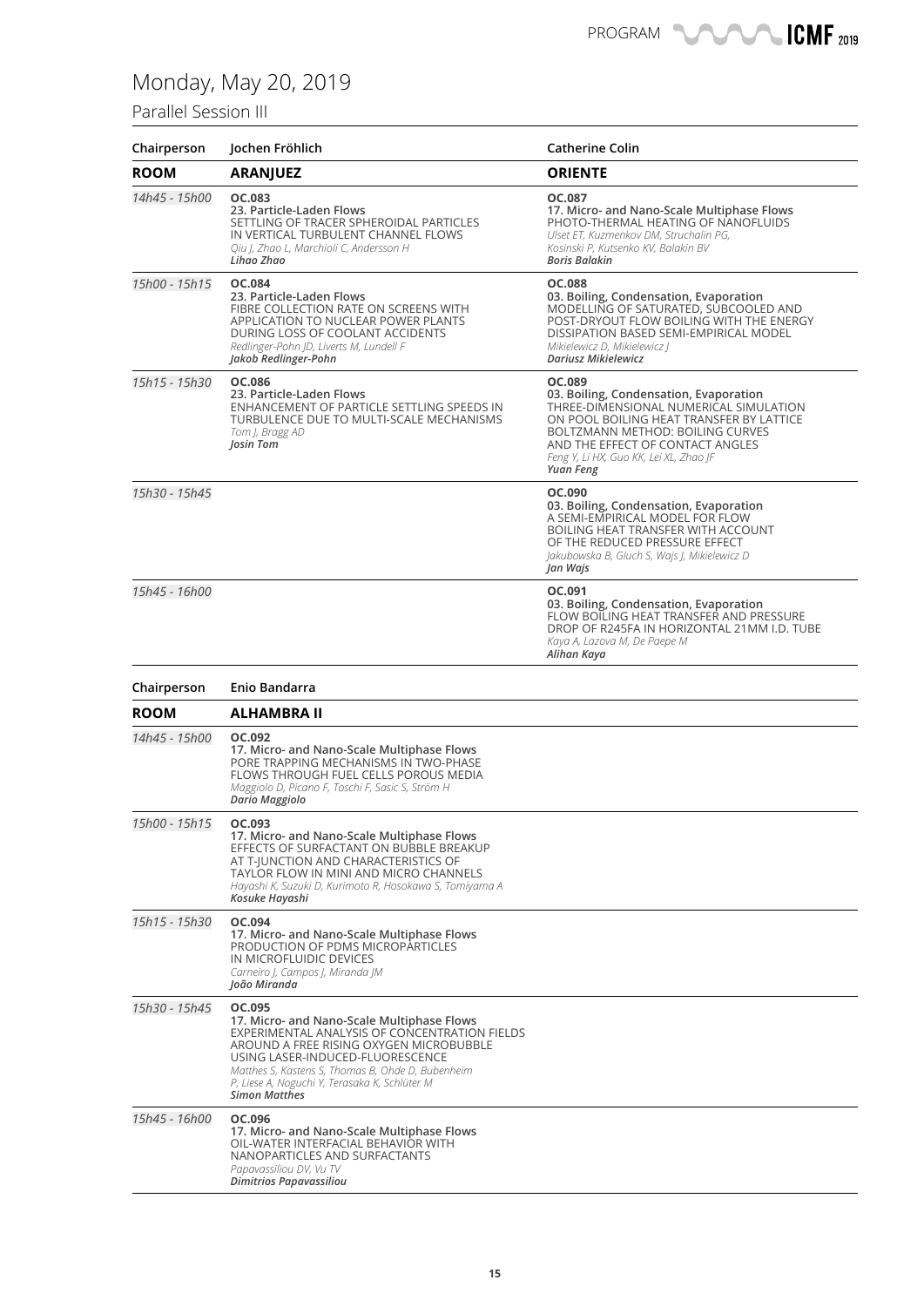*Weizhi Liu*

### Parallel Session IV

| Chairperson   | Jader Barbosa                                                                                                                                                                                                                                     | <b>Tim Colonius</b>                                                                                                                                                                                                                                                   |
|---------------|---------------------------------------------------------------------------------------------------------------------------------------------------------------------------------------------------------------------------------------------------|-----------------------------------------------------------------------------------------------------------------------------------------------------------------------------------------------------------------------------------------------------------------------|
| <b>ROOM</b>   | <b>SEGOVIA I</b>                                                                                                                                                                                                                                  | <b>SEGOVIA II</b>                                                                                                                                                                                                                                                     |
| 16h25 - 16h40 | OC.097<br>02. Bubbly Flows<br>BUBBLY FLOW IN AN UPWARD<br>90-DEGREE BENT SQUARE PIPE<br>Choi H, Park H<br>Hongseok Choi                                                                                                                           | OC.102<br>07. Computational Techniques for Multiphase Flows<br>A DIRECT-FORCING IMMERSED BOUNDARY METHOD<br>FOR PARTICULATE FLOWS IN COMPLEX DOMAINS<br>Evrard F, van Wachem B<br><b>Fabien Evrard</b>                                                                |
| 16h40 - 16h55 | OC.098<br>02. Bubbly Flows<br>EXPERIMENTAL EVALUATION OF INTERCHANNEL<br>MULTI-PHASE MIXING THROUGH A NARROW GAP<br>Gose JW, Mäkiharju S, Buchanan J, Mychkovsky A, Ceccio SL<br>James Gose                                                       | OC.103<br>07. Computational Techniques for Multiphase Flows<br>A LOCALLY REDISTRIBUTED LEVEL-SET<br><b>METHOD FOR THE PREDICTION OF BREAKUP</b><br>AND COALESCENCE OF BUBBLES<br>Chang J, Kim K, Choi H<br>Jaehee Chang                                               |
| 16h55 - 17h10 | OC.099<br>02. Bubbly Flows<br>ON THE EFFECT OF BUOYANCY ON LATERAL<br>MIGRATION OF BUBBLES IN TURBULENT FLOWS:<br>INSIGHTS FROM DIRECT NUMERICAL SIMULATIONS<br>Bois G, du Cluzeau A, Toutant A<br>Guillaume Bois                                 | OC.104<br>07. Computational Techniques for Multiphase Flows<br>ON THE REALIZABILITY AND BOUNDEDNESS OF THE<br>MOMENTS IN A BUBBLY GAS-LIQUID PIPE FLOW<br>Shiea M, Buffo A, Vanni M, Marchisio D<br>Mohsen Shiea                                                      |
| 17h10 - 17h25 | OC.100<br>02. Bubbly Flows<br>EXPERIMENTAL ANALYSIS OF THE COALESCENCE<br>WITHIN A SWARM OF BUBBLES RISING IN<br>A TWO-DIMENSIONAL LIQUID CELL<br>Ruiz-Rus J, Roig V, Ern P, Bolaños-Jiménez R, Martínez-Bazán C<br>Javier Ruiz-Rus               | OC.105<br>07. Computational Techniques for Multiphase Flows<br>CFD SIMULATIONS OF MULTIPHASE SYSTEMS<br>UNDER THE PRESENCE OF FOAM<br>Tronci G, Buffo A, Cisternino M, Marchisio DL, Telib H<br>Giovanni Tronci                                                       |
| 17h25 - 17h40 | OC.101<br>02. Bubbly Flows<br>DEVELOPMENT OF VOID WAVE IN THE TURBULENT<br>BOUNDARY LAYER BENEATH A FLAT-BOTTOM SHIP<br>Park HJ, Tasaka Y, Murai Y<br>Hyun Jin Park                                                                               | OC.106<br>07. Computational Techniques for Multiphase Flows<br>EFFECTS OF SURFACTANT ON INTERFACIAL<br>TENSION AND DROPLET BREAK-UP IN A<br>MULTICOMPONENT PSEUDOPOTENTIAL LBM<br>Pourtousi M, Safdari A, Shardt O, Van den Akker HEA<br><b>Mohammad Pourtousi</b>    |
| Chairperson   | Hassan Soliman                                                                                                                                                                                                                                    | <b>Rigoberto Morales</b>                                                                                                                                                                                                                                              |
| <b>ROOM</b>   | <b>SEGOVIA III</b>                                                                                                                                                                                                                                | SEGOVIA IV                                                                                                                                                                                                                                                            |
| 16h25 - 16h40 | OC.107<br>10. Experimental Methods for Multiphase Flows<br>ON THE VELOCITY AND SHAPE OF SLUG BUBBLES<br>IN VISCOUS LIQUIDS IN NEAR HORIZONTAL FLOW.<br>Boucher A, Belt R, Le Men C, Moreau J, Liné A<br><b>Alexandre Boucher</b>                  | OC.112<br>19. Modelling of Multiphase Flows<br>A LBM MODEL WITH INTERPOLATED BOUNDARY<br>FOR WETTING PROCESS IN POROUS MEDIUM<br>Li X, Gao DY, Hou BL, Wang XD<br>Xue Li                                                                                              |
| 16h40 - 16h55 | OC.108<br>10. Experimental Methods for Multiphase Flows<br>TIME-FREQUENCY ANALYSIS OF A THERMALLY<br>INDUCED PULSATING SLUG FLOW<br>Perna R, Pietrasanta L, Mameli M, Marengo M, Filippeschi S<br>Sauro Filippeschi                               | OC.113<br>19. Modelling of Multiphase Flows<br>NUMERICAL MODEL SENSITIVITY ANALYSIS<br>OF CRITICAL HEAT FLUX FOR THE EXTERNAL<br>COOLING CHANNEL OF LOWER HEAD<br>Li D, Peng CH, Li SW, Guo Y<br>Yun Guo                                                              |
| 16h55 - 17h10 | OC.109<br>10. Experimental Methods for Multiphase Flows<br>COMPARATIVE STUDY ON OPTICAL MEASUREMENT<br>TECHNIQUES FOR FILM THICKNESS MEASUREMENTS:<br>APPLICATION TO UNSTEADY RIVULET FLOWS<br>Hagemeier T, Thévenin D<br><b>Thomas Hagemeier</b> | OC.114<br>19. Modelling of Multiphase Flows<br>THE MODELLING OF SPRAY COOLING<br>WITH A DIFFUSE INTERFACE MODEL<br>Gelissen EJ, van der Geld CWM, Kuerten JGM<br><b>Erwin Gelissen</b>                                                                                |
| 17h10 - 17h25 | OC.110<br>10. Experimental Methods for Multiphase Flows<br>EXPERIMENTAL STUDY OF AIR ENTRAINMENT<br>BY LARGE SCALE PLUNGING JETS<br>Guyot G, Cartellier A, Matas JP<br><b>Gregory Guyot</b>                                                       | OC.115<br>19. Modelling of Multiphase Flows<br>CFD-PBM MODELLING OF BUBBLY FLOW<br>IN BUBBLE COLUMN REACTORS COUPLED<br>WITH BUBBLE-INDUCED TURBULENCE : []. A<br>MODIFIED BUBBLE BREAKAGE MODEL<br>Shi W, Yang X, Sommerfeld M, Yang J, Cai X, Li G<br>Xiaogang Yang |
| 17h25 - 17h40 | OC.111<br>10. Experimental Methods for Multiphase Flows<br>PRESSURE-BASED FLOW REGIME IDENTIFICATION<br>IN PIPELINE S-SHAPED RISER SYSTEM<br>Liu W, Xu Q, Guo L                                                                                   | OC.116<br>19. Modelling of Multiphase Flows<br>PARTICLE-FLUID-PARTICLE STRESS IN<br><b>DISPERSE MULTIPHASE FLOWS</b><br>Zhang DZ, Akiki G, Rauenzahn R, Francois M                                                                                                    |

**CMF** 2019

*Duan Zhang*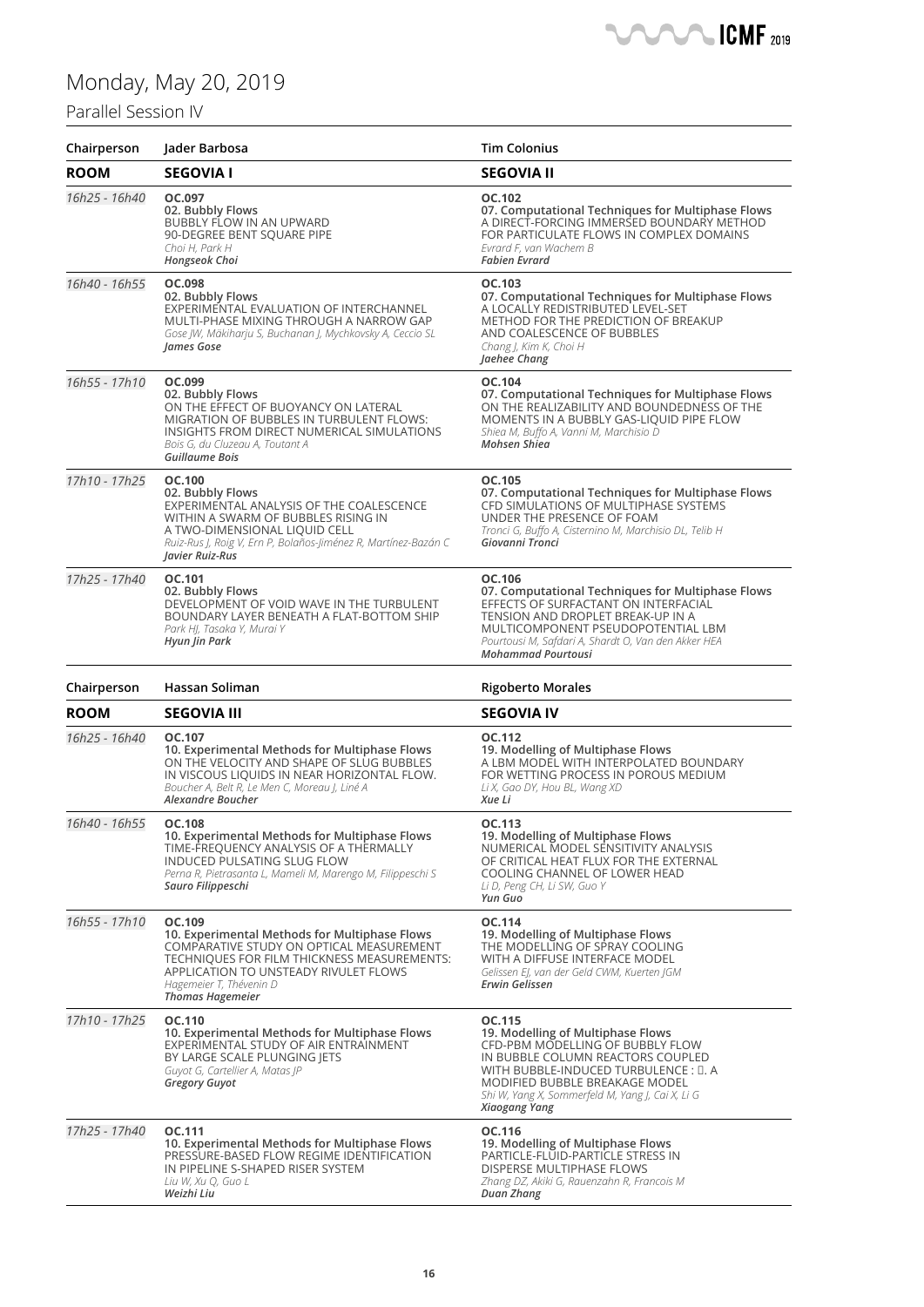### Parallel Session IV

| Chairperson   | Toshiaki Fukada                                                                                                                                                                                                                                                                           | <b>Boris Balakin</b>                                                                                                                                                                                                                                                 |
|---------------|-------------------------------------------------------------------------------------------------------------------------------------------------------------------------------------------------------------------------------------------------------------------------------------------|----------------------------------------------------------------------------------------------------------------------------------------------------------------------------------------------------------------------------------------------------------------------|
| <b>ROOM</b>   | <b>ARANJUEZ</b>                                                                                                                                                                                                                                                                           | <b>ORIENTE</b>                                                                                                                                                                                                                                                       |
| 16h25 - 16h40 | OC.117<br>23. Particle-Laden Flows<br>VORONOI ANALYSIS OF PARTICLE-<br>TURBULENCE INTERACTION IN SAND-<br>LADEN TURBULENT BOUNDARY LAYER<br>Zhu HY, Pan C, Wang JJ, Liang YR, Ji XC<br>Hang-Yu Zhu                                                                                        | OC.122<br>03. Boiling, Condensation, Evaporation<br>EXPERIMENTAL STUDY ON CONVECTION-<br><b>CONDENSATION HEAT TRANSFER</b><br>CHARACTERISTICS OF WET AIR WITH ASH<br>PARTICLES ACROSS FINNED TUBE BUNDLES<br>Wang JS, Qin YZ, Duan YF, Guo YJ, Yan JJ<br>Jinshi Wang |
| 16h40 - 16h55 | <b>OC.118</b><br>23. Particle-Laden Flows<br>INTERFACE-RESOLVED NUMERICAL SIMULATIONS<br>OF PARTICLE-LADEN TURBULENT FLOWS IN A<br>VERTICAL CHANNEL FILLED WITH BINGHAM FLUIDS<br>Zhu C, Yu Z, Shao X<br><b>Zhaosheng Yu</b>                                                              | OC.123<br>03. Boiling, Condensation, Evaporation<br>COMPARISON OF HEAT TRANSFER CHARACTERISTICS<br>OF R407C IN PLAIN AND MICRO-FIN TUBES<br>Basavaraja DM, Das Ak, Kumar R<br>Arup Kumar Das                                                                         |
| 16h55 - 17h10 | OC.119<br>23. Particle-Laden Flows<br>LARGE-EDDY SIMULATION OF PARTICLE<br>DISPERSION IN HORIZONTAL CIRCULAR<br>TUBES UNDER ELECTROSTATIC EFFECT<br>Li J, Zhao Y, Yao J<br>Jinzhui Li                                                                                                     | OC.124<br>03. Boiling, Condensation, Evaporation<br>PREDICTION OF MICROGRAVITY FLOW BOILING<br>HEAT TRANSFER IN THE BUBBLY FLOW REGIME<br>Hammer CF, Lebon M, Kim J<br>Caleb Hammer                                                                                  |
| 17h10 - 17h25 | OC.120<br>23. Particle-Laden Flows<br>MODELLING AND SIMULATION OF THE PARTICLE<br>FOCUSING BEHAVIOR IN MICROFLUIDIC CHANNELS<br>- EFFECTS OF CURVATURE AND ASPECT RATIO<br>Hafemann T, Rodriguez J, Arango F, Ruiz-Salguero O, Fröhlich J<br><b>Thomas Eduardt Hafemann</b>               | OC.125<br>03. Boiling, Condensation, Evaporation<br>TWO PHASE FLOW AND HEAT TRANSFER IN A<br>CHANNEL OF PLATE HEAT EXCHANGER<br>Miyara A, Kariya K, Wakasugi S<br>Akio Miyara                                                                                        |
| 17h25 - 17h40 | OC.121<br>23. Particle-Laden Flows<br>NUMERICAL SIMULATIONS OF SHORT-AND<br>LONG-RANGE INTERACTION FORCES IN<br>TURBULENT PARTICLE-LADEN GAS FLOWS<br>Boutsikakis A, Fede P, Simonin O<br>Athanasios Boutsikakis                                                                          | OC.126<br>03. Boiling, Condensation, Evaporation<br>DYNAMICS AND HEAT TRANSFER IN FLOW BOILING IN<br>TUBE IN NORMAL AND MICROGRAVITY CONDITIONS<br>Trejo Peimbert E, Achour N, Colin C, Sebilleau J, Hammer C, Kim J<br><b>Catherine Colin</b>                       |
| Chairperson   | Dario Maggiolo                                                                                                                                                                                                                                                                            |                                                                                                                                                                                                                                                                      |
| <b>ROOM</b>   | ALHAMBRA II                                                                                                                                                                                                                                                                               |                                                                                                                                                                                                                                                                      |
| 16h25 - 16h40 | OC.127<br>17. Micro- and Nano-Scale Multiphase Flows<br><b>CLSVOF STUDY ON DROPLET FORMATION</b><br>IN A SQUARE MICROCHANNEL<br>Sontti S, Ghosh A, Atta A<br>Arnab Atta                                                                                                                   |                                                                                                                                                                                                                                                                      |
| 16h40 - 16h55 | OC.128<br>17. Micro- and Nano-Scale Multiphase Flows<br>PORE-RESOLVED SIMULATIONS OF TWO-<br>PHASE FLOW THROUGH POROUS MEDIA<br>Ambekar AS, Phirani I, Buwa W<br>Aniket Ambekar                                                                                                           |                                                                                                                                                                                                                                                                      |
| 16h55 - 17h10 | OC.129<br>17. Micro- and Nano-Scale Multiphase Flows<br>HEAT TRANSFER EVALUATION OF SILVER WATER/EG<br>NANOFLUIDS IN MICROCHANNEL HEATSINKS FOR<br>HIGH CONCENTRATION PHOTOVOLTAIC APPLICATIONS<br>Bandarra Filho E, Chenche LEP, Guilherme I, Cárdenas A, Cotta C<br>Enio Bandarra Filho |                                                                                                                                                                                                                                                                      |
| 17h10 - 17h25 | OC.130<br>17. Micro- and Nano-Scale Multiphase Flows<br>EFFECT OF NANOPARTICLE SIZE ON THE<br>ENHANCEMENT OF THERMOPHYSICAL<br>PROPERTIES AND THERMOHYDRAULIC<br>PERFORMANCE OF SILVER NANOFLUIDS<br>Cárdenas AO, Peñaranda LE, Florez DA, Bandarra Filho E<br>Enio Bandarra Filho        |                                                                                                                                                                                                                                                                      |
| 17h25 - 17h40 | OC.131<br>17. Micro- and Nano-Scale Multiphase Flows<br>ENERGY ANALYSES OF COALESCENCE-INDUCED SELF-<br>PROPELLED UNEQUAL-SIZED DROPLET JUMPING<br>Wang Y, Ming P, Zhao H<br>Yuhang Wang                                                                                                  |                                                                                                                                                                                                                                                                      |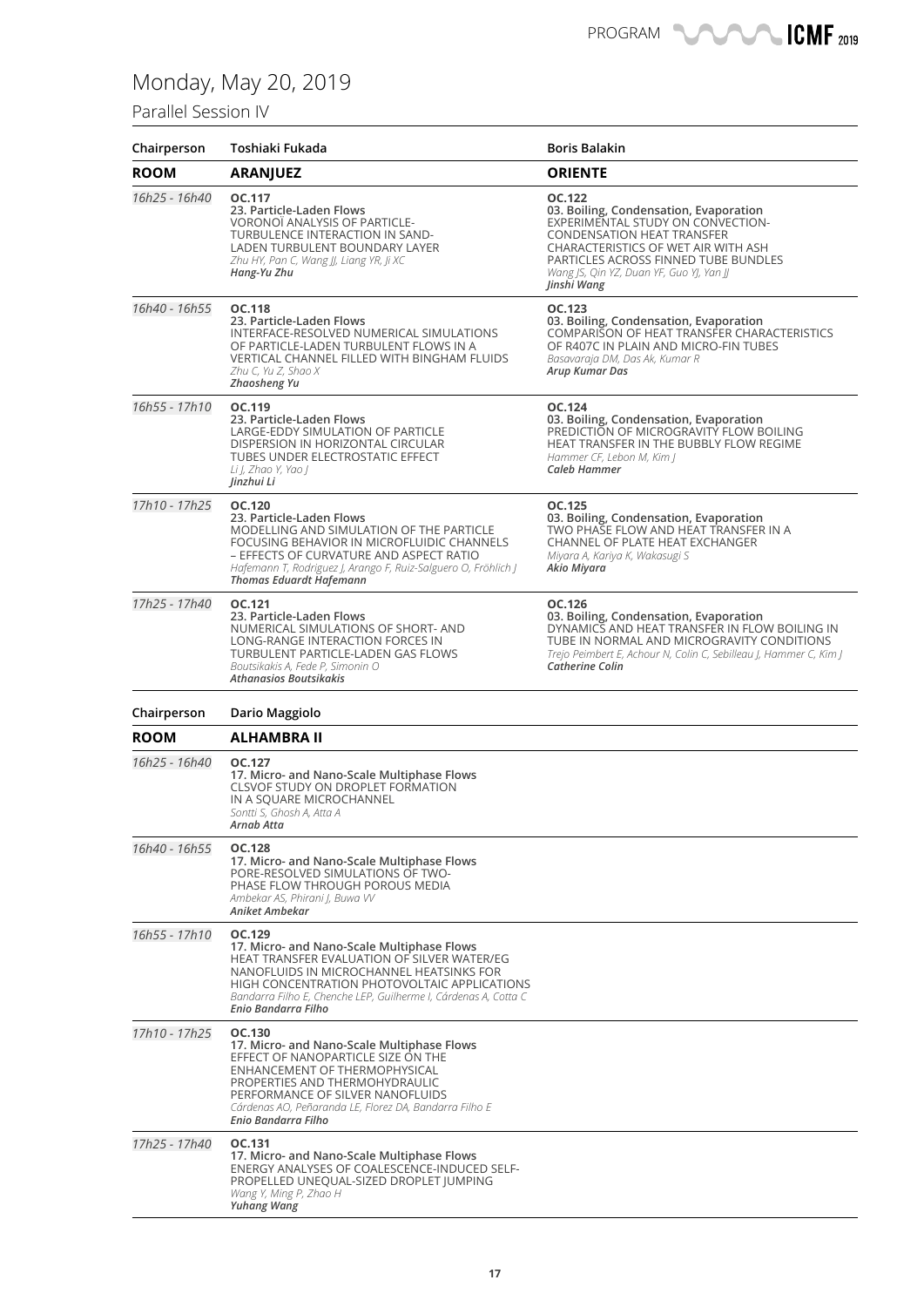## Parallel Session V



| Chairperson   | Céline Gabillet                                                                                                                                                                                                                                                                                                              | Gianluca Boccardo                                                                                                                                                                                                                                       |
|---------------|------------------------------------------------------------------------------------------------------------------------------------------------------------------------------------------------------------------------------------------------------------------------------------------------------------------------------|---------------------------------------------------------------------------------------------------------------------------------------------------------------------------------------------------------------------------------------------------------|
| <b>ROOM</b>   | <b>SEGOVIA I</b>                                                                                                                                                                                                                                                                                                             | <b>SEGOVIA II</b>                                                                                                                                                                                                                                       |
| 10h05 - 10h20 | OC.132<br>02. Bubbly Flows<br>MODELLING OF BUBBLE DYNAMICS DURING<br>FLASH EVAPORATION USING A CLASS<br><b>METHOD OF POPULATION BALANCE</b><br>Liao Y, Lucas D<br><b>Yixiang Liao</b>                                                                                                                                        | OC.136<br>07. Computational Techniques for Multiphase Flows<br>EFFICIENT PROGRAM DATA STRUCTURE FOR TWO-<br>PHASE-FLOW IN EXTREMELY HETEROGENEOUS MEDIA<br>Reiche T<br><b>Tatiana Reiche</b>                                                            |
| 10h20 - 10h35 | OC.133<br>02. Bubbly Flows<br>BUBBLE TEXTURE IN A GLASS OF GUINNESS BEER<br>Watamura T, Sugiyama K<br>Tomoaki Watamura                                                                                                                                                                                                       | OC.137<br>07. Computational Techniques for Multiphase Flows<br>ANALYSIS AND MODELLING OF LIQUID HOLDUP<br>IN LOW LIQUID LOADING TWO-PHASE FLOW<br>USING CFD AND EXPERIMENTAL DATA<br>Ballesteros MA, Ratkovich N, Pereyra E<br><b>Nicolas Ratkovich</b> |
| 10h35 - 10h50 | OC.134<br>02. Bubbly Flows<br>EXPERIMENTAL INVESTIGATION OF AIR ENTRAINMENT<br>BY A VERTICAL JET PLUNGING INTO A LIQUID POOL<br>Albrecht G, Heiler W, Büttner F, Gabriel S<br>Giancarlo Albrecht                                                                                                                             | <b>OC.138</b><br>07. Computational Techniques for Multiphase Flows<br>SIMULATION OF IMMISCIBLE TWO-PHASE FLOWS<br>BASED ON A KINETIC DIFFUSE INTERFACE APPROACH<br>ChenT<br>Tao Chen                                                                    |
| 10h50 - 11h05 | OC.135<br>02. Bubbly Flows<br>ENHANCED CHARACTERISTICS OF BUBBLE SWARM<br>USING AN EJECTOR WITH WATER INJECTION<br>Seo H, Kim KC<br><b>Kyung Chun Kim</b>                                                                                                                                                                    | OC.139<br>07. Computational Techniques for Multiphase Flows<br>AN ARBITRARILY HIGH-ORDER, CONSERVATIVE,<br>CARTESIAN-GRID INTERFACE TRACKING SCHEME<br>FOR MULTIPHASE FLOW SIMULATIONS<br>Campbell BK<br><b>Bryce Campbell</b>                          |
| Chairperson   | Marco José da Silva                                                                                                                                                                                                                                                                                                          | Cem Sarica                                                                                                                                                                                                                                              |
| <b>ROOM</b>   | <b>SEGOVIA III</b>                                                                                                                                                                                                                                                                                                           | <b>SEGOVIA IV</b>                                                                                                                                                                                                                                       |
| 10h05 - 10h20 | OC.140<br>10. Experimental Methods for Multiphase Flows<br>EXPERIMENTAL METHODS OF FLOW PATTERN<br>MEASUREMENT AND ANALYSIS: A REVIEW<br>Dias IC, Copetti JB, Oliveira JD<br><b>Isadora Cardozo Dias</b>                                                                                                                     | OC.144<br>19. Modelling of Multiphase Flows<br>GROWTH OF SOLITARY SLUGS IN LONG FLOWLINES<br>Belt R, Lawrence C, Eiding H, Staff G<br><b>Roel Belt</b>                                                                                                  |
| 10h20 - 10h35 | OC.141<br>10. Experimental Methods for Multiphase Flows<br>A HIGH-SPEED X-RAY TOMOGRAPHY SYSTEM FOR<br>OPTICALLY OPAQUE MULTIPHASE FLOWS<br>Xu KG, Ganesh H, Mäkiharju SA, Ceccio SL<br><b>Steven Ceccio</b>                                                                                                                 | OC.145<br>19. Modelling of Multiphase Flows<br>SIMULATION OF OIL COLLECTION IN WAVY SEA<br>Son DT, Johansen ST, Loevfall BT, Meland R, Leinan PR<br><b>Stein Tore Johansen</b>                                                                          |
| 10h35 - 10h50 | OC.142<br>10. Experimental Methods for Multiphase Flows<br>TEMPERATURE AND VELOCITY FIELD MEASUREMENTS<br>OF POOL BOILING USING TWO-COLOUR LASER-<br>INDUCED FLUORESCENCE, INFRARED THERMOMETRY<br>AND PARTICLE IMAGE VELOCIMETRY<br>Voulgaropoulos V, Aguiar GM, Matar OK, Bucci M, Markides CN<br><b>Christos Markides</b> | OC.146<br>19. Modelling of Multiphase Flows<br>LARGE-EDDY SIMULATION OF THE GAS-LIQUID FLOW<br>IN A CYLINDRICAL BUBBLE COLUMN REACTOR<br>Long S, Yang X, Yang J, Li G, Xue C<br>Shanshan Long                                                           |
| 10h50 - 11h05 |                                                                                                                                                                                                                                                                                                                              | OC.147<br>19. Modelling of Multiphase Flows<br>PRESSURE TRANSIENT BEHAVIOR UNDER MULTIPHASE<br>FLOW CONDITIONS IN DUAL-POROSITY AND DUAL-<br>PERMEABILITY NATURALLY FRACTURED RESERVOIRS<br>Li M, Li Q, Bi G, Lin J                                     |

*Mengmeng Li*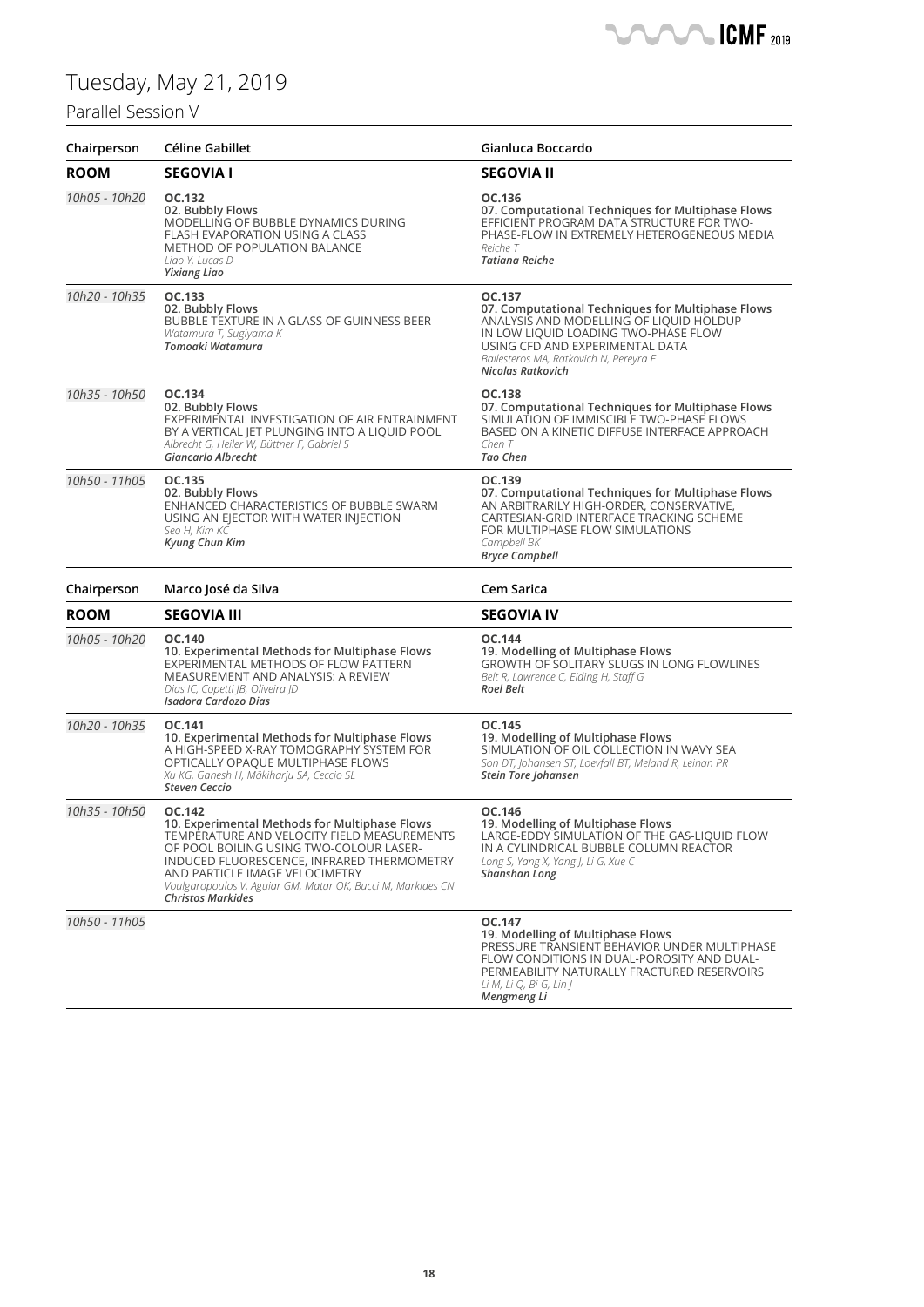### Parallel Session V

| Chairperson   | <b>Ellen Longmire</b>                                                                                                                                                                                                                                             | Gherhardt Ribatski                                                                                                                                                                                                                                                            |
|---------------|-------------------------------------------------------------------------------------------------------------------------------------------------------------------------------------------------------------------------------------------------------------------|-------------------------------------------------------------------------------------------------------------------------------------------------------------------------------------------------------------------------------------------------------------------------------|
| <b>ROOM</b>   | <b>ARANJUEZ</b>                                                                                                                                                                                                                                                   | <b>ORIENTE</b>                                                                                                                                                                                                                                                                |
| 09h50 - 10h05 | <b>OC.148</b><br>23. Particle-Laden Flows<br>DSMC OF FULLY DEVELOPED TURBULENT<br>PARTICLE-LADEN CHANNEL FLOW WITH NON-<br>ELASTIC FRICTIONAL WALL BOUNCING<br>Fede P, Simonin O<br><b>Pascal Fede</b>                                                            | OC.153<br>03. Boiling, Condensation, Evaporation<br>EXPERIMENTAL AND NUMERICAL STUDIES ON<br>SINGLE BUBBLE POOL BOILING IN MICROGRAVITY<br>Du WF, Wu K, Liu P, Zhao JF, Li HX, Lei ZS<br>Huixiong Li                                                                          |
| 10h05 - 10h20 | OC.149<br>23. Particle-Laden Flows<br>ON-LINE MEASUREMENT OF SOLID VOLUME<br>FRACTION FOR A PIPE SLURRY FLOW THROUGH<br><b>IMAGE PROCESSING TECHNIQUE</b><br>Scelzo MT, Peveroni L, Gouriet JB, Buchlin J-M<br>Maria Teresa Scelzo                                | OC.154<br>03. Boiling, Condensation, Evaporation<br>OBSERVATION OF CONDENSATION DYNAMICS ON<br>MICRO-STRUCTURES BY ENVIRONMENTAL SEM<br>(EFFECT OF SHAPE, SIZE AND WETTABILITY)<br>Ikeda R, Ogata H, Omura M, Yamada A,<br>Takahashi K, Orejon D, Takata Y<br>Yasuyuki Takata |
| 10h20 - 10h35 | OC.150<br>23. Particle-Laden Flows<br>DIRECT NUMERICAL SIMULATION OF<br><b>MAGNETO-ARCHIMEDES LEVITATION</b><br>OF NONMAGNETIC PARTICLES<br>Tajfirooz S, Kuerten JGM, Dellaert RA, Zeegers JCH<br>Sina Tajfirooz                                                  | OC.155<br>03. Boiling, Condensation, Evaporation<br>TRANSIENT NUCLEATE AND FILM BOILING REGIMES<br>Scheiff V, Ruyer P, Colin C, Sebilleau J<br>Julien Sebilleau                                                                                                               |
| 10h35 - 10h50 | OC.151<br>23. Particle-Laden Flows<br>MONO- AND BI-SOLID PARTICLE-RESOLVED<br>SIMULATION OF PERIODIC COUETTE FLOWS<br>AND STATISTICAL MODELING OF PARTICLE-<br>PARTICLE AND FLUID-PARTICLE INTERACTIONS<br>Scorsim O, Fede P, Simonin O<br><b>Olivier Simonin</b> | OC.156<br>03. Boiling, Condensation, Evaporation<br>ON THE DRAG FORCE AND THE SELF-<br>PROPULSION OF AN EVAPORATING DROPLET<br>Alis R, Tanguy S, Kentheswaran K, Rouzaud O, Estivalèzes JL<br><b>Sebastien Tanguy</b>                                                         |
| 10h50 - 11h05 |                                                                                                                                                                                                                                                                   | OC.157<br>03. Boiling, Condensation, Evaporation<br>POOL BOILING HEAT TRANSFER OF<br>HFE-7100 ON METAL FOAMS<br>Manetti LL, Soares PH, Cardoso EM<br>Leonardo Lachi Manetti                                                                                                   |
| Chairperson   | Olga Abramova                                                                                                                                                                                                                                                     |                                                                                                                                                                                                                                                                               |
| <b>ROOM</b>   | <b>ALHAMBRA II</b>                                                                                                                                                                                                                                                |                                                                                                                                                                                                                                                                               |
| 09h50 - 10h05 | <b>OC.158</b><br>17. Micro- and Nano-Scale Multiphase Flows<br>PRESSURE DROP FOR GAS AND POLYMER AQUEOUS<br>SOLUTION TWO-PHASE FLOWS IN MICROCHANNEL<br>Kawahara A, Yonemoto Y, Arakaki Y<br>Akimaro Kawahara                                                     |                                                                                                                                                                                                                                                                               |
| 10h05 - 10h20 | OC.159<br>17. Micro- and Nano-Scale Multiphase Flows<br>PRESSURE DROP OF GAS-LIQUID TAYLOR<br>FLOW IN SQUARE MICROCHANNELS<br>Kurimoto R, Tsubouchi H, Minagawa H, Yasuda T<br>Ryo Kurimoto                                                                       |                                                                                                                                                                                                                                                                               |
| 10h20 - 10h35 | OC.160<br>17. Micro- and Nano-Scale Multiphase Flows<br>MULTILAMELLAR DROPLETS IN FLOW,<br>FROM MOLECULAR STRUCTURE TO<br>MICROSCOPIC FLOW BEHAVIOUR<br>Khodaparast S, Sharratt W, Wang H, Cabral JT<br>Sepideh Khodaparast                                       |                                                                                                                                                                                                                                                                               |
| 10h35 - 10h50 | OC.161<br>17. Micro- and Nano-Scale Multiphase Flows<br>MULTISCALE MODELING OF GRAPHENE<br>NANOBUBBLES: ATOMISTIC AND<br>CONTINUUM APPROACHES<br>Akhatov I, Zhilyaev P, Iakovlev E<br><b>Iskander Akhatov</b>                                                     |                                                                                                                                                                                                                                                                               |

FLOW DISTRIBUTION IN PARALLEL MICRO-CHANNELS *Wang S, Liu Y Shuangfeng Wang*

**17. Micro- and Nano-Scale Multiphase Flows** EXPERIMENTAL INVESTIGATION OF SLUG TWO-PHASE

*10h50* - 11h05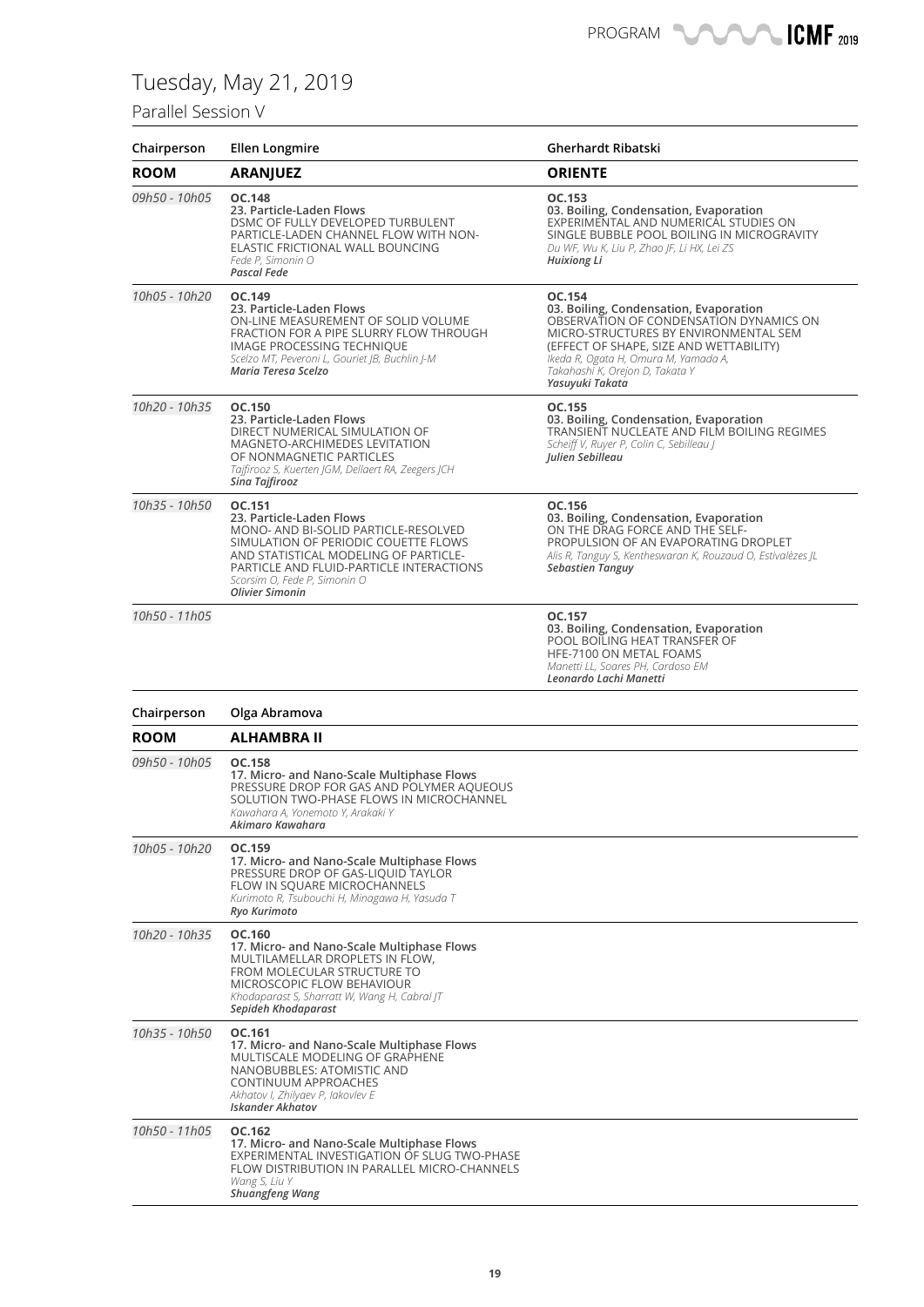## Parallel Session VI

| Chairperson   | Atila Freire                                                                                                                                                                                                                                                                               | Nicolas Ratkovich                                                                                                                                                                                                                                                                                                                   |
|---------------|--------------------------------------------------------------------------------------------------------------------------------------------------------------------------------------------------------------------------------------------------------------------------------------------|-------------------------------------------------------------------------------------------------------------------------------------------------------------------------------------------------------------------------------------------------------------------------------------------------------------------------------------|
| <b>ROOM</b>   | <b>SEGOVIA I</b>                                                                                                                                                                                                                                                                           | <b>SEGOVIA II</b>                                                                                                                                                                                                                                                                                                                   |
| 11h30 - 11h45 | OC.163<br>02. Bubbly Flows<br>SIMULATION OF POLY-DISPERSED BUBBLY<br>FLOW USING THE METHOD OF MOMENTS<br>AND LOG-NORMAL CLOSURE<br>Frederix E, Cox T, Kuerten H, Komen E<br><b>Edo Frederix</b>                                                                                            | OC.168<br>07. Computational Techniques for Multiphase Flows<br>NUMERICAL SIMULATION OF A LASER-INDUCED<br>VAPOUR BUBBLE FOR CRYSTAL NUCLEATION<br>AT LOW SUPERSATURATION LEVELS<br>Hidman N, Sardina G, Maggiolo D, Ström H, Sasic S<br>Niklas Hidman                                                                               |
| 11h45 - 12h00 | OC.164<br>02. Bubbly Flows<br>BUBBLE OSCILLATION IN LOW TO<br>HIGHER VISCOUS LIQUIDS<br>Hlawitschka MW, Kováts P, Dönmez B, Zähringer K, Bart H-J<br>Mark W. Hlawitschka                                                                                                                   | OC.169<br>07. Computational Techniques for Multiphase Flows<br>HYBRID CFD SIMULATION OF TWO PHASE<br>FLOW IN INLINE FLOW SPLITTERS USING<br><b>VOF AND LAGRANGIAN MODELS</b><br>Atmani H, Legendre D, Zamansky R, Climent E, Pedrono A, Sahovic<br>B, Schleicher E, Hampel U, Awais Sattar M, Babout L, Banasiak R<br>Hanane Atmani |
| 12h00 - 12h15 | OC.165<br>02. Bubbly Flows<br>BUBBLY WAKE BEHIND A BLUFF BODY:<br>BUBBLE-INDUCED TURBULENCE<br>Park H, Lee J, Lee JH<br><b>Hyungmin Park</b>                                                                                                                                               | OC.170<br>07. Computational Techniques for Multiphase Flows<br>DROPLET SIZE DISTRIBUTIONS IN SHEARED<br>MIXTURES OF TWO LIQUIDS SIMULATED BY THE<br>PSEUDOPOTENTIAL LATTICE BOLTZMANN METHOD<br>Safdari A, Pourtousi M, Shardt O, Van den Akker HEA<br>Arman Safdari                                                                |
| 12h15 - 12h30 | OC.166<br>02. Bubbly Flows<br>TURBULENCE INTERACTIONS WITH LARGE BUBBLES<br>Soldati A, Soligo G, Roccon A<br>Alfredo Soldati                                                                                                                                                               | OC.171<br>07. Computational Techniques for Multiphase Flows<br>A ROBUST FINITE VOLUME METHOD FOR<br>COMPRESSIBLE TWO-PHASE FLOWS ON HYBRID GRIDS<br>Luo H, Pandare AK, Bakosi J<br>Hong Luo                                                                                                                                         |
| 12h30 - 12h45 | OC.167<br>02. Bubbly Flows<br>STEREO PIV CHARACTERIZATION OF THE<br>STRUCTURE OF A BUBBLY COUETTE TAYLOR<br>FLOW FOR DIFFERENT BUBBLE PATTERNS<br>Van Ruymbeke B, Gabillet C, Latrache N, Colin C, Oishi Y<br>Céline Gabillet                                                              |                                                                                                                                                                                                                                                                                                                                     |
| Chairperson   | Jacqueline Copetti                                                                                                                                                                                                                                                                         | Stein Tore Johansen                                                                                                                                                                                                                                                                                                                 |
| <b>ROOM</b>   | <b>SEGOVIA III</b>                                                                                                                                                                                                                                                                         | <b>SEGOVIA IV</b>                                                                                                                                                                                                                                                                                                                   |
| 11h30 - 11h45 | OC.172<br>10. Experimental Methods for Multiphase Flows<br>EXPERIMENTAL ANALYSIS OF THREE-PHASE<br><b>FLOWS IN HORIZONTAL PIPELINES</b><br>Sassi P, Pallarès J, Stiriba Y<br>Paolo Sassi                                                                                                   | OC.177<br>19. Modelling of Multiphase Flows<br>DIRECT NUMERICAL SIMULATION OF MICROBUBBLE<br>DYNAMICS IN TURBULENT CHANNEL FLOW<br>Zhai J, Fairweather M, Colombo M<br>Jian Zhai                                                                                                                                                    |
| 11h45 - 12h00 | OC.173<br>10. Experimental Methods for Multiphase Flows<br>IMPROVEMENTS OF IMAGE PROCESSING FOR THE<br>ANALYSIS OF DENSE DISPERSED TWO-PHASE FLOWS<br>Rueda L, Colombet D, Cazin S, Cockx A, Legendre D, Guiraud P<br>Pascal Guiraud                                                       | <b>OC.178</b><br>19. Modelling of Multiphase Flows<br>MULTI-SCALE MODELLING AND OPTIMIZATION<br>OF A WIRE MESH SEPARATOR<br>Kaiser S, Piesche M<br><b>Simon Kaiser</b>                                                                                                                                                              |
| 12h00 - 12h15 | OC.174<br>10. Experimental Methods for Multiphase Flows<br>SLUG FREQUENCY IN AIR-WATER INCLINED<br>PIPE FLOWDEXPERIMENT AND PREDICTION<br>Chang YJ, Wang YB, Liu ZG, Zhao XY, Guo LJ<br>Yingjie Chang                                                                                      | OC.179<br>19. Modelling of Multiphase Flows<br>NUMERICAL ANALYSIS OF THE MIXING PROCESS<br>ON THE DOUBLE FLAME SPRAY PYROLYSIS<br>Rafagnim NZ, Hodapp MH, Bianchi Neto P,<br>Meier HF, Fritsching U, Noriler D<br>Nadine Zandoná Rafagnim                                                                                           |
| 12h15 - 12h30 | OC.175<br>10. Experimental Methods for Multiphase Flows<br>CHARACTERIZATION OF VELOCITY FIELD EXTERNAL TO<br>TUBE BUNDLE USING SPATIAL FILTER VELOCIMETRY<br>BASED ON VARIABLE MESHING SCHEME.<br>Rocha DM, Kanizawa FT, Hayashi K,<br>Hosokawa S, Tomiyama A, Ribatski G<br>Douglas Rocha | OC.180<br>19. Modelling of Multiphase Flows<br>EROSION IN ELBOWS IN SERIES FOR LIQUID-<br>DOMINATED MULTIPHASE FLOWS: A CFD<br>AND EXPERIMENTAL ANALYSIS<br>Sedrez TA, Shirazi SA<br><b>Thiana Sedrez</b>                                                                                                                           |
| 12h30 - 12h45 |                                                                                                                                                                                                                                                                                            |                                                                                                                                                                                                                                                                                                                                     |

 $\sqrt{ }$ 

− ┕

 $\blacksquare$  ICMF 2019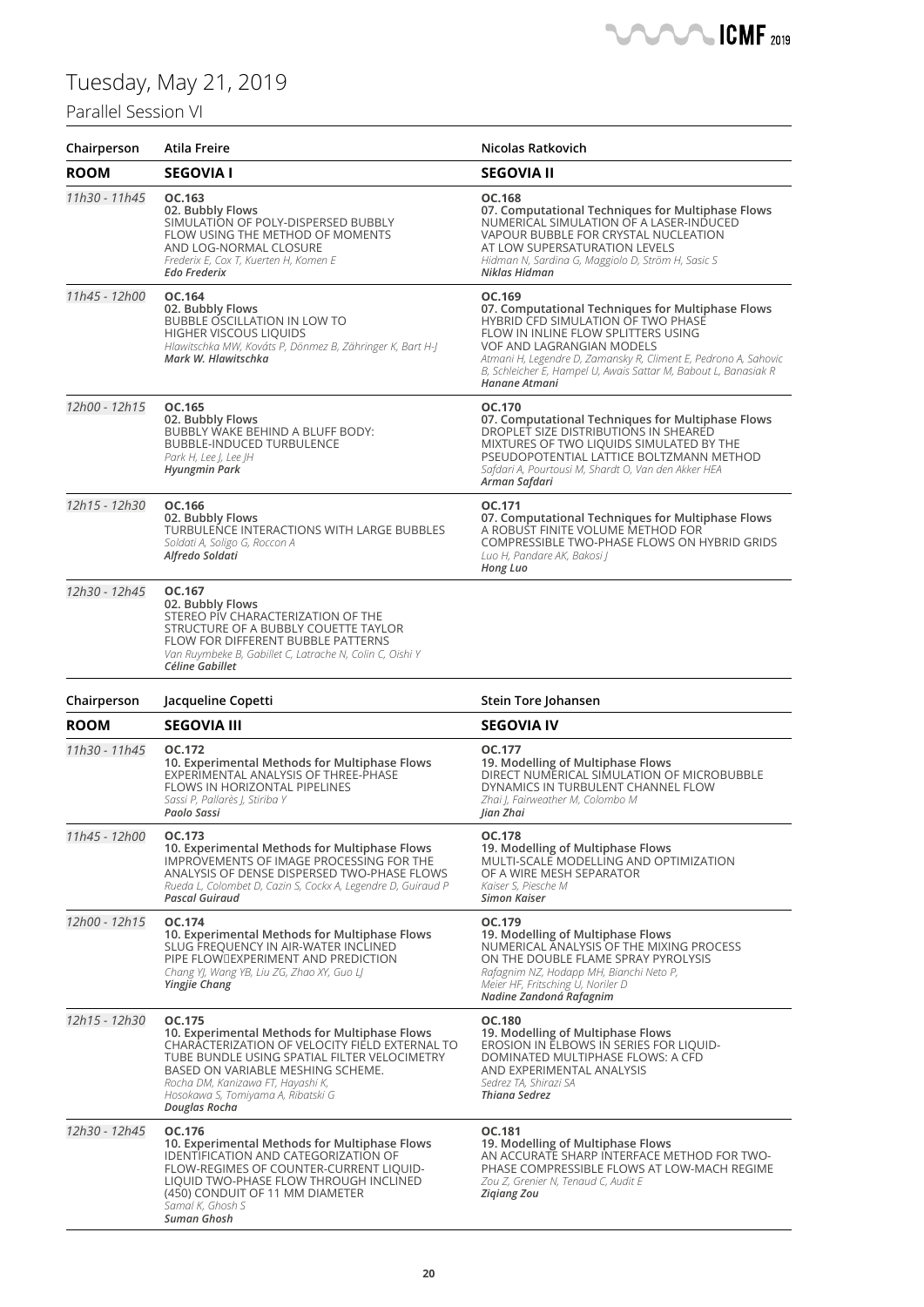### Parallel Session VI

| Chairperson   | <b>Olivier Simonin</b>                                                                                                                                                                                                                                         | Julien Sebilleau                                                                                                                                                                                                                                             |
|---------------|----------------------------------------------------------------------------------------------------------------------------------------------------------------------------------------------------------------------------------------------------------------|--------------------------------------------------------------------------------------------------------------------------------------------------------------------------------------------------------------------------------------------------------------|
| <b>ROOM</b>   | <b>ARANJUEZ</b>                                                                                                                                                                                                                                                | <b>ORIENTE</b>                                                                                                                                                                                                                                               |
| 11h30 - 11h45 | OC.182<br>23. Particle-Laden Flows<br>TOWARDS A COMPREHENSIVE UNDERSTANDING<br>OF THE DYNAMICS OF FREELY EVOLVING<br><b>PARTICLE SUSPENSIONS</b><br>Tavanashad V, Subramaniam S<br>Shankar Subramaniam                                                         | OC.187<br>03. Boiling, Condensation, Evaporation<br>CHARACTERISTICS OF INTERFACIAL OSCILLATION<br>CAUSED BY CONDENSATION OF STEAM<br>JET IN SUBCOOLED WATER FLOW<br>Chu X, Xu Q, Yu H, Yao T, Guo L<br>Xiaona Chu                                            |
| 11h45 - 12h00 | <b>OC.183</b><br>23. Particle-Laden Flows<br>COLLECTIVE BEHAVIOR OF FALLING INERTIAL<br>PARTICLES IN A VERTICAL DUCT<br>Fong KO, Coletti F<br>Filippo Coletti                                                                                                  | <b>OC.188</b><br>03. Boiling, Condensation, Evaporation<br>NUMERICAL INVESTIGATION ON HEAT AND<br>MASS TRANSFER DURING DROP IMPACT ON A<br>HEATED SURFACE UNDER HIGH PRESSURE<br>Schlawitschek C, Stephan P, Gambaryan-Roisman T<br>Christiane Schlawitschek |
| 12h00 - 12h15 | OC.184<br>23. Particle-Laden Flows<br>DRAG REDUCTION AND TURBULENCE<br>MODULATION IN SUSPENSIONS OF NON-<br>SPHERICAL FINITE-SIZE PARTICLES<br>Brandt L, Niazi Ardekani M<br>Luca Brandt                                                                       | OC.189<br>03. Boiling, Condensation, Evaporation<br>FLOW BOILING ON A CHEMICALLY PATTERNED<br>SURFACE IN A MICROCHANNEL<br>Wang HZ, Qiu HH<br>Hongzhao Wang                                                                                                  |
| 12h15 - 12h30 | <b>OC.185</b><br>23. Particle-Laden Flows<br>LARGE EDDY SIMULATION OF PARTICLE-LADEN<br>TURBULENT CHANNEL FLOWS WITH ISOTROPIC<br>OR NON-ISOTROPIC WALL ROUGHNESS<br>Radenkovic D, Fede P, Simonin O, Crnojevic C<br>Darko Radenkovic                          | OC.191<br>03. Boiling, Condensation, Evaporation<br>EXPERIMENTAL ANALYSIS OF NUCLEATE<br><b>BOILING ON NANOCOATED SURFACES</b><br>UNDER CONFINED CONDITIONS<br>Nunes JM, Souza RR, Kiyomura IS, Cardoso EM<br><b>Elaine Cardoso</b>                          |
| 12h30 - 12h45 | OC.186<br>23. Particle-Laden Flows<br>ORIENTATION, DISTRIBUTION AND<br>DEFORMATION OF INERTIAL FLEXIBLE<br>FIBERS IN TURBULENT CHANNEL FLOW<br>Dotto D, Marchioli C<br>Cristian Marchioli                                                                      |                                                                                                                                                                                                                                                              |
| Chairperson   | Chengzhen Sun                                                                                                                                                                                                                                                  |                                                                                                                                                                                                                                                              |
| <b>ROOM</b>   | ALHAMBRA II                                                                                                                                                                                                                                                    |                                                                                                                                                                                                                                                              |
| 11h30 - 11h45 | OC.192<br>08. Droplet Flows<br>THE INFLUENCE OF OSCILLATIONS IN THE LIQUID<br>AND GAS FLOW RATES ON THE LIQUID BREAK-<br>UP INSTABILITIES AND ON THE CLUSTERING OF<br>DROPLETS IN A TURBULENT COAXIAL SPRAY<br>Aliseda A, Huck P, Machicoane N, Osuna-Orozco R |                                                                                                                                                                                                                                                              |
|               | Alberto Aliseda                                                                                                                                                                                                                                                |                                                                                                                                                                                                                                                              |
| 11h45 - 12h00 | OC.193<br>08. Droplet Flows<br>CHARACTERIZATION OF LIQUID JET BREAKUP FOR<br>THE SIMULATION OF ACCIDENTAL SODIUM LEAKAGE<br>SCENARIOS IN SODIUM-COOLED FAST REACTORS<br>Sadek M, Gilardi T, Bazile R, Mimouni S, Porcheron L<br>Mira Sadek                     |                                                                                                                                                                                                                                                              |
| 12h00 - 12h15 | OC.194<br>08. Droplet Flows<br>DYNAMICS OF A BOUNCING DROP<br>ON A HYDROPHOBIC SURFACE<br>Sharma PK, Surya S, Vyasarayani CP, Dixit HN<br>Harish Dixit                                                                                                         |                                                                                                                                                                                                                                                              |
| 12h15 - 12h30 | OC.195<br>08. Droplet Flows<br>EXPERIMENTAL STUDY OF ATOMIZATION<br>PARAMETERS FROM A LOW-PRESSURE PULSED<br>INJECTOR WITH ETHANOL AND GASOLINE<br>Nigra Junior ELP, Krieger Filho GC, Santos RG<br>Ednir Nigra                                                |                                                                                                                                                                                                                                                              |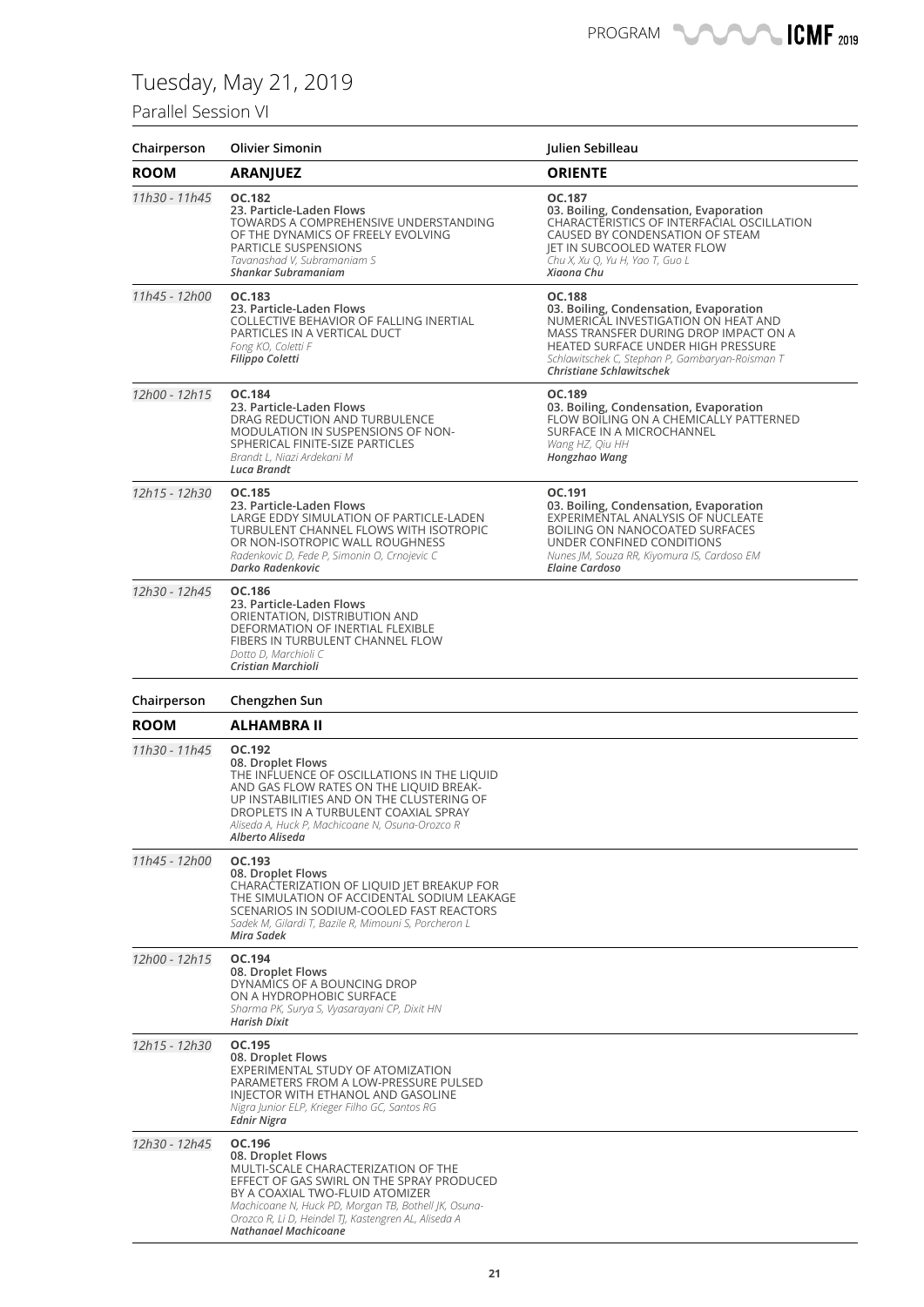## Parallel Session VII



| Chairperson   | Alfredo Soldati                                                                                                                                                                                                                                                                                                               | <b>Bryce Campbell</b>                                                                                                                                                                                                                |
|---------------|-------------------------------------------------------------------------------------------------------------------------------------------------------------------------------------------------------------------------------------------------------------------------------------------------------------------------------|--------------------------------------------------------------------------------------------------------------------------------------------------------------------------------------------------------------------------------------|
| <b>ROOM</b>   | <b>SEGOVIA I</b>                                                                                                                                                                                                                                                                                                              | <b>SEGOVIA II</b>                                                                                                                                                                                                                    |
| 15h00 - 15h15 | OC.197<br>02. Bubbly Flows<br>BUBBLE INDUCED MIXING IN A STRATIFIED COLUMN<br>Ruiz-Angulo A, Amezcua A, Martinez-Mercado J, Zenit R<br>Roberto Zenit                                                                                                                                                                          | OC.201<br>07. Computational Techniques for Multiphase Flows<br>COMPARISON OF INTERFACE CAPTURING SCHEMES<br>IN SHARP-DISPERSED INTERFACIAL REGIMES<br>Gupta VK, Khaware A, Srikanth KVSS, Sanyal J<br>Jay Sanyal                     |
| 15h15 - 15h30 | OC.198<br>02. Bubbly Flows<br>THE INFLUENCE OF BASSET AND LIFT FORCES IN<br>EULER/LAGRANGE PREDICTIONS OF BUBBLY FLOWS<br>Muniz M, Sommerfeld M<br><b>Martin Sommerfeld</b>                                                                                                                                                   | <b>OC.202</b><br>07. Computational Techniques for Multiphase Flows<br>A VOF-DEM COUPLED METHOD FOR<br>MODELING WAVE IMPACT SPRAY<br>Patil A, Johansen ST<br><b>Amit Patil</b>                                                        |
| 15h30 - 15h45 | <b>OC.200</b><br>02. Bubbly Flows<br>TURBULENT KINETIC ENERGY DISSIPATION LENGTH<br>IN AN INVERTED-SHROUD GAS-LIQUID SEPARATOR<br>Miranda PJ, Ortiz-Vidal LE, Rodriguez O<br>Pedro Miranda                                                                                                                                    | <b>OC.203</b><br>07. Computational Techniques for Multiphase Flows<br>SIMULATION OF BAROCLINIC VORTICITY<br><b>GENERATION IN MULTIPHASE FLOWS</b><br>Nowakowski AF, Nicolleau FCGA<br>Andrzej Nowakowski                             |
| 15h45 - 16h00 |                                                                                                                                                                                                                                                                                                                               | OC.204<br>07. Computational Techniques for Multiphase Flows<br>SIMULATIONS OF COMPRESSIBLE<br>MULTICOMPONENT FLOWS USING A SIMPLIFIED<br>FRONT TRACKING / GHOST FLUID METHOD<br>Bempedelis N, Ventikos Y<br>Nikolaos Bempedelis      |
| Chairperson   | Moisés Marcelino Neto                                                                                                                                                                                                                                                                                                         | <b>Rigoberto Morales</b>                                                                                                                                                                                                             |
| <b>ROOM</b>   | <b>SEGOVIA III</b>                                                                                                                                                                                                                                                                                                            | <b>SEGOVIA IV</b>                                                                                                                                                                                                                    |
| 15h00 - 15h15 | <b>OC.205</b><br>10. Experimental Methods for Multiphase Flows<br>A GENERAL REVIEW OF THE EXPERIMENTAL METHODS<br>FOR ESTIMATIVE OF HEAT FLUX DURING IN TUBE FLOW<br>Constantino MC, Kanizawa FT<br>Fabio Toshio Kanizawa                                                                                                     | OC.209<br>19. Modelling of Multiphase Flows<br>TWO-PHASE FLOW AND ATOMIZATION AT<br>THE EXIT OF A RECTANGULAR CHANNEL.<br>Bolcain A, Ern P, Colin C, Ciais V<br><b>Adrien Bolcain</b>                                                |
| 15h15 - 15h30 | OC.206<br>10. Experimental Methods for Multiphase Flows<br>EXPERIMENTAL THERMAL-HYDRAULIC STUDY OF<br>A STEAM-DROPLETS FLOW INSIDE A VERTICAL<br>PIPE DURING THE COOLING PHASE IN LOCA<br>CONDITIONS - EFFECT OF THE STEAM FLOW RATE<br>Pena Carillo JD, Oliveira A, Labergue A, Gradeck M, Glantz T<br><b>Michel Gradeck</b> | OC.211<br>19. Modelling of Multiphase Flows<br>NUMERICAL STUDY ON PERFORMANCE OF<br>CENTRIFUGAL MULTIPHASE PUMP FOR CONTINUOUS<br>AND INTERMITTENT GAS-LIQUID FLOW<br>Chang L, Yang CY, Zhang XM, Xu Q, Guo LJ<br><b>Liang Chang</b> |
| 15h30 - 15h45 | OC.207<br>10. Experimental Methods for Multiphase Flows<br>VOLUME AND SHAPE EVOLUTION OF A RISING<br>BUBBLE: A COMPARATIVE STUDY BETWEEN VISUAL<br>TOMOGRAPHY AND OTHER VISUAL TECHNIQUES<br>Oppeneer VO, Mandalahalli MM, Portela LM<br>Luis Portela                                                                         | OC.212<br>19. Modelling of Multiphase Flows<br>FLOW PATTERN SIMULATION OF GAS-LIQUID FLOW<br>IN A BENCHMARK SUBSEA PUMPING MODULE<br>Correia CM, Filho PABO, Martins RS, Ramos R, Martins MF<br><b>Marcio Martins</b>                |
| 15h45 - 16h00 | <b>OC.208</b><br>10. Experimental Methods for Multiphase Flows<br>DEVELOPMENT OF MULTIPHASE FLOW IMAGING<br>TECHNIQUE USING NEUTRONS AND X-RAY<br>Ito D, Ito K, Saito Y<br>Daisuke Ito                                                                                                                                        |                                                                                                                                                                                                                                      |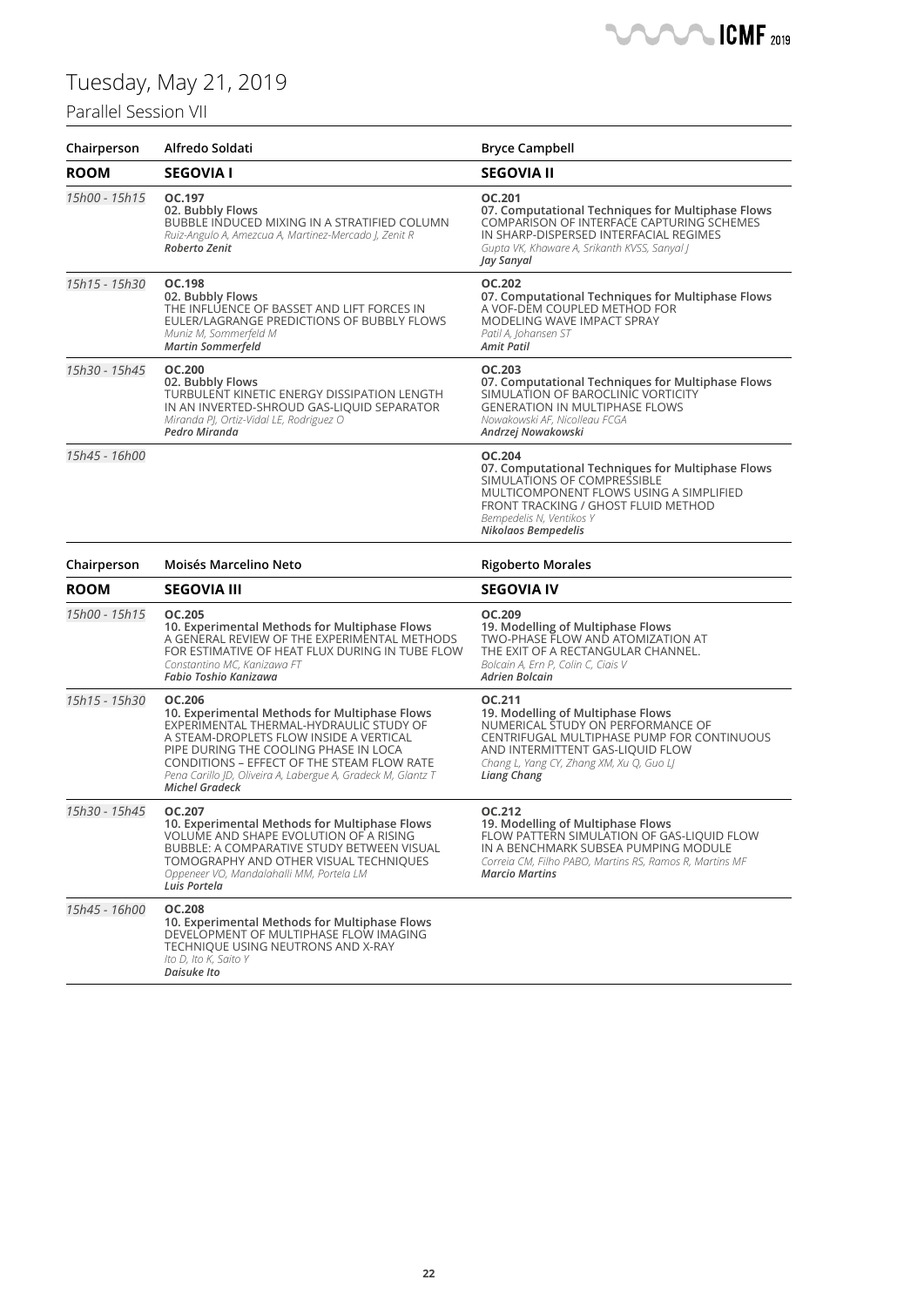### Parallel Session VII

| Chairperson   | Jochen Fröhlich                                                                                                                                                                                                                 | Matteo Bucci                                                                                                                                                                                                                                                  |
|---------------|---------------------------------------------------------------------------------------------------------------------------------------------------------------------------------------------------------------------------------|---------------------------------------------------------------------------------------------------------------------------------------------------------------------------------------------------------------------------------------------------------------|
| <b>ROOM</b>   | <b>ARANJUEZ</b>                                                                                                                                                                                                                 | <b>ORIENTE</b>                                                                                                                                                                                                                                                |
| 14h45 - 15h00 | OC.213<br>23. Particle-Laden Flows<br>SURFACING AND CLUSTERING OF GYROTACTIC<br>SWIMMERS IN FREE-SURFACE TURBULENCE<br>Bhatia H, Marchioli C, Soldati A<br>Harshit Bhatia                                                       | OC.218<br>03. Boiling, Condensation, Evaporation<br>DIRECT NUMERICAL STUDY OF PHASE CHANGE<br>CALCULATIONS FOR FILM BOILING FLOWS<br>Guo LK, Knikker R, Albin E, Xin SH<br>Longkai Guo                                                                        |
| 15h00 - 15h15 | OC.214<br>23. Particle-Laden Flows<br>SIMULATION OF PARTICLE-LADEN PIPE FLOWS WITH<br>A HOMOGENEOUS STATIONARY SEDIMENT BED<br>Njobuenwu DO, Fairweather M<br>Michael Fairweather                                               | OC.219<br>03. Boiling, Condensation, Evaporation<br>BUBBLE DYNAMICS AND HEAT TRANSFER<br>ON BIPHILIC SURFACES<br>Pontes P, Cautela R, Teodori E, Moita AS, Moreira ALN<br>Ana Moita                                                                           |
| 15h15 - 15h30 | OC.215<br>23. Particle-Laden Flows<br>PARTICLE DISPERSION IN AN<br>AGITATED TUBULAR REACTOR<br>He Y, Bayly AE, Hassanpour A, Fairweather M, Muller F<br>Yi He                                                                   | <b>OC.220</b><br>03. Boiling, Condensation, Evaporation<br>SOME CHARACTERISTICS OF BUBBLE<br>DYNAMICS DURING PRESSURE-INDUCED<br>SUBCOOLED POOL BOILING<br>Wojtasik K, Rullière R, Zajaczkowski B, Bonjour J<br>Karolina Wojtasik                             |
| 15h30 - 15h45 | OC.216<br>23. Particle-Laden Flows<br>SETTLING OF FINITE-SIZE SPHEROIDS<br>IN AMBIENT SURROUNDINGS<br>Moriche M, Uhlmann M, Dusek J<br><b>Manuel Moriche Guerrero</b>                                                           | OC.221<br>03. Boiling, Condensation, Evaporation<br>ELUCIDATING THE EFFECT OF SURFACE ROUGHNESS<br>ON SUBCOOLED FLOW BOILING AND CHF<br>USING HIGH-RESOLUTION DIAGNOSTICS<br>Kossolapov A, Wang C, Seong JH, Su G, Phillips B, Bucci M<br><b>Matteo Bucci</b> |
| 15h45 - 16h00 | OC.217<br>23. Particle-Laden Flows<br>FULLY CORRELATED STOCHASTIC INTER-<br>PARTICLE COLLISION MODEL FOR EULER-<br>LAGRANGE GAS-SOLID FLOWS<br>van Wachem B, Curran T, Evrard F<br><b>Berend van Wachem</b>                     | <b>OC.222</b><br>03. Boiling, Condensation, Evaporation<br>CRITICAL HEAT FLUX IN FLOW BOILING FROM DIRECT<br>REPRESENTATION OF WALL HEAT PARTITIONING<br>Baglietto E, Demarly E, Kommajosyula R<br><b>Emilio Baglietto</b>                                    |
|               |                                                                                                                                                                                                                                 |                                                                                                                                                                                                                                                               |
| Chairperson   | Alberto Aliseda                                                                                                                                                                                                                 |                                                                                                                                                                                                                                                               |
| <b>ROOM</b>   | ALHAMBRA II                                                                                                                                                                                                                     |                                                                                                                                                                                                                                                               |
| 14h45 - 15h00 | OC.223<br>08. Droplet Flows<br>HYBRID-WETTABILITY RATCHET CAN ACCELERATE<br>SELF-PROPELLING DROPS OVER GRAVITY<br>Shirota M, Konno Y, Kato M<br>Minori Shirota                                                                  |                                                                                                                                                                                                                                                               |
| 15h00 - 15h15 | <b>OC.224</b><br>08. Droplet Flows<br>NUMERICAL SIMULATION OF COALESCENCE<br>USING SUB-GRID MODELS<br>Naru MC, Popinet S, Vinay G<br>Mani Chandan Naru                                                                          |                                                                                                                                                                                                                                                               |
| 15h15 - 15h30 | OC.225<br>08. Droplet Flows<br>STUDY OF INITIAL DROPLET CONDITIONS FOR<br>NUMERICAL SPRAY PAINTING BY ELECTROSTATIC<br>ASSISTED ROTARY BELL ATOMIZER<br>Guettler N, Shen B, Paustian S, Knee P, Ye Q, Tiedje O<br>Nico Guettler |                                                                                                                                                                                                                                                               |
| 15h30 - 15h45 | OC.226<br>08. Droplet Flows<br>EVAPORATION OF A SESSILE DROPLET UNDER<br>FORCED-CONVECTIVE GAS FLOW<br>Boer L, van der Geld C, Kuerten H, Kuipers H<br><b>Leander Boer</b>                                                      |                                                                                                                                                                                                                                                               |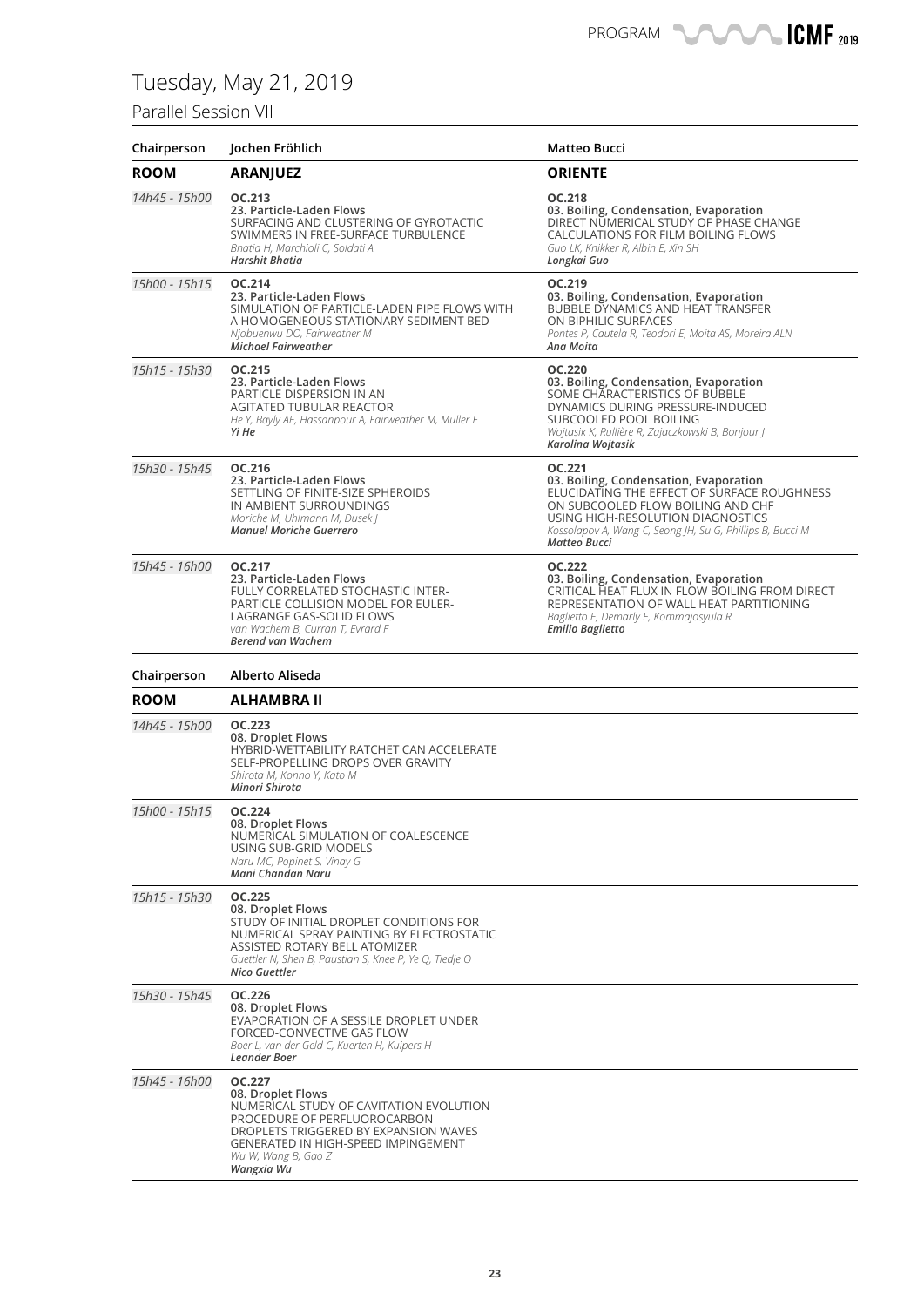### Parallel Session VIII



| Chairperson   | <b>Eric Climent</b>                                                                                                                                                                                       | Dominique Legendre                                                                                                                                                                                                                                                        |
|---------------|-----------------------------------------------------------------------------------------------------------------------------------------------------------------------------------------------------------|---------------------------------------------------------------------------------------------------------------------------------------------------------------------------------------------------------------------------------------------------------------------------|
| <b>ROOM</b>   | <b>SEGOVIA I</b>                                                                                                                                                                                          | <b>SEGOVIA II</b>                                                                                                                                                                                                                                                         |
| 16h25 - 16h40 | <b>OC.228</b><br>02. Bubbly Flows<br>INERTIAL AND BUOYANCY EFFECTS ON<br>HORIZONTAL FLOW OF ELONGATED<br><b>BUBBLES IN CIRCULAR CHANNELS</b><br>Moran H, Magnini M, Markides CN, Matar OK<br>Hannah Moran | OC.233<br>07. Computational Techniques for Multiphase Flows<br>A NOVEL ALL-MACH COMPRESSIBLE FORMULATION<br>INCLUDING SURFACE TENSION EFFECTS<br>Fuster D, Popinet S<br><b>Daniel Fuster</b>                                                                              |
| 16h40 - 16h55 | OC.229<br>02. Bubbly Flows<br>BUBBLE SIZE DISTRIBUTIONS IN A SLURRY BUBBLE<br>COLUMN VIA A NEW SHADOWGRAPHIC PROBE<br>Wirz D, Bart H-J<br><b>Dominic Wirz</b>                                             | OC.234<br>07. Computational Techniques for Multiphase Flows<br>SIMULATION OF THE UNSTEADY DISPERSION<br>OF ASBESTOS FIBERS FROM A CONTAINMENT<br>ZONE DUE TO WIND EFFECTS USING A<br>COUPLED CFD-NETWORK APPROACH<br>Guichard R<br><b>Romain Guichard</b>                 |
| 16h55 - 17h10 | <b>OC.230</b><br>21. Non-Newtonian Multiphase Flows<br>CFD SIMULATION OF TWO-PHASE GAS/NON-<br>NEWTONIAN FLUID FLOW IN PIPES<br>Daza M, Pinilla A, Pereyra E, Ratkovich N<br><b>Andres Pinilla</b>        | OC.235<br>07. Computational Techniques for Multiphase Flows<br>SPURIOUS OSCILLATIONS IN CURVATURE CAUSED BY<br>TRADITIONAL LEVEL SET REINITIALIZATION METHODS<br>AND AN ALTERNATIVE METHOD TO AVOID THEM<br>Lorieul G, Chatelain P, Bartosiewicz Y<br><b>Gael Lorieul</b> |
| 17h10 - 17h25 | OC.231<br>21. Non-Newtonian Multiphase Flows<br>DIAGNOSTICS OF LIQUID AND GELLED ETHANOL<br>SPRAYS BY A PRESSURE SWIRL INJECTOR<br>Fischer GAA, Costa FS<br>Fernando Costa                                | OC.236<br>07. Computational Techniques for Multiphase Flows<br>NUMERICAL INVESTIGATION ON THE BUBBLE SIZE<br>DISTRIBUTION AROUND NACA0015 HYDROFOIL<br>Vahaji S, Han J, Cheung SCP, Yeoh GH, Tu JY<br>Jiyuan Tu                                                           |
| 17h25 - 17h40 | OC.232<br>23. Particle-Laden Flows<br>MULTI-SCALE STRUCTURAL CHARACTERISTICS<br>OF GAS-PARTICLE TWO-PHASE AXISYMMETRIC<br>TURBULENT OPPOSED JETS FLOW<br>Li J, Liu Z<br>Jing Li                           | OC.237<br>07. Computational Techniques for Multiphase Flows<br>MICRO DIESEL EFFECT SIMULATION<br>Kratschun F, Schmitz K<br>Filipp Kratschun                                                                                                                               |
| Chairperson   | Jader Barbosa                                                                                                                                                                                             | Rogério Ramos                                                                                                                                                                                                                                                             |
| <b>ROOM</b>   | <b>SEGOVIA III</b>                                                                                                                                                                                        | <b>SEGOVIA IV</b>                                                                                                                                                                                                                                                         |
| 16h25 - 16h40 | <b>OC.238</b><br>10. Experimental Methods for Multiphase Flows<br>DYNAMIC MODE DECOMPOSITION FOR<br>ANALYZING TWO-PHASE FLOWS VIDEO DATA<br>Ramos EM, Giraldi GA, Darze GM, Faccini JLH<br>Eliaquim Ramos | OC.243<br>19. Modelling of Multiphase Flows<br>NUMERICAL INVESTIGATIONS OF THE CENTRIFUGAL<br>LIGAMENT-MODE ATOMIZATION PROCESS<br>Kandati SS, Nikitopoulos DE<br>Sai Saran Kandati                                                                                       |
| 16h40 - 16h55 | OC.239<br>10. Experimental Methods for Multiphase Flows<br>RELEVANCE OF DIGITAL IN LINE HOLOGRAPHY<br>FOR MULTIPHASE FLOWS CHARACTERIZATION<br>Lamadie F, Onofri FRA<br><b>Fabrice Lamadie</b>            | <b>OC.244</b><br>19. Modelling of Multiphase Flows<br>HYPERBOLICITY OF A SYSTEM OF DIFFERENTIAL<br>EQUATIONS OF TWO-SPEED FLOW OF DISPERSED<br>MIXTURES AND ITS' SOLUTION STABILITY<br>Kroshilin A, Kroshilin V<br>Vladimir Kroshilin                                     |
| 16h55 - 17h10 | <b>OC.240</b><br>10. Experimental Methods for Multiphase Flows<br>MULTIPLE BUBBLES BEHAVIOR IN<br>HIGH VISCOSITY LIQUID<br>Gao DY, Li X, Hou BL<br>Deyang Gao                                             | OC.245<br>19. Modelling of Multiphase Flows<br>CFD SUPPORTED GRAVITY SEPARATOR DESIGN<br>Steinhoff J, Charlafti E, Schäfer J, Kraume M, Bart H-J<br>Jan Steinhoff                                                                                                         |
| 17h10 - 17h25 | OC.241<br>22. Particle, Bubble and Drop Dynamics<br>EXPERIMENTAL INVESTIGATION OF<br>DROPLET BREAKUP IN AIR FLOW<br>Chang S, Zhang W<br>Chang Shinan                                                      | OC.246<br>19. Modelling of Multiphase Flows<br>SPATIALLY-AVERAGED MODELS FOR HEAT TRANSFER IN<br>DENSE GAS-SOLID FLOWS: CONSTITUTIVE RELATIONS<br>Rauchenzauner S, Schneiderbauer S<br>Stefanie Rauchenzauner                                                             |
| 17h25 - 17h40 | <b>OC.242</b><br>10. Experimental Methods for Multiphase Flows<br>ENTRAINMENT CONTROL USING A NEWLY<br>DEVELOPED TELECENTRIC IN-LINE PROBE<br>Schulz J, Bart H-J<br>Jonas Schulz                          | OC.247<br>19. Modelling of Multiphase Flows<br>MECHANISMS OF CONDENSATION AND COALESCENCE<br>IN SELF-CLEANING HEAT EXCHANGERS<br>Sasic S, Maggiolo D, Ström H<br>Srdjan Sasic                                                                                             |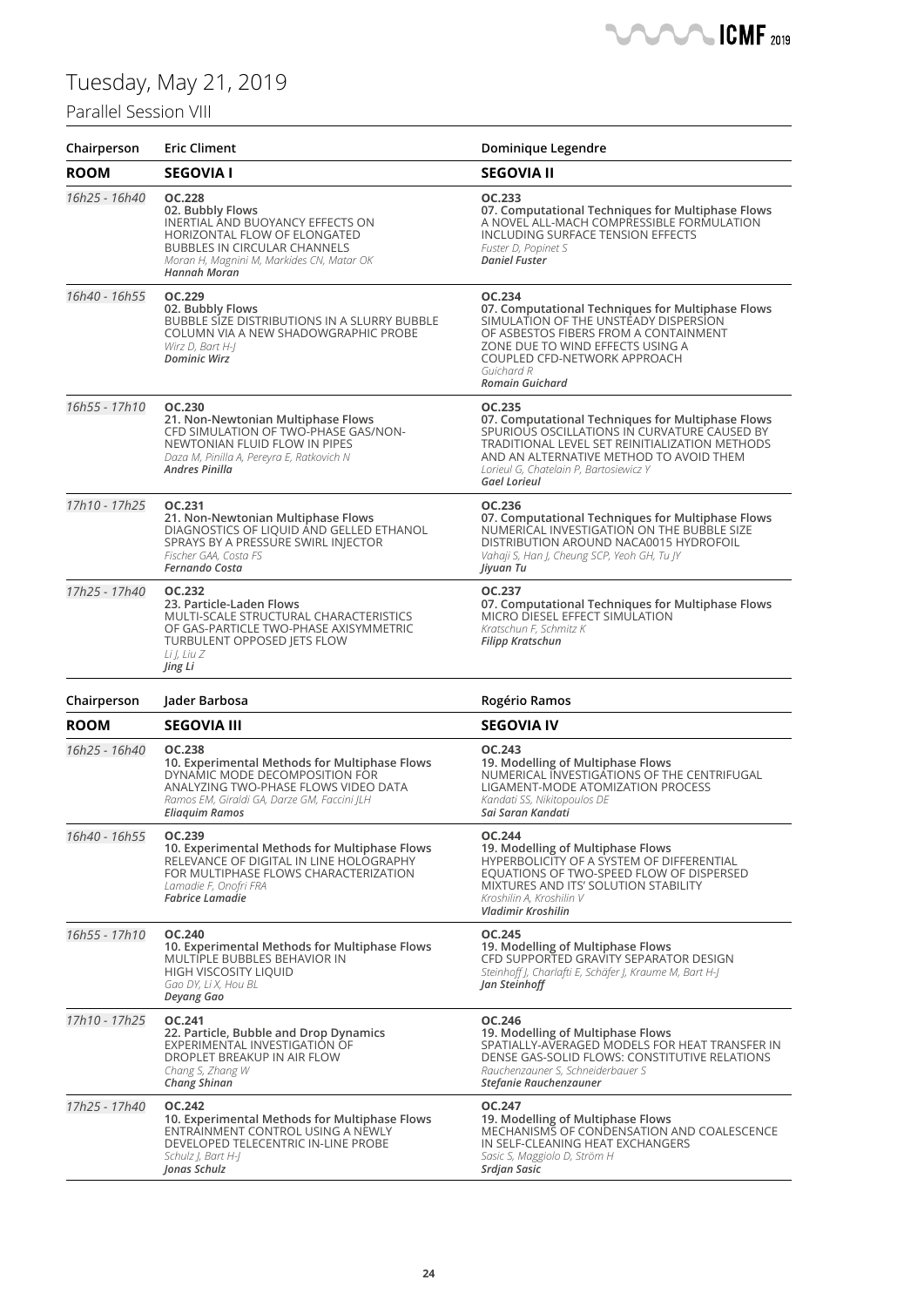### Parallel Session VIII

| Chairperson   | <b>Olivier Simonin</b>                                                                                                                                                                                                               | Cristiano Bigonha Tibiriçá                                                                                                                                                                                                     |
|---------------|--------------------------------------------------------------------------------------------------------------------------------------------------------------------------------------------------------------------------------------|--------------------------------------------------------------------------------------------------------------------------------------------------------------------------------------------------------------------------------|
| <b>ROOM</b>   | <b>ARANJUEZ</b>                                                                                                                                                                                                                      | <b>ORIENTE</b>                                                                                                                                                                                                                 |
| 16h25 - 16h40 | <b>OC.248</b><br>23. Particle-Laden Flows<br>A SGS MODEL BASED ON THE COHERENT<br><b>VORTEX STRUCTURES FOR INERTIA PARTICLES</b><br>IN HOMOGENEOUS ISOTROPIC TURBULENCE<br>Xiong Y, Li J, Liu ZH<br>Zhaohui Liu                      | OC.253<br>03. Boiling, Condensation, Evaporation<br>MICROLAYER GROWTH IN SODIUM BOILING FLOWS<br>Iyer S, Kumar A, Coventry J, Pye J, Lipinski W<br>Siddharth Iver                                                              |
| 16h40 - 16h55 | OC.249<br>23. Particle-Laden Flows<br>CFD SIMULATION OF SHEAR INDUCED<br>MICRO-PARTICLE DISPERSION ACCOUNTING<br>PARTICLE AGGREGATION AND BREAKAGE IN<br>TURBULENT TAYLOR-COUETTE FLOW<br>Xue C, Yang X, Li G<br><b>Chenyang Xue</b> | <b>OC.254</b><br>01. Bio-Fluids<br>EFFECT OF IN SITU FENESTRATION STENT GRAFT<br>ON THE HEMODYNAMICS FOR THORACIC<br><b>ENDOVASCULAR AORTIC REPAIR</b><br>Qiao YH, Mao L, Fan JR, Zhu T, Luo K<br>Yonghui Qiao                 |
| 16h55 - 17h10 | OC.250<br>23. Particle-Laden Flows<br>NUMERICAL INVESTIGATION OF A PARTICLE-<br>LADEN JET FOR COLD SPRAY COATING<br>Rona A, Zavalan FL<br>Florentina-Luiza Zavalan                                                                   | OC.255<br>01. Bio-Fluids<br>PATIENT-SPECIFIC ASSESSMENT OF<br><b>HEMODYNAMICS OF HEART</b><br>Kannojiya V, Das AK, Das PK<br>Arup Kumar Das                                                                                    |
| 17h10 - 17h25 | OC.251<br>23. Particle-Laden Flows<br>DIRECT NUMERICAL SIMULATION OF SEDIMENT<br>TRANSPORT IN AN OSCILLATORY BOUNDARY LAYER<br>Mazzuoli M, Calantoni J, Uhlmann M<br>Marco Mazzuoli                                                  | OC.256<br>01. Bio-Fluids<br>3D COMPUTATIONAL SIMULATIONS OF LIQUID<br>PLUG MOTION AND DEPOSITION THROUGH<br>STRAIGHT TUBES AND BIFURCATING AIRWAY<br>MODELS WITH A PRE-EXISTING LIQUID FILM<br>Hoi C, Raessi M<br>Mehdi Raessi |
| 17h25 - 17h40 | <b>OC.252</b><br>23. Particle-Laden Flows<br>ANALYSIS OF TURBULENT CHANNEL FLOWS<br>LADEN WITH FINITE-SIZE SOLID PARTICLES<br>Wang LP, Peng C<br>Lian-Ping Wang                                                                      | OC.257<br>01. Bio-Fluids<br>LIQUID-LIQUID TWO LAYER FLOW<br>FOR MEDICAL CELL THERAPY<br>Nozaki T, Morikawa T, Obara H<br>Hiromichi Obara                                                                                       |
| Chairperson   | Minori Shirota                                                                                                                                                                                                                       |                                                                                                                                                                                                                                |
| <b>ROOM</b>   | ALHAMBRA II                                                                                                                                                                                                                          |                                                                                                                                                                                                                                |
| 16h25 - 16h40 | <b>OC.258</b><br>08. Droplet Flows<br><b>FREEZING SPLASHES</b><br>Josserand C, Séon T, Thievenaz V<br>Christophe Josserand                                                                                                           |                                                                                                                                                                                                                                |
| 16h40 - 16h55 | OC.259<br>08. Droplet Flows<br>MIXING OF A COLD DROPLET IMPACTING ON<br>A HOT FILM: EFFECT OF FILM HEIGHT<br>Long F, Chen G, Hann DB<br>David Hann                                                                                   |                                                                                                                                                                                                                                |
| 16h55 - 17h10 | OC.261<br>08. Droplet Flows<br>DIRECT NUMERICAL SIMULATION OF<br>HIGH VELOCITY DROPLET IMPACT<br>Estivalèzes JL, Xavier T, Zuzio D<br>Jean-Luc Estivalèzes                                                                           |                                                                                                                                                                                                                                |
| 17h10 - 17h25 | OC.262<br>08. Droplet Flows<br>SIMULATIONS OF COMPLEX DROP<br><b>IMPACTS ON INTERFACES</b><br>Kahouadji L, Batchv A, Craster RV, Matar OK<br>Lyes Kahouadji                                                                          |                                                                                                                                                                                                                                |
| 17h25 - 17h40 |                                                                                                                                                                                                                                      |                                                                                                                                                                                                                                |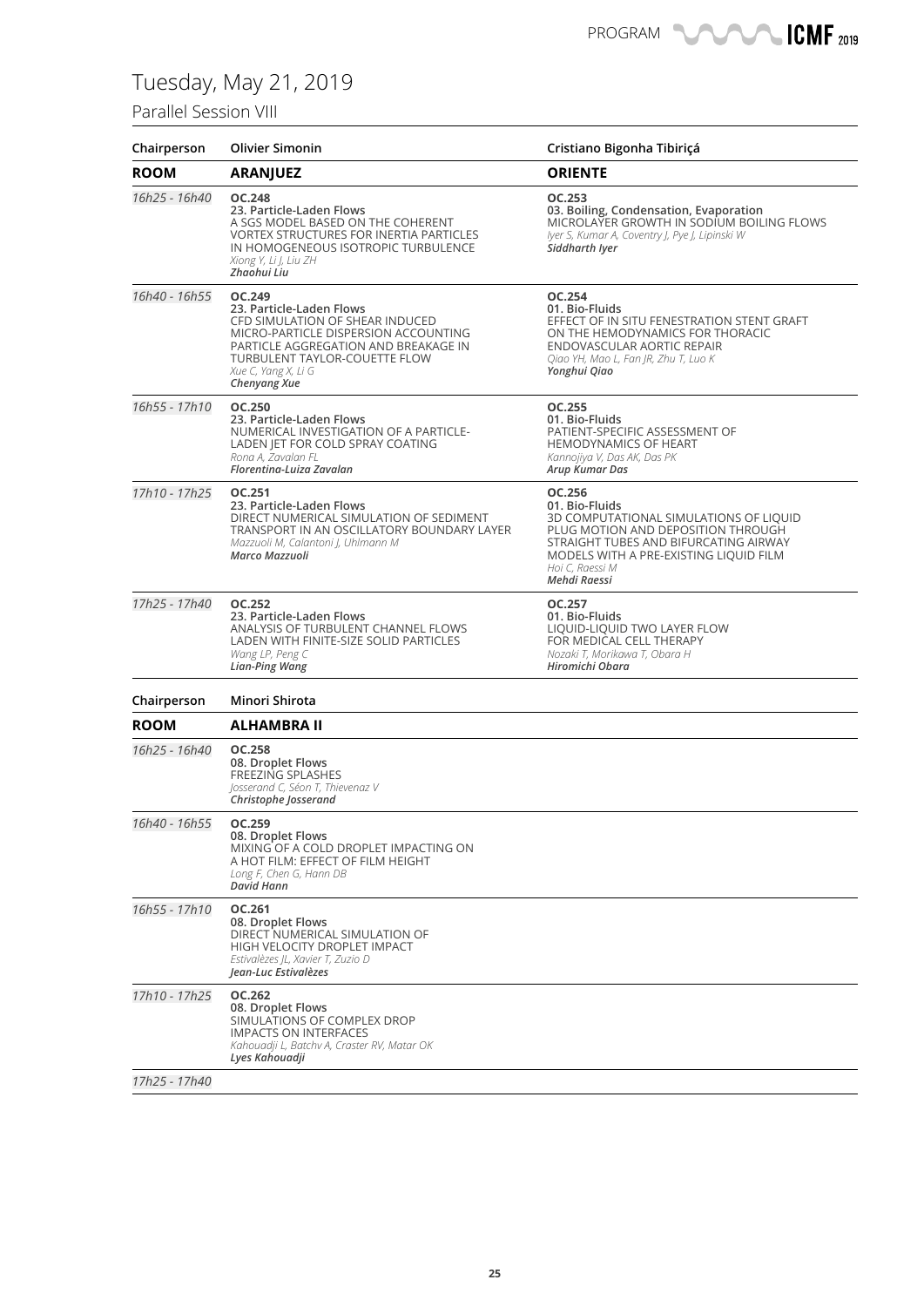### Parallel Session IX



| Chairperson   | <b>Pavel Lobanov</b>                                                                                                                                                                                                                                                                                   | <b>Martin Sommerfeld</b>                                                                                                                                                                                                                                                                                           |
|---------------|--------------------------------------------------------------------------------------------------------------------------------------------------------------------------------------------------------------------------------------------------------------------------------------------------------|--------------------------------------------------------------------------------------------------------------------------------------------------------------------------------------------------------------------------------------------------------------------------------------------------------------------|
| <b>ROOM</b>   | <b>SEGOVIA I</b>                                                                                                                                                                                                                                                                                       | <b>SEGOVIA II</b>                                                                                                                                                                                                                                                                                                  |
| 10h05 - 10h20 | OC.263<br>22. Particle, Bubble and Drop Dynamics<br>HYDRODYNAMICS OF INTERACTING GAS<br><b>BUBBLES AND OIL DROPLETS</b><br>Karp J, Stahnke C, Mancilla E, Morales R<br>Joel Karp                                                                                                                       | OC.267<br>07. Computational Techniques for Multiphase Flows<br>AIR ENTRAINMENT MODELLING USING A<br>LAGRANGIAN ACCURATE NUMERICAL MODEL FOR<br>HIGH-DENSITY RATIO TWO-PHASE MIXTURES<br>Fonty T, Ferrand M, Leroy A, Violeau D<br><b>Thomas Fonty</b>                                                              |
| 10h20 - 10h35 | OC.265<br>22. Particle, Bubble and Drop Dynamics<br>INERTIAL COLLAPSE OF INDIVIDUAL<br><b>BUBBLES NEAR A RIGID SURFACE</b><br>Beig SA, Johnsen E<br>Shahaboddin Alahyari Beig                                                                                                                          | OC.268<br>07. Computational Techniques for Multiphase Flows<br>ON THE LIMITATIONS AND CAPABILITIES<br>OF LES FOR AIR CAVITY FLOWS<br>Rotte GM, Charruault FT, Kerkvliet MS, van Terwisga TJC<br><b>Gem Rotte</b>                                                                                                   |
| 10h35 - 10h50 | OC.266<br>22. Particle, Bubble and Drop Dynamics<br>NUMERICAL SIMULATION AND EXPERIMENTAL<br>ANALYSIS FOR THE BUBBLE GROWTH RADIUS<br>Paschoal MFA, Manetti LL, Silva JBC, Cardoso EM<br>Elaine Cardoso                                                                                                | OC.269<br>07. Computational Techniques for Multiphase Flows<br>POST-PROCESSING OF TWO-PHASE DNS SIMULATIONS<br>EXPLOITING GEOMETRICAL FEATURES AND<br>TOPOLOGICAL INVARIANTS TO EXTRACT FLOW<br>STATISTICS AND DROPLETS NUMBER DENSITY<br>Di Battista R, Bermejo-Moreno I, Ménard T, Massot M<br>Ruben Di Battista |
| 10h50 - 11h05 |                                                                                                                                                                                                                                                                                                        | <b>OC.270</b><br>07. Computational Techniques for Multiphase Flows<br>EXPLORING DIFFERENT APPROACHES FOR THE<br>SIMULATION OF MULTI-SCALE ATOMIZATION PROCESS<br>Remigi A, Di Battista R, Massot M, Demoulin FX,<br>Duret B, Reveillon J, Ménard T, Hugo D<br>Alberto Remigi                                       |
| Chairperson   | <b>Dalton Bertoldi</b>                                                                                                                                                                                                                                                                                 | Michael Schlüter                                                                                                                                                                                                                                                                                                   |
| <b>ROOM</b>   | <b>SEGOVIA III</b>                                                                                                                                                                                                                                                                                     | <b>SEGOVIA IV</b>                                                                                                                                                                                                                                                                                                  |
| 10h05 - 10h20 | OC.271<br>10. Experimental Methods for Multiphase Flows<br>NONLINEAR ANALYSIS OF FLOW PATTERNS<br>AND PRESSURE DROP FLUCTUATIONS<br>DURING FLOW BOILING OF R-600A<br>Oliveira JD, Copetti JB, Passos JC, Pandolfi C, Shen LY<br>Jeferson Diehl de Oliveira                                             | OC.275<br>19. Modelling of Multiphase Flows<br>MODELING OF TRANSPORT OF RHEOLOGICAL<br><b>COMPLEX MULTIPHASE FLUIDS IN PORES</b><br>AND POROUS MEMBRANES<br>Schulz A, Fritsching U<br>Alexander Schulz                                                                                                             |
| 10h20 - 10h35 | OC.272<br>10. Experimental Methods for Multiphase Flows<br><b>VELOCITY VECTOR MEASUREMENTS OF LBE</b><br>FLOWS BY USING NEUTRON IMAGING<br>Saito Y, Ariyoshi G, Ito D, Ito K<br>Yasushi Saito                                                                                                          | OC.276<br>19. Modelling of Multiphase Flows<br>EFFECTIVE MIXTURE VISCOSITY CORRELATION FOR<br>GAS-LIQUID FLOW IN A LARGE ANNULAR DUCT<br>Barbosa MC, Bortoloti AF, Castro MS, Rodriguez OMH<br>Marcel Cavallini Barbosa                                                                                            |
| 10h35 - 10h50 | OC.273<br>10. Experimental Methods for Multiphase Flows<br>GAS-LIQUID FLOW RATE MEASUREMENT USING A TWIN-<br>PLANE CAPACITIVE SENSOR AND A VENTURI METER<br>Wrasse AN, Bertoldi D, Morales REM, Silva MJ<br>Aluisio do Nascimento Wrasse                                                               | <b>OC.277</b><br>19. Modelling of Multiphase Flows<br>NUMERICAL MODELLING OF GAS-LIQUID FLOW<br>IN A PARTIALLY AERATED BUBBLE COLUMN<br>Zhu SI, Ooi A, Manasseh R<br><b>Shuang Zhu</b>                                                                                                                             |
| 10h50 - 11h05 | OC.274<br>10. Experimental Methods for Multiphase Flows<br>EXPERIMENTAL ANALYSIS ON THE FLOW<br>DEVELOPMENT OF GAS-LIQUID SLUG TWO-<br>PHASE FLOW IN A HORIZONTAL PIPE<br>Rodrigues RLP, Barros HAA, Naidek BP, Cozin C,<br>Marcelino Neto MA, Silva MJ, Morales REM<br>Rômulo Luis de Paiva Rodrigues | OC.278<br>19. Modelling of Multiphase Flows<br>MODELING OF MULTIPHASE FLOWS<br>OF BOILING FLUIDS IN THIN CIRCULAR<br>CHANNELS WITH A MOVING SURFACE<br>Savin L, Polyakov R, Kornaev A, Babin A<br>Roman Polyakov                                                                                                   |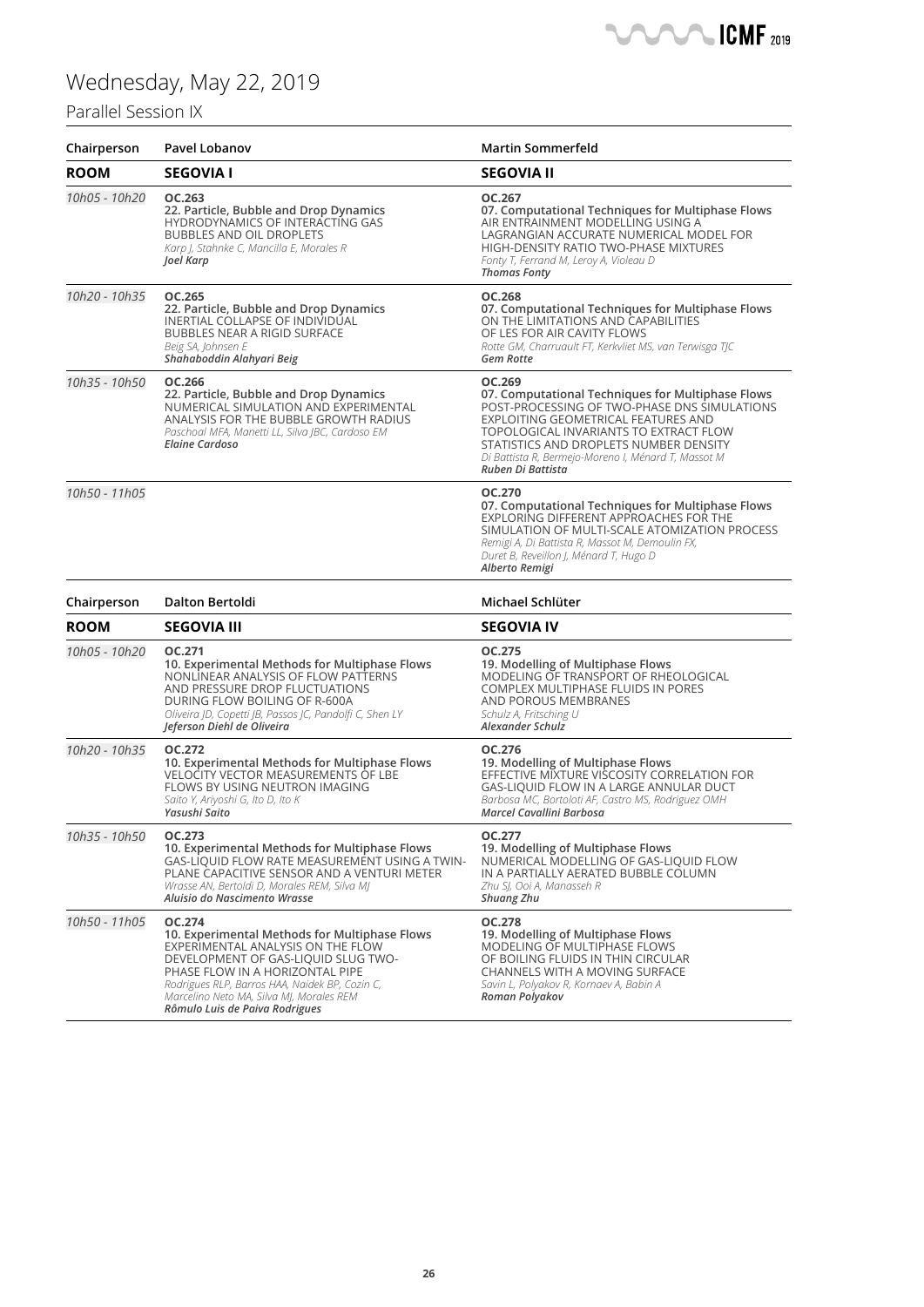### Parallel Session IX

| Chairperson   | Cristian Marchioli                                                                                                                                                                                                               | Panagiota Angeli                                                                                                                                                                                                                                                        |
|---------------|----------------------------------------------------------------------------------------------------------------------------------------------------------------------------------------------------------------------------------|-------------------------------------------------------------------------------------------------------------------------------------------------------------------------------------------------------------------------------------------------------------------------|
| <b>ROOM</b>   | <b>ARANJUEZ</b>                                                                                                                                                                                                                  | <b>ORIENTE</b>                                                                                                                                                                                                                                                          |
| 09h50 - 10h05 | OC.279<br>23. Particle-Laden Flows<br>EULERIAN MODELING OF MONODISPERSE GAS-<br>PARTICLE FLOW WITH ELECTROSTATIC FORCES<br>Montilla C, Nasro-Allah Y, Ansart R, Fox RO, Simonin O<br>Carlos Montilla                             | <b>OC.284</b><br>20. Multiphase Flow in Heat and Mass Transfer<br>EFFECT OF ARGON AND ARGON-STEAM<br>FLOW ON TEMPERATURE DISTRIBUTION<br>ACROSS INDIAN PHWR CHANNEL<br>Yadav SK, Kumar R, Majumdar P, Mukhopadhyay D<br>Ravi Kumar                                      |
| 10h05 - 10h20 | <b>OC.280</b><br>23. Particle-Laden Flows<br>IMPACT OF LARGE EDDY SIMULATION FRAMEWORK<br>ON THE DESCRIPTION OF PARTICLE DYNAMICS<br>Mercier D, Vié A, Massot M<br>Aymeric Vié                                                   | <b>OC.285</b><br>20. Multiphase Flow in Heat and Mass Transfer<br>EXPERIMENTAL INVESTIGATION ON THE TRIGGER<br>MECHANISM OF THE FLOW INSTABILITY ON THE<br>BOILING CRISIS IN THE MINI CHANNEL WITH BYPASS<br>Lu Q, Zhang H, Shen C, Zhou L, Chen X, Zhang H<br>Qi Lu    |
| 10h20 - 10h35 | OC.281<br>23. Particle-Laden Flows<br>LAGRANGIAN POINT FORCE REGULARIZATION<br>FOR DISPERSED TWO-PHASE FLOWS.<br>Poustis JF, Senoner JM, Villedieu P<br>Jean-François Poustis                                                    | OC.286<br>20. Multiphase Flow in Heat and Mass Transfer<br>STUDY ON WAKE SEPARATION CHARACTERISTICS<br>OF DIFFERENT CYLINDER STRUCTURES<br>Wang JZ, Xie XD, Wang YC, Guo LJ<br>Jinzhi Wang                                                                              |
| 10h35 - 10h50 | <b>OC.282</b><br>23. Particle-Laden Flows<br>CELL STRUCTURES IN NATURAL<br>CONVECTION CONTAINING NEUTRALLY-<br><b>BUOYANT CONDUCTIVE PARTICLES</b><br>Takeuchi S, Gu JC, Kajishima T<br>Shintaro Takeuchi                        | OC.287<br>20. Multiphase Flow in Heat and Mass Transfer<br>FLOW SEPARATION CHARACTERISTICS OF<br>SLUG FLOW AROUND BOREHOLE PIPE<br>Xie XD, Guo LJ, Wang JZ, Wang YC<br>Xiangdong Xie                                                                                    |
| 10h50 - 11h05 | <b>OC.283</b><br>23. Particle-Laden Flows<br><b>IMPACT OF PARTICLE FIELD HETEROGENEITY</b><br>ON THE DYNAMICS OF TURBULENT TWO-<br>WAY COUPLED PARTICULATE FLOWS<br>Letournel R, Laurent F, Massot M, Vié A<br>Roxane Letournel  | <b>OC.288</b><br>20. Multiphase Flow in Heat and Mass Transfer<br>TOWARDS THE DEVELOPMENT OF FLOW<br>PATTERN MAPS FOR THERMALLY-INDUCED<br>PULSATING TWO-PHASE FLOWS<br>Pietrasanta L, Mameli M, Georgoulas A,<br>Miche N, Filippeschi S, Marengo M<br>Luca Pietrasanta |
| Chairperson   | Koichi Hishida                                                                                                                                                                                                                   |                                                                                                                                                                                                                                                                         |
| <b>ROOM</b>   | <b>ALHAMBRA II</b>                                                                                                                                                                                                               |                                                                                                                                                                                                                                                                         |
| 09h50 - 10h05 | OC.289<br>08. Droplet Flows<br>EXPERIMENTAL AND NUMERICAL STUDY OF<br>DROPLETS CROSSING A LIQUID-LIQUID INTERFACE<br>El Itawi H, Lalanne B, Masbernat O, Massiera G, In M, Le Sauze N<br>Hassan El Itawi                         |                                                                                                                                                                                                                                                                         |
| 10h05 - 10h20 | OC.290<br>08. Droplet Flows<br>NUMERICAL SIMULATION FOR DROPLETS<br>FORMATION DUE TO BREAKING WAVES<br>Dang ST, Johansen ST, Morud JC<br><b>Son Tung Dang</b>                                                                    |                                                                                                                                                                                                                                                                         |
| 10h20 - 10h35 | OC.291<br>08. Droplet Flows<br>CONTACT TIME BETWEEN A DROPLET<br>AND A LIQUID FILM<br>Duchemin L, Josserand C<br><b>Laurent Duchemin</b>                                                                                         |                                                                                                                                                                                                                                                                         |
| 10h35 - 10h50 | OC.292<br>08. Droplet Flows<br>EXPERIMENTAL AND NUMERICAL<br>CHARACTERIZATION OF LIQUID JET INJECTED INTO<br>AIR CROSSFLOW WITH ACOUSTIC FORCING<br>Desclaux A, Thuillet S, Zuzio D, Bodoc V, Gajan P<br><b>Anthony Desclaux</b> |                                                                                                                                                                                                                                                                         |
| 10h50 - 11h05 | OC.293<br>08. Droplet Flows<br>MICRO-DROPLET TEMPERATURE IMAGING<br>BY LIF-THERMOMETRY WITH MDR-<br>ENHANCED ENERGY TRANSFER<br>Schumacher L, Palmer J, Reddemann MA, Kneer R<br>Leif Schumacher                                 |                                                                                                                                                                                                                                                                         |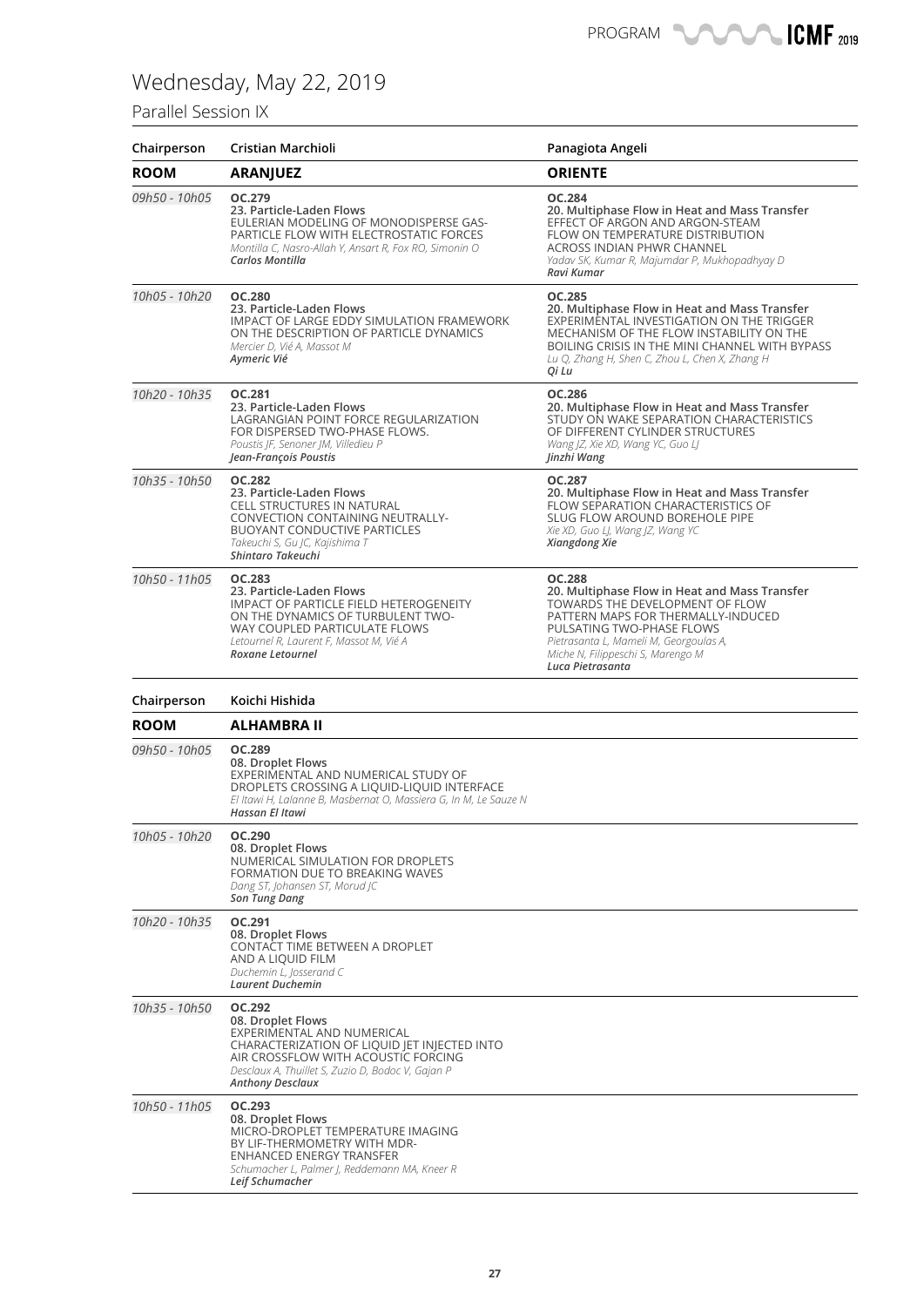### Parallel Session X

| Chairperson   | <b>Steven Ceccio</b>                                                                                                                                                                                                                  | Jorge Baliño                                                                                                                                                                                                                                      |
|---------------|---------------------------------------------------------------------------------------------------------------------------------------------------------------------------------------------------------------------------------------|---------------------------------------------------------------------------------------------------------------------------------------------------------------------------------------------------------------------------------------------------|
| <b>ROOM</b>   | <b>SEGOVIA I</b>                                                                                                                                                                                                                      | <b>SEGOVIA II</b>                                                                                                                                                                                                                                 |
| 11h30 - 11h45 | OC.294<br>22. Particle, Bubble and Drop Dynamics<br>VISUALIZATION OF WATER-IN-OIL DISPERSIONS<br>WITHIN A CENTRIFUGAL PUMP IMPELLER<br>Perissinotto RM, Monte Verde W, Biazussi<br>JL, Castro MS, Bannwart AC<br>Rodolfo Perissinotto | OC.299<br>09. Environmental and Geophysical Flows<br>SIMULATION OF SEDIMENT TRANSPORT<br>WITH POLYMORPH PARTICLES<br>Jain R, Tschisgale S, Fröhlich J<br>Jochen Fröhlich                                                                          |
| 11h45 - 12h00 | OC.295<br>22. Particle, Bubble and Drop Dynamics<br>A SLINGSHOT DEVICE FOR THE EXPERIMENTAL<br><b>INVESTIGATION OF HIGH-SPEED DROP IMPACT</b><br>Gloerfeld M, Schremb M, Tropea C<br>Mark Gloerfeld                                   | OC.300<br>09. Environmental and Geophysical Flows<br>NUMERICAL INVESTIGATIONS OF TURBULENT<br>INFLUENCES ON DROPLET GROWTH IN LACIS-T<br>Schmalfuss S, Niedermeier D, Voigtländer J, Stratmann F<br>Silvio Schmalfuß                              |
| 12h00 - 12h15 | OC.296<br>22. Particle, Bubble and Drop Dynamics<br>PRESSURE CENTER DETERMINATION FOR NON-<br>SPHERICAL PARTICLES OF REGULAR SHAPE<br>Lain S, Castang CE, Sommerfeld M<br>Santiago Lain                                               | OC.301<br>09. Environmental and Geophysical Flows<br>DAM-BREAK FLOW OF A FLUIDIZED GAS-PARTICLE<br>SUSPENSION: APPLICATION TO PYROCLASTIC FLOWS<br>Girolami L, Risso F<br>Frédéric Risso                                                          |
| 12h15 - 12h30 | OC.297<br>22. Particle, Bubble and Drop Dynamics<br>A COUPLED VOLUME OF FLUID-LAGRANGIAN<br>PARTICLE CLOUD METHOD TO CAPTURE THE<br><b>INERTIA INDUCED DROPLET BOUNDARIES</b><br>Singh D, Das AK<br>Arup Kumar Das                    | OC.302<br>25. Turbulence in Multiphase Flows<br>A MASS-CONSERVING VOLUME-OF-FLUID METHOD FOR<br>DNS OF GAS-LIQUID FLOWS WITH PHASE CHANGE<br>Dodd MS, Ferrante A<br><b>Antonino Ferrante</b>                                                      |
| 12h30 - 12h45 | <b>OC.298</b><br>22. Particle, Bubble and Drop Dynamics<br>SLIP OF A TINY SPHERICAL AIR BUBBLE AROUND<br>AN AIR SLUG IN QUIESCENT LIQUID COLUMN<br>Rohilla L, Das AK<br>Lokesh Rohilla                                                | OC.303<br>22. Particle, Bubble and Drop Dynamics<br>FLOW STRUCTURE AROUND TAYLOR BUBBLES<br>IN THE PRESENCE OF DISPERSED BUBBLES<br>Paladino EE, Cerqueira RFL, Maliska CR<br><b>Emilio Paladino</b>                                              |
| Chairperson   | Moisés Marcelino Neto                                                                                                                                                                                                                 | Kosuke Hayashi                                                                                                                                                                                                                                    |
| <b>ROOM</b>   | <b>SEGOVIA III</b>                                                                                                                                                                                                                    | <b>SEGOVIA IV</b>                                                                                                                                                                                                                                 |
| 11h30 - 11h45 | OC.304<br>12. Fluid-Structure Interactions<br>ELASTIC COLLISION OF RIGID CYLINDERS IN A FLUID<br>Lee K, Eames I<br>Kunhee Lee                                                                                                         | OC.309<br>19. Modelling of Multiphase Flows<br>ANALYSIS OF DRAG FORCE IN GAS-SOLID<br>FLUIDIZED BEDS BY FULLY RESOLVED DNS WITH<br>AN IMPROVED IMMERSED BOUNDARY METHOD<br>Wang Z, Tan J, Wang H, Jin J, Luo K, Fan J<br><b>Zhuo Wang</b>         |
| 11h45 - 12h00 | OC.305<br>12. Fluid-Structure Interactions<br>INVESTIGATION OF DISCRETIZATION METHODS FOR<br>SIMULATING MULTIPHASE FLOWS WITH MOVING GRIDS<br>Marino I, Shäfer M<br>Jessica Marino                                                    | OC.310<br>19. Modelling of Multiphase Flows<br>INFLUENCE OF THE SOLUTION-GAS-OIL RATIO (RS)<br>BLACK OIL MODELING ON THE MULTIPHASE FLOW<br>MODELING FOR AN OIL WITH HIGH CO2 CONTENT<br>Fonseca Junior R, Paiva LF<br>Lívia Fulchignoni de Paiva |
| 12h00 - 12h15 | OC.306<br>12. Fluid-Structure Interactions<br>ON SLUG FLOW-INDUCED VIBRATION IN<br>LONG BENDABLE CURVED PIPE<br>Ma B, Srinil N, Zhu H<br>Narakorn Srinil                                                                              | OC.311<br>19. Modelling of Multiphase Flows<br>LIQUID DISPLACEMENT FROM LOWER SECTIONS<br>OF HILLY TERRAIN NATURAL GAS PIPELINES<br>Hamami-Bissor E, Ullmann A, Brauner N<br>Eitan Hamami Bissor                                                  |
| 12h15 - 12h30 | OC.307<br>12. Fluid-Structure Interactions<br>BEHAVIOR OF BUBBLE JETTING AND LOADING<br>ON AIR-BACKED PLATE SUBJECTED TO<br>CLOSE-IN UNDERWATER EXPLOSION<br>An FJ, Zhang LH, Wu C, Zhang YX<br>Fengjiang An                          | OC.313<br>19. Modelling of Multiphase Flows<br>SIMULATION OF TURBULENT MICROBUBBLE-<br>LADEN FLOWS WITH DETERMINISTIC<br><b>COALESCENCE AND BREAKUP MODELS</b><br>Hoppe F, Breuer M<br><b>Felix Hoppe</b>                                         |
| 12h30 - 12h45 | <b>OC.308</b><br>12. Fluid-Structure Interactions<br>3D FLOW FIELD MEASUREMENTS IN THE WAKE<br>OF A TETHERED SPHERE UNDERGOING VIV<br>Eshbal L, Kovalev D, Rinsky V, Greenblatt D, van Hout R<br>Lior Eshbal                          |                                                                                                                                                                                                                                                   |

**CMF** 2019

 $\blacksquare$  $\sqrt{2}$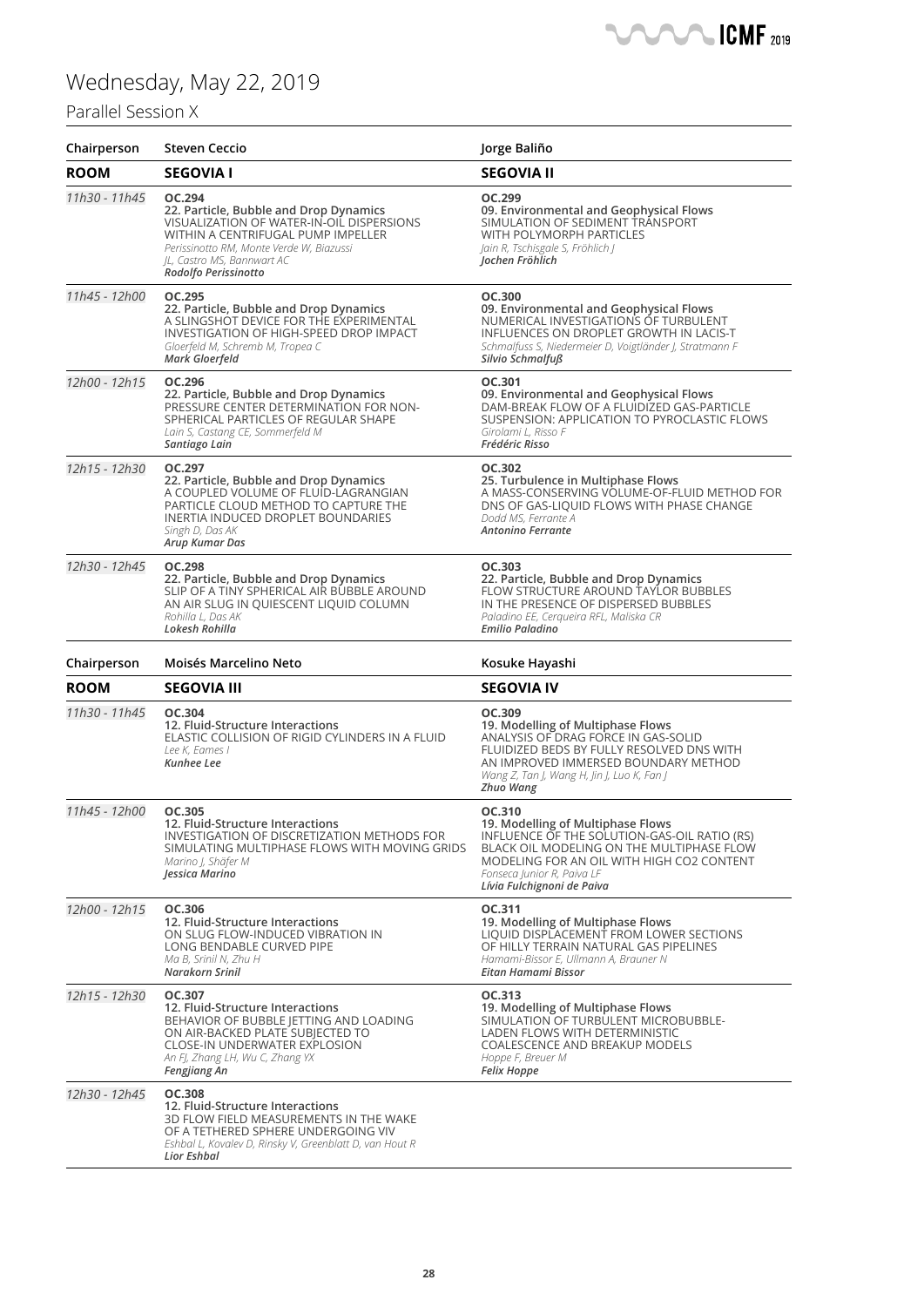## Parallel Session X

| Chairperson   | Dirk Lucas                                                                                                                                                                                                                                                                     | <b>Elaine Cardoso</b>                                                                                                                                                                                                                                         |
|---------------|--------------------------------------------------------------------------------------------------------------------------------------------------------------------------------------------------------------------------------------------------------------------------------|---------------------------------------------------------------------------------------------------------------------------------------------------------------------------------------------------------------------------------------------------------------|
| <b>ROOM</b>   | <b>ARANJUEZ</b>                                                                                                                                                                                                                                                                | <b>ORIENTE</b>                                                                                                                                                                                                                                                |
| 11h30 - 11h45 | OC.314<br>23. Particle-Laden Flows<br>STATISTICAL ANALYSIS OF LAB-SCALE<br>PRESSURIZED FLUIDIZED BED SIMULATIONS<br>USING A LES-DEM APPROACH<br>Nigmetova A, Masi E, Simonin O, Dufresne<br>Y, Moureau V, Lartigue G<br>Ainur Nigmetova                                        | OC.319<br>20. Multiphase Flow in Heat and Mass Transfer<br>STUDY ON ASH DEPOSITION CHARACTERISTICS<br>OF FLUE GAS INSIDE TWISTED OVAL TUBES<br>Zhu DS, Li XZ, Liu SI, Lin CD<br>Zhu Dongsheng                                                                 |
| 11h45 - 12h00 | OC.315<br>23. Particle-Laden Flows<br>FINITE-SIZE COHERENT STRUCTURES:<br>A UNIVERSAL PHENOMENON?<br>Kuhlmann HC, Romanò F<br><b>Hendrik Kuhlmann</b>                                                                                                                          | OC.320<br>20. Multiphase Flow in Heat and Mass Transfer<br>DOWNWARD LIQUID FLOW IN PARALLEL<br>PIPES WITH EVAPORATION<br>Hayat RR, Barnea D, Taitel Y<br>Yehuda Taitel                                                                                        |
| 12h00 - 12h15 | OC.316<br>23. Particle-Laden Flows<br>ENHANCEMENT VERSUS HINDERING: IMPACT<br>OF THE TURBULENCE CHARACTERISTICS ON<br>THE SETTLING BEHAVIOR OF HEAVY SUB-<br>KOLMOGOROV PARTICLES IN A TURBULENT FLOW<br>Sumbekova S, Bourgoin M, Aliseda A, Cartellier A<br>Sholpan Sumbekova | OC.321<br>20. Multiphase Flow in Heat and Mass Transfer<br>NUMERICAL INVESTIGATION ON THE HEAT<br>TRANSFER AND DRAG FORCE CHARACTERISTICS<br>OF SUPERCRITICAL WATER FLOW PAST AN<br>ENDOTHERMIC SPHERICAL PARTICLE<br>Wu ZQ, Jin H, Guo LJ<br>Hui Jin         |
| 12h15 - 12h30 | OC.317<br>23. Particle-Laden Flows<br>PARTICLE DISTRIBUTION AND VELOCITY IN<br>LAMINAR AND TRANSITIONAL PIPE FLOW<br>Paul S, Longmire EK<br>Sagnik Paul                                                                                                                        | OC.322<br>20. Multiphase Flow in Heat and Mass Transfer<br>AN EXPERIMENTAL INVESTIGATION OF DROPLETS<br>FREEZING IN A HORIZONTAL TWO-PHASE PIPE FLOW<br>Voulgaropoulos V, Ramesh Kumar K, Sudha<br>A, Sapin P, Matar OK, Markides CN<br>Victor Voulgaropoulos |
| 12h30 - 12h45 | OC.318<br>23. Particle-Laden Flows<br>FULLY RESOLVED SIMULATION OF CHAR<br>PARTICLE COMBUSTION BY IMMERSED<br>BOUNDARY-LATTICE BOLTZMANN METHOD<br>Jiang MQ, Liu ZH<br><b>Maogiang Jiang</b>                                                                                   |                                                                                                                                                                                                                                                               |
| Chairperson   | Norberto Mangiavacchi                                                                                                                                                                                                                                                          |                                                                                                                                                                                                                                                               |
| <b>ROOM</b>   | <b>ALHAMBRA II</b>                                                                                                                                                                                                                                                             |                                                                                                                                                                                                                                                               |
| 11h30 - 11h45 | OC.323<br>08. Droplet Flows<br>NUMERICAL INVESTIGATION OF DROPLET<br><b>IMPACT ON METALLIC MESHES</b><br>Vontas K, Boscariol C, Andredaki M,<br>Georgoulas A, Walther JH, Marengo M<br>Marco Marengo                                                                           |                                                                                                                                                                                                                                                               |
| 11h45 - 12h00 | OC.324<br>08. Droplet Flows<br><b>VISCOUS DROP RETRACTION</b><br>Pierson J-L, Magnaudet J, Soares E, Popinet S<br>Jean-Lou Pierson                                                                                                                                             |                                                                                                                                                                                                                                                               |
| 12h00 - 12h15 | OC.325<br>08. Droplet Flows<br>EXPERIMENTAL INVESTIGATION OF SHOCK-INDUCED<br>BREAKUP OF SINGLE VISCOELASTIC DROPLETS<br>Wang Z, Hopfes T, Giglmaier M, Adams NA<br><b>Thomas Hopfes</b>                                                                                       |                                                                                                                                                                                                                                                               |
| 12h15 - 12h30 | OC.326<br>06. Colloidal and Suspension Dynamics<br>SMOOTHED PARTICLE HYDRODYNAMICS<br>SIMULATION OF CLAY SEDIMENT MIXTURES<br>Khoo BC, Le CK, Phan-Thien N<br><b>Boo Cheong Khoo</b>                                                                                           |                                                                                                                                                                                                                                                               |
| 12h30 - 12h45 | OC.327<br>15. Interfacial Flows<br>NUMERICAL RESEARCH ON THE DYNAMICS<br>OF UNDERWATER SUPERSONIC JET<br>Xiang M, Zhou HC<br>Min Xiang                                                                                                                                         |                                                                                                                                                                                                                                                               |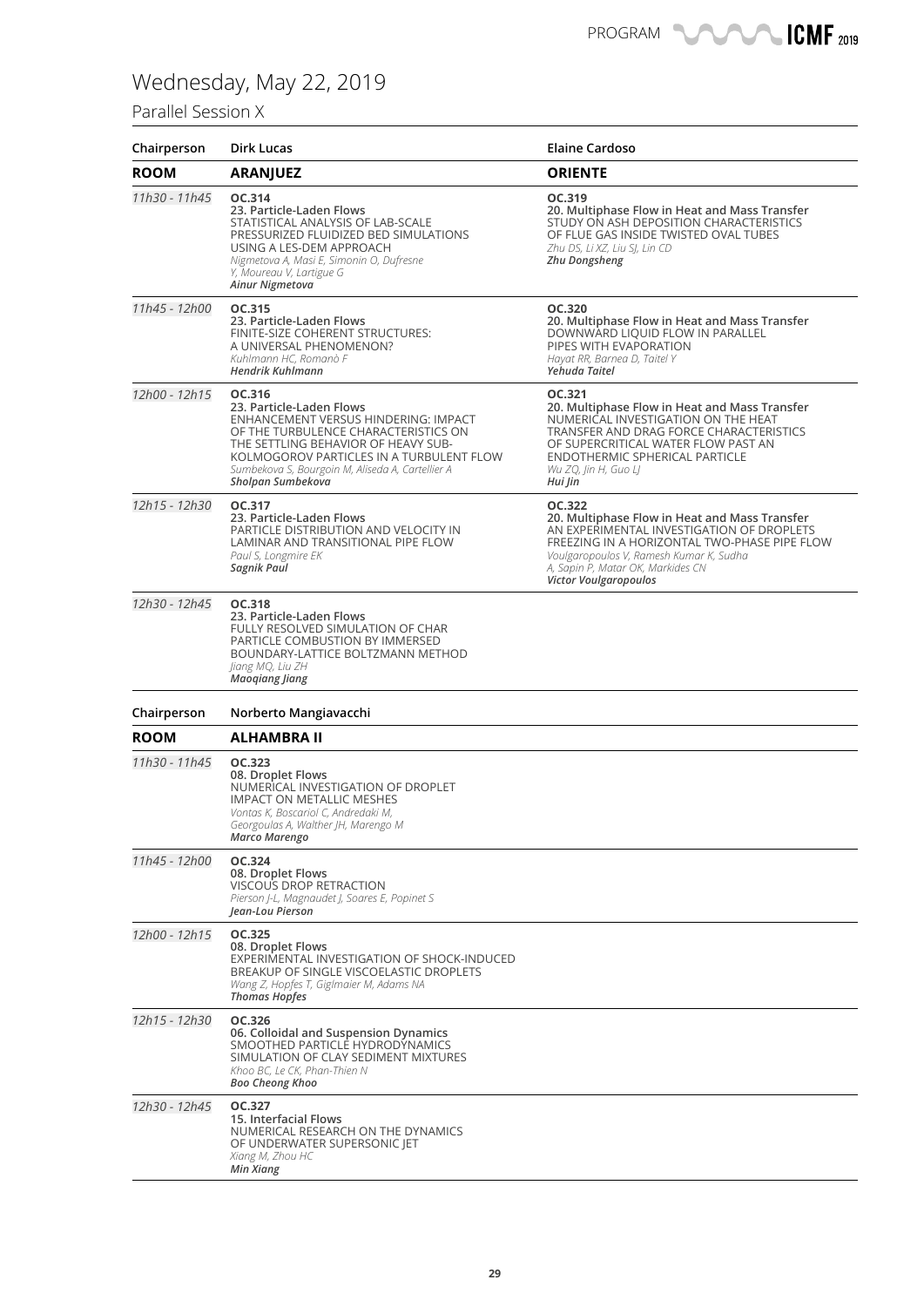### Parallel Session XI

| Chairperson   | Akio Tomiyama                                                                                                                                                                                                      | Gustavo Ravello dos Anjos                                                                                                                                                                                                                                                                                |
|---------------|--------------------------------------------------------------------------------------------------------------------------------------------------------------------------------------------------------------------|----------------------------------------------------------------------------------------------------------------------------------------------------------------------------------------------------------------------------------------------------------------------------------------------------------|
| <b>ROOM</b>   | <b>SEGOVIA I</b>                                                                                                                                                                                                   | <b>SEGOVIA II</b>                                                                                                                                                                                                                                                                                        |
| 15h00 - 15h15 | OC.328<br>22. Particle, Bubble and Drop Dynamics<br>EXPERIMENTAL AND NUMERICAL INVESTIGATION<br>ON THRESHOLD PRESSURE FOR O/W<br>EMULSION FLOW IN SANDPACKS<br>Ding B, Dong M, Yu L<br><b>Boxin Ding</b>           | OC.332<br>06. Colloidal and Suspension Dynamics<br>RHEOLOGY OF DENSE SUSPENSIONS IN SHEAR<br>FLOW VIA SIMULATIONS WITH AN IMMERSED<br>BOUNDARY LATTICE BOLTZMANN METHOD<br>Srinivasan S, Van den Akker HEA, Shardt O<br>Sudharsan Srinivasan                                                             |
| 15h15 - 15h30 | OC.329<br>22. Particle, Bubble and Drop Dynamics<br>EXPERIMENTAL STUDY OF SINGLE BUBBLES RISING<br>IN A CONFINED RECTANGULAR CHANNEL<br>Sirino T, Mancilla E, Morales REM<br><b>Thiago Sirino</b>                  | OC.333<br>06. Colloidal and Suspension Dynamics<br>AGGREGATION EFFICIENCY OF COLLOIDAL CLUSTERS<br>BY A STOKESIAN DYNAMICS APPROACH<br>Frungieri G, Vanni M<br>Graziano Frungieri                                                                                                                        |
| 15h30 - 15h45 | OC.330<br>22. Particle, Bubble and Drop Dynamics<br>MODELLING AND SIMULATION OF FINE<br>POWDER DEPOSITION IN LUNG MODELS<br>AND BASIC CONFIGURATIONS<br>Sgrott Júnior OL, Sommerfeld M<br><b>Martin Sommerfeld</b> | OC.334<br>06. Colloidal and Suspension Dynamics<br>SETTLING OF BARITE PARTICLES IN<br>OIL-BASED DRILLING FLUIDS<br>Kalaga D, Ansari M, Banerjee S, Kawaji<br>M, Gyland R, Lund B, Linga H<br>Masahiro Kawaji                                                                                             |
| 15h45 - 16h00 | OC.331<br>22. Particle, Bubble and Drop Dynamics<br>DEFORMATION AND BREAKUP OF VISCOUS<br>DROPS IN EXTENSIONAL FLOW<br>Lavrenteva OM, Smagin I, Nir A<br>Olga Lavrenteva                                           | OC.335<br>06. Colloidal and Suspension Dynamics<br>EXPERIMENTAL AND CFD STUDY OF THE<br>OPERATION AND PHASE INVERSION PHENOMENA<br>IN AN ELECTRICAL SUBMERSIBLE PUMP'S (ESP)<br>UNDER TWO-PHASE LIQUID-LIQUID FLOW<br>Becerra D, Rozo D, Valdes J, Ratkovich N, Asuaje M<br>Deisy Steffania Becerra Tuta |
| Chairperson   | Shuang Zhu                                                                                                                                                                                                         | Rogério Ramos                                                                                                                                                                                                                                                                                            |
| <b>ROOM</b>   | <b>SEGOVIA III</b>                                                                                                                                                                                                 | <b>SEGOVIA IV</b>                                                                                                                                                                                                                                                                                        |
| 15h00 - 15h15 | OC.337<br>11. Fluidization<br>MP-PIC SIMULATION OF CFB OPERATING MAP<br>$1$ i F<br>Fei Li                                                                                                                          | OC.340<br>19. Modelling of Multiphase Flows<br>MODELLING OF HIGH-VELOCITY FREE-SURFACE FLOWS:<br>A REVISED INTERFACIAL AREA TRANSPORT MODEL<br>Vikhansky A, Tandon M<br>Alexander Vikhansky                                                                                                              |
| 15h15 - 15h30 | OC.338<br>07. Computational Techniques for Multiphase Flows<br>NUMERICAL STUDY ON TWO-PHASE<br>FLOW IN AIR-LIFT PUMP<br>Yao C, Shimizu K, Takagi S<br>Chao Yao                                                     | OC.341<br>19. Modelling of Multiphase Flows<br>DEVELOPMENT OF AN AEROSOL REACTOR MODEL<br>FOR THE SYNTHESIS OF NANOSCALE MATERIALS<br>Prado MV, Jüngst N, Fritsching U, Noriler D<br><b>Millene Prado</b>                                                                                                |
| 15h30 - 15h45 | OC.339<br>07. Computational Techniques for Multiphase Flows<br>ON VORTICITY CONVERGENCE IN INTERFACIAL FLOWS<br>Vincent S, Estivalèzes JL, Legendre D, Tavares M, Ramdane S<br>Stéphane Vincent                    | OC.342<br>19. Modelling of Multiphase Flows<br>APPLICATION OF STABILITY SOLVER TO<br>OFFSHORE OIL PRODUCTION SYSTEMS<br>Andreolli I, Azevedo GR, Baliño JL<br>Ivanilto Andreolli                                                                                                                         |
| 15h45 - 16h00 |                                                                                                                                                                                                                    | OC.343<br>19. Modelling of Multiphase Flows<br>UPSTREAM TURBULENCE EFFECT ON JET BREAK-<br>UP PROCESS IN LIQUID-LIQUID SIMULATIONS<br>Peña-Monferrer C, Sawko R, Skillen A, Thompson CP<br>Robert Sawko                                                                                                  |

**CMF** 2019

 $\blacksquare$  $\sqrt{2}$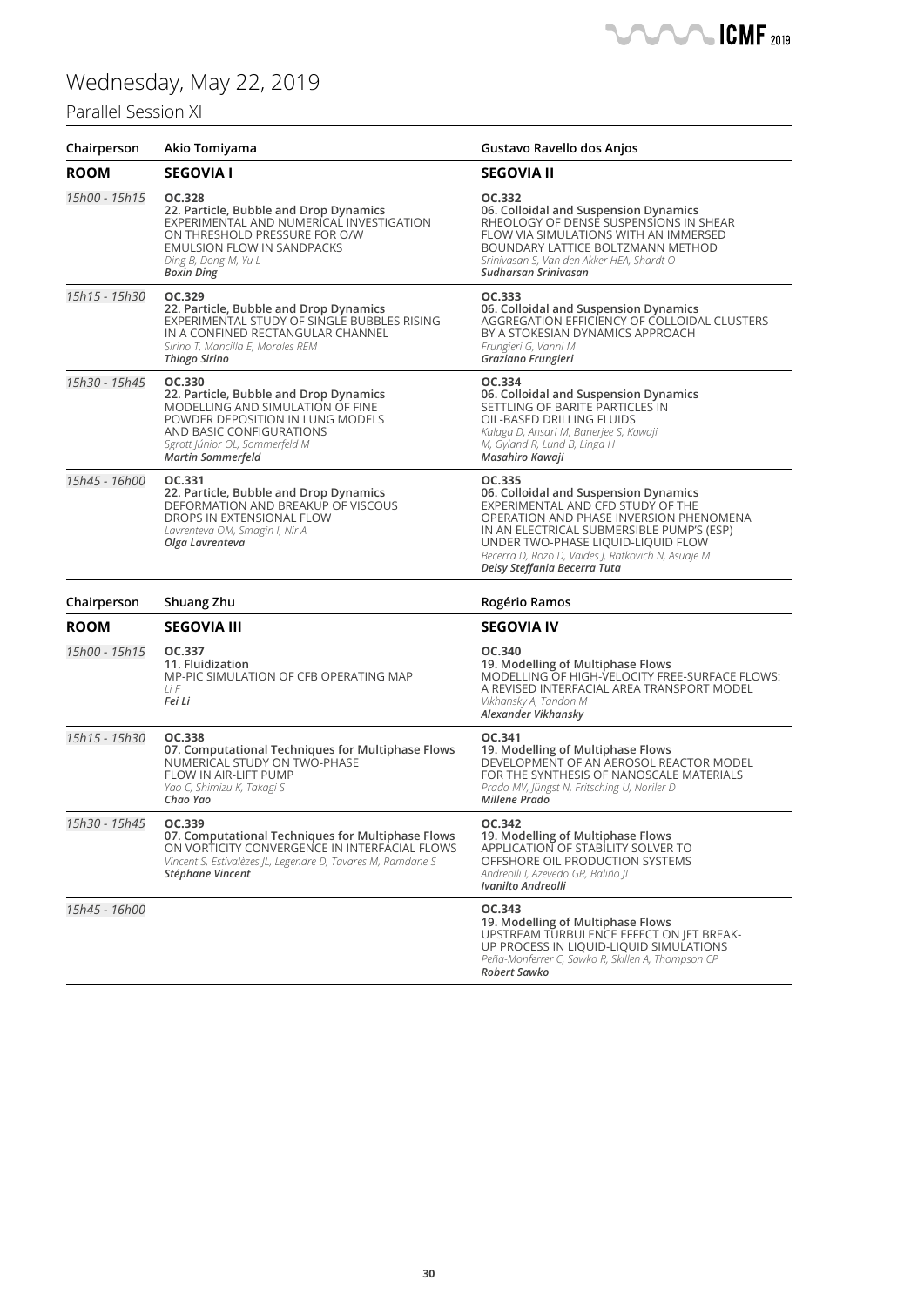### Parallel Session XI

| Chairperson   | <b>Eric Climent</b>                                                                                                                                                                                                                                                                        | Arup Kumar Das                                                                                                                                                                                                                        |
|---------------|--------------------------------------------------------------------------------------------------------------------------------------------------------------------------------------------------------------------------------------------------------------------------------------------|---------------------------------------------------------------------------------------------------------------------------------------------------------------------------------------------------------------------------------------|
| <b>ROOM</b>   | <b>ARANJUEZ</b>                                                                                                                                                                                                                                                                            | <b>ORIENTE</b>                                                                                                                                                                                                                        |
| 14h45 - 15h00 | OC.344<br>24. Reactive Multiphase Flows<br>NUMERICAL SIMULATION OF THE COMBUSTION<br>OF A MILLIMETER-SIZED CHAR PARTICLE<br>Chen T, Jin H<br>Tao Chen                                                                                                                                      | OC.349<br>20. Multiphase Flow in Heat and Mass Transfer<br>DEGREASING TECHNOLOGY WITH OZONE MICRO-<br><b>BUBBLES GENERATED BY A VENTURI TUBE</b><br>Yu RY, Fujii K, Kaneko A, Abe Y, Ike M<br>Ruoyi Yu                                |
| 15h00 - 15h15 | OC.345<br>24. Reactive Multiphase Flows<br>ATOMIZATION AND SPRAY CHARACTERISTICS<br>OF THE SPRAYSYN-NOZZLE<br>Stodt MFB, Buss L, Kiefer J, Fritsching U<br><b>Malte Stodt</b>                                                                                                              | OC.350<br>20. Multiphase Flow in Heat and Mass Transfer<br>EXPERIMENTAL CHARACTERISATION OF SATURATED<br>ETHANOL TWO-PHASE FLOWS IN CIRCULAR CHANNELS<br>Viscito L, Lips S, Revellin R<br>Rémi Revellin                               |
| 15h15 - 15h30 | OC.346<br>24. Reactive Multiphase Flows<br>COMPUTATIONAL FLUID DYNAMICS MODELING<br>OF REACTIVE MULTIPHASE FLOWS FOR<br>SUSPENDED PHOTOCATALYTIC WATER SPLITTING<br>OF HYDROGEN PRODUCTION SYSTEM<br>Yang Y, Liu HJ, Wei QY, Zhao L<br>Yan Yang                                            | OC.351<br>20. Multiphase Flow in Heat and Mass Transfer<br>NUMERICAL MODELLING OF DIRECT REDUCTION<br>OF IRON-ORE IN FLUIDIZED BEDS WITH CFD-DEM<br>Kinaci ME, Lichtenegger T, Schneiderbauer S<br>Mustafa Efe Kinaci                 |
| 15h30 - 15h45 | OC.347<br>24. Reactive Multiphase Flows<br>A MULTI-MESH MODEL FOR FIXED-BED<br><b>CONVERSION OF THERMALLY THICK BIOMASS</b><br>Strom H. Li T<br>Henrik Ström                                                                                                                               | OC.352<br>20. Multiphase Flow in Heat and Mass Transfer<br>SATURATION TEMPERATURE EFFECTS ON THE<br><b>BOILING PROPERTIES OF CARBON DIOXIDE</b><br>IN MINI- AND MICRO-CHANNELS<br>Hellenschmidt D, Petagna P<br>Desiree Hellenschmidt |
| 15h45 - 16h00 | OC.348<br>24. Reactive Multiphase Flows<br>SUSPENSION-FIRING OF BIOMASS FOR HEAT<br>AND POWER GENERATION: A CLOSED MODEL<br>FOR NON-SPHERICAL PARTICLE TRACKING<br>Yin C<br>Chungen Yin                                                                                                    | OC.353<br>20. Multiphase Flow in Heat and Mass Transfer<br>FREEZING DROP IMPACT<br>Seon T, Thiévenaz V, Josserand C<br><b>Thomas Seon</b>                                                                                             |
| Chairperson   | Kazuyasu Sugiyama                                                                                                                                                                                                                                                                          |                                                                                                                                                                                                                                       |
| <b>ROOM</b>   | ALHAMBRA II                                                                                                                                                                                                                                                                                |                                                                                                                                                                                                                                       |
| 14h45 - 15h00 | OC.354<br>05. Collision, Agglomeration and Breakup<br>THE ROLE OF THE VISCOSITY IN<br><b>BINARY DROPLET COLLISIONS</b><br>Al-Dirawi K, Bayly A<br><b>Andrew Bayly</b>                                                                                                                      |                                                                                                                                                                                                                                       |
| 15h00 - 15h15 | OC.355<br>05. Collision, Agglomeration and Breakup<br>FINITE-REYNOLDS HYDRODYNAMIC INTERACTIONS<br>BETWEEN PARTICLES IN A SHEAR FLOW: IMPACT<br>ON CROSS SECTION AND COLLISION EFFICIENCY<br>Gissebrecht M, Kroll-Rabotin JS, Bellot JP, Ott B, Fröhlich J<br>Jean-Sébastien Kroll-Rabotin |                                                                                                                                                                                                                                       |
| 15h15 - 15h30 | OC.356<br>05. Collision, Agglomeration and Breakup<br>THE IMPACT OF AN EXTERNAL ELECTRIC FIELD<br>ON THE ATOMIZATION IN A COMBINED TWO-<br>FLUID/ELECTRO-SPRAY COAXIAL INJECTOR<br>Osuna-Orozco R, Machicoane N, Huck PD, Aliseda A<br>Rodrigo Osuna Orozco                                |                                                                                                                                                                                                                                       |
| 15h30 - 15h45 | OC.357<br>05. Collision, Agglomeration and Breakup<br>ADHESION OF SINGLE AND AGGLOMERATED<br>ICE PARTICLES AFTER NORMAL<br>IMPACT WITH FLAT SURFACES<br>Eidevåg T, Abrahamsson P, Eng M, Martín L, Rasmuson A<br>Tobias Eidevåg                                                            |                                                                                                                                                                                                                                       |
| 15h45 - 16h00 | OC.358<br>05. Collision, Agglomeration and Breakup<br>NUMERICAL STUDY OF AGGREGATE<br>RESTRUCTURING AND BREAKAGE AT FINITE<br>REYNOLDS NUMBER CONDITIONS<br>Saxena A, Kroll-Rabotin JS, Sanders RS<br>Akash Saxena                                                                         |                                                                                                                                                                                                                                       |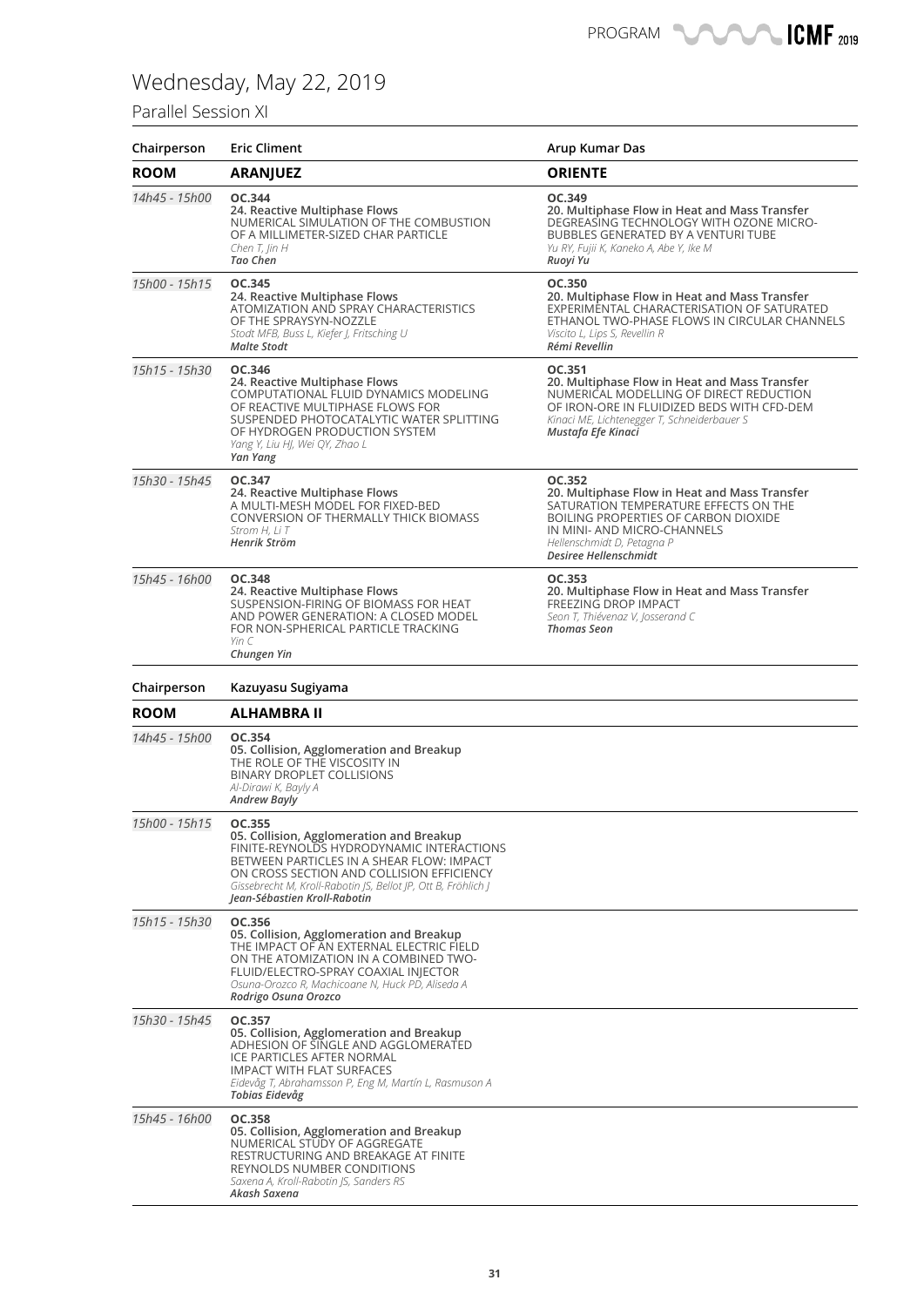

### Parallel Session XII

| Chairperson   | <b>Ellen Longmire</b>                                                                                                                                                                                                          | Jader Barbosa                                                                                                                                                                                                                                          |
|---------------|--------------------------------------------------------------------------------------------------------------------------------------------------------------------------------------------------------------------------------|--------------------------------------------------------------------------------------------------------------------------------------------------------------------------------------------------------------------------------------------------------|
| <b>ROOM</b>   | <b>SEGOVIA I</b>                                                                                                                                                                                                               | <b>SEGOVIA II</b>                                                                                                                                                                                                                                      |
| 16h25 - 16h40 | OC.359<br>22. Particle, Bubble and Drop Dynamics<br>ON THE DYNAMICS OF SKIRT BUBBLES<br>Legendre D<br>Dominique Legendre                                                                                                       | <b>HEWITT TRIBUTE: OPENING</b><br>Jader Barbosa                                                                                                                                                                                                        |
| 16h40 - 16h55 | OC.360<br>22. Particle, Bubble and Drop Dynamics<br>MOTION OF SOLUBLE SURFACTANT LADEN<br>DROPLET IN SQUARE MICROCHANNEL<br>Luo ZY, Shang XL, Bai BF<br>Zhengyuan Luo                                                          | OC.364<br>03. Boiling, Condensation, Evaporation<br>CRITICAL HEAT FLUX AS A MASS FLUX<br>DEPENDENT PHENOMENON: THEORETICAL<br>ANALYSIS, EXPERIMENTAL CONFIRMATION<br>AND FURTHER CFD APPLICATION<br>Ding W, Geiler T, Krepper E, Hampel U<br>Wei Ding  |
| 16h55 - 17h10 | OC.361<br>22. Particle, Bubble and Drop Dynamics<br>VISCOUS STRESS AND PRESSURE ACTING ON<br>INTERFACE OF CONTAMINATED DROP<br>Hosokawa S, Shigekane G, Hayashi K, Tomiyama A<br>Shigeo Hosokawa                               | OC.365<br>10. Experimental Methods for Multiphase Flows<br>LIQUID FILM CHARACTERIZATIONS IN UPWARD<br>ANNULAR FLOW FOR COMPLEX GEOMETRIES<br>Robers L, Adams R, Prasser H-M<br><b>Lukas Robers</b>                                                     |
| 17h10 - 17h25 | OC.362<br>22. Particle, Bubble and Drop Dynamics<br>BOUNDARY STRUCTURE OF AXISYMMETRIC<br>FLOW AROUND A SPHERICAL BUBBLE<br>Kusuno H. Sanada T<br>Hiroaki Kusuno                                                               | OC.366<br>19. Modelling of Multiphase Flows<br>A PHYSICAL UNDERSTANDING OF<br>DROPLET ENTRAINMENT IN ANNULAR<br>FLOW BASED ON NUMERICAL DATA<br>Fan W, Cherdantsev AV, Li H, Anglart H<br>Wenyuan Fan                                                  |
| 17h25 - 17h40 | OC.363<br>22. Particle, Bubble and Drop Dynamics<br>THREE PHASE SIMULATION OF DROPS AND<br>BUBBLES IN A METAL-GAS-OXIDE SYSTEM<br>Semenov S, Haquet JF, Piluso PA, Antoni M<br>Mickaël ANTONI                                  | OC.367<br>19. Modelling of Multiphase Flows<br>THREE-DIMENSIONAL NUMERICAL<br>SIMULATIONS OF WAVE DYNAMICS IN<br>PLANAR AND ANNULAR FALLING FILMS<br>Batchvarov A, Kahouadji L, Craster RV, Matar OK<br><b>Assen Batchvarov</b>                        |
| Chairperson   | Yoichi Mito                                                                                                                                                                                                                    | Jorge Baliño                                                                                                                                                                                                                                           |
| <b>ROOM</b>   | <b>SEGOVIA III</b>                                                                                                                                                                                                             | <b>SEGOVIA IV</b>                                                                                                                                                                                                                                      |
| 16h25 - 16h40 | OC.368<br>24. Reactive Multiphase Flows<br>3D SIMULATION OF 150 KW CHEMICAL LOOPING<br><b>COMBUSTION PILOT WITH BIOMASS AS FUEL</b><br>Sun LY, Masi E, Simonin O, Saanum I, Haugen N, Langrogen O<br>Liyan Sun                 | OC.374<br>19. Modelling of Multiphase Flows<br>DIFFERENCES IN EULER-LAGRANGE MODELING<br>OF DILUTE AND DENSE GAS-SOLID FLOWS<br>Venturi DN, Souza FJ<br>Diego Venturi                                                                                  |
| 16h40 - 16h55 | OC.369<br>24. Reactive Multiphase Flows<br>MASS TRANSFER AND CHEMICAL REACTION IN A<br>RANDOM ARRAY OF FIXED CATALYTIC PARTICLES<br>Climent E, Sulaiman M, Hammouti A, Wachs A<br><b>Eric Climent</b>                          | OC.376<br>19. Modelling of Multiphase Flows<br>LIQUID-LIQUID FLOW PATTERN TRANSITION<br>IN PIPES USING MACHINE LEARNING<br>Quintino AM, Rocha DLLN, Rodriguez OMH<br>André Mendes Quintino                                                             |
| 16h55 - 17h10 | OC.370<br>24. Reactive Multiphase Flows<br>ACHIEVEMENTS AND CHALLENGES IN DESIGN<br>AND SCALE-UP OF MULTIPHASE REACTORS<br>Schlüter M, Rosseburg A<br>Michael Schlüter                                                         | OC.377<br>19. Modelling of Multiphase Flows<br>EULERIAN MODELING OF CHARGE TRANSPORT<br>IN MONODISPERSE AND BI-DISPERSE FLUIDIZED<br>BEDS OF POLYETHYLENE PARTICLES<br>Ray M, Chowdhury F, Sowinski A, Mehrani P, Passalacqua A<br>Alberto Passalacqua |
| 17h10 - 17h25 | OC.371<br>24. Reactive Multiphase Flows<br>DESIGN OF A BURNER FOR DIRECT METAL<br>POWDER COMBUSTION FOR CLEAN<br><b>HEAT AND POWER PRODUCTION</b><br>Pannjwani B, Mustapha C, Johansen ST, Zaabout A<br>Balram Pannjwani       |                                                                                                                                                                                                                                                        |
| 17h25 - 17h40 | OC.372<br>24. Reactive Multiphase Flows<br>MOLECULAR DYNAMIC STUDY ON DEGRADATION<br>MECHANISM OF UNSYMMETRICAL<br>DIMETHYLHYDRAZINE IN SUPERCRITICAL WATER<br>Yi L, Cheng K, Guo LJ, Jin H, Xu JL, Cheng ZN, Wei WW<br>Lei Yi |                                                                                                                                                                                                                                                        |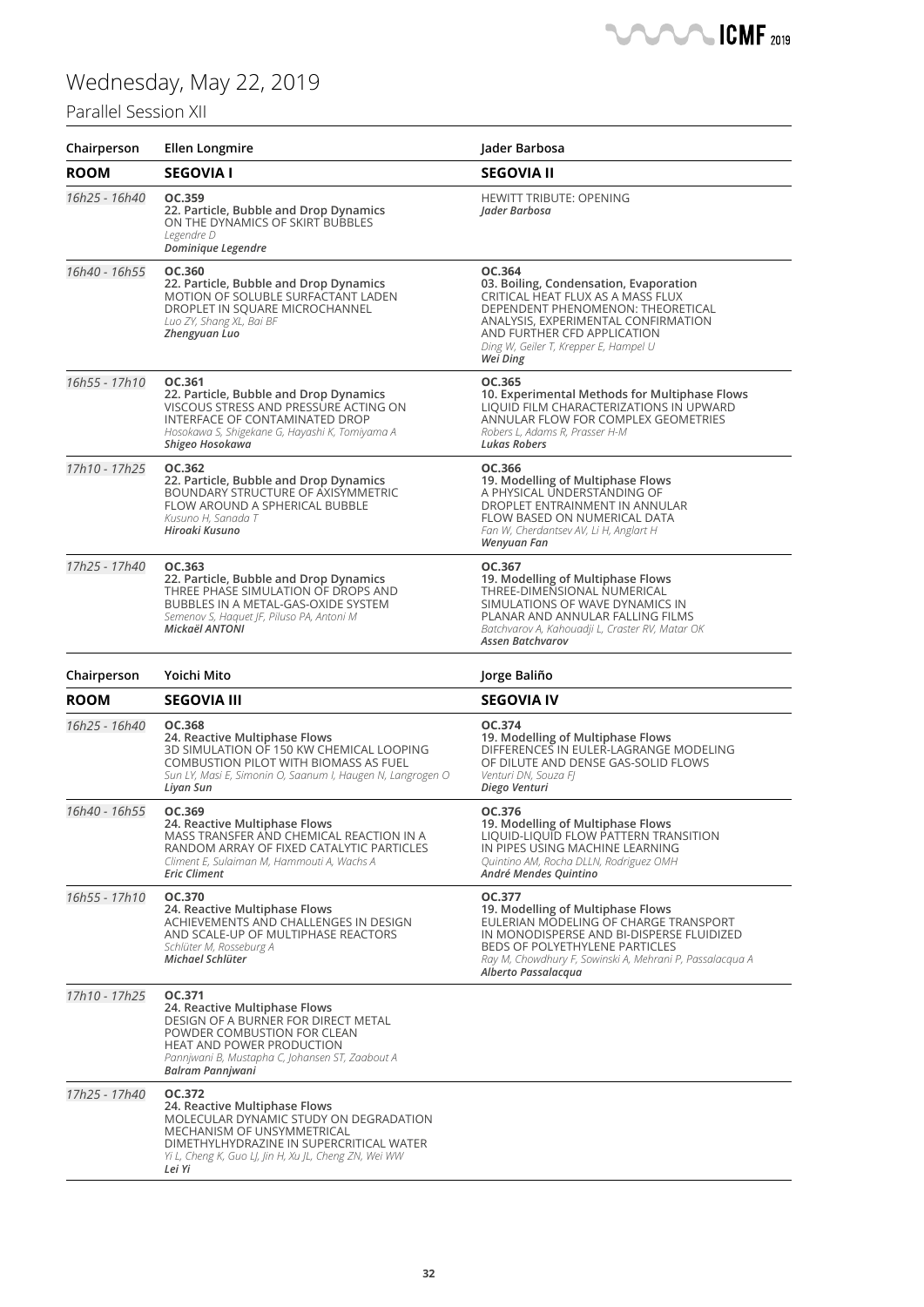### Parallel Session XII

| Chairperson   | Takuya Tsuji                                                                                                                                                                                                                                                                                   | Moisés Marcelino Neto                                                                                                                                                                                                                                     |
|---------------|------------------------------------------------------------------------------------------------------------------------------------------------------------------------------------------------------------------------------------------------------------------------------------------------|-----------------------------------------------------------------------------------------------------------------------------------------------------------------------------------------------------------------------------------------------------------|
| ROOM          | <b>ARANJUEZ</b>                                                                                                                                                                                                                                                                                | <b>ORIENTE</b>                                                                                                                                                                                                                                            |
| 16h25 - 16h40 | OC.378<br>11. Fluidization<br>MIXING BEHAVIORS IN A GAS-SOLID FLUIDIZED-<br>BED DEPENDING ON FLUIDIZATION REGIME<br>Lee J, Park H<br>Jubeom Lee                                                                                                                                                | OC.383<br>20. Multiphase Flow in Heat and Mass Transfer<br>EXPERIMENTAL AND NUMERICAL STUDIES ON THE<br>FLOW CHARACTERISTICS IN A TWO-LAYER POROUS<br>BED PACKED WITH DIFFERENT SIZE PARTICLES<br>Li L, Xie W, Wang W, Lei X, Li H<br>Wei Xie             |
| 16h40 - 16h55 | OC.379<br>11. Fluidization<br>ACCURATE PREDICTION OF LIQUID-SOLID<br>FLUIDIZED BED POROSITY IN DRINKING WATER<br>TREATMENT PROCESSES USING EMPIRICAL DATA-<br>DRIVEN GENETIC PROGRAMMING MODELS<br>Kramer OJI, El Hasadi YMF, Moel PJ, Baars<br>ET, Padding JT, van der Hoek JP<br>Onno Kramer | OC.384<br>20. Multiphase Flow in Heat and Mass Transfer<br>INTERFACIAL INSTABILITY OF STEAM JET<br>CONDENSATION IN WATER PIPE FLOW<br>Chu X, Yu X, Liu W, Guo L<br>Qiang Xu                                                                               |
| 16h55 - 17h10 | OC.380<br>13. Granular Media<br>HYDRODYNAMIC CHARACTERIZATION OF<br>RANDOMLY PACKED AND PERIODIC ARRANGED<br>MODELS OF POROUS MEDIA: RECIRCULATION<br>AND NON-FICKIAN TRANSPORT<br>Boccardo G, Crevacore G, Sethi R, Marchisio DL<br>Gianluca Boccardo                                         | OC.385<br>20. Multiphase Flow in Heat and Mass Transfer<br>EXPERIMENTAL INVESTIGATION ON<br>DETERIORATED HEAT TRANSFER OF CARBON<br>DIOXIDE IN THE TRANS-CRITICAL CYCLE<br>Lei XL, Zhang J, Yang N, Li HX<br>Xianliang Lei                                |
| 17h10 - 17h25 | OC.381<br>11. Fluidization<br>MESO-SCALE MODELING OF FLOW REGIME<br>TRANSITIONS OF GAS-FLUIDIZED BEDS<br>Tian Y, Wang W<br>Wei Wang                                                                                                                                                            | OC.386<br>20. Multiphase Flow in Heat and Mass Transfer<br>NUMERICAL PREDICTION OF THE THERMAL<br>PERFORMANCE OF A MULTISTAGE FREE-<br><b>FALLING PARTICLE RECEIVER</b><br>Kumar A, Lipinski W, Kim JS<br>Apurv Kumar                                     |
| 17h25 - 17h40 | <b>OC.382</b><br>11. Fluidization<br>FLOATING-SINKING MECHANISM OF OBJECTS WITH<br>VARIOUS SHAPES IN GAS-SOLID FLUIDIZED BED<br>Saito S, Honda Y, Anzai T, Narita S, Harada S, Kato S,<br>Oshitani J, Sakamoto Y, Tsuji T, Kajiwara H, Matsuoka K<br>Shiori Saito                              | OC.387<br>20. Multiphase Flow in Heat and Mass Transfer<br>COMBINED EFFECTS OF SURFACTANT AND<br>ELECTROLYTE ON MASS TRANSFER FROM SINGLE<br>CARBON-DIOXIDE BUBBLES IN VERTICAL PIPES<br>Hori Y, Bothe D, Hayashi K, Hosokawa S, Tomiyama A<br>Yohei Hori |
| Chairperson   | Chengzhen Sun                                                                                                                                                                                                                                                                                  |                                                                                                                                                                                                                                                           |
| <b>ROOM</b>   | ALHAMBRA II                                                                                                                                                                                                                                                                                    |                                                                                                                                                                                                                                                           |
| 16h25 - 16h40 | OC.388<br>05. Collision, Agglomeration and Breakup<br>AGGLOMERATE BREAKAGE AND ADHESION UPON<br>IMPACT WITH COMPLEX-SHAPED PARTICLES<br>Tamadondar MR, Rasmuson A, Martín L,<br>Thalberg K, Niklasson Björn I<br>Mohammadreza Tamadondar                                                       |                                                                                                                                                                                                                                                           |
| 16h40 - 16h55 | OC.389<br>05. Collision, Agglomeration and Breakup<br>SIMULATION OF FULLY RESOLVED PARTICLE-<br>PARTICLE INTERACTIONS IN TURBULENCE<br>WITH BEHAVIOURAL MODIFICATION<br>Mortimer LF, Fairweather M, Njobuenwu DO<br>Lee Mortimer                                                               |                                                                                                                                                                                                                                                           |
| 16h55 - 17h10 | OC.390<br>05. Collision, Agglomeration and Breakup<br>RESEARCH ON ATOMIZATION AND TRANSPORTATION<br>OF COAGULANT USING THE MICROBUBLE<br><b>GENERATOR WITH A VENTURI TUBE</b><br>Ishizaki T, Fujii K, Kaneko A, Takemura F, Ike M, Abe Y<br>Takahiro Ishizaki                                  |                                                                                                                                                                                                                                                           |
| 17h10 - 17h25 | OC.391<br>05. Collision, Agglomeration and Breakup<br>FRAGMENTATION OF A TURBULENT<br>BUOYANT OIL JET IN WATER<br>Xue X, Katz J<br>Xinzhi Xue                                                                                                                                                  |                                                                                                                                                                                                                                                           |
| 17h25 - 17h40 | OC.392<br>05. Collision, Agglomeration and Breakup<br>MOLECULAR DYNAMICS SIMULATIONS OF NANO-<br>PARTICLE COLLISION PROCESS BY CORRECTED<br>ENERGY CONVERSION BASED CORRECTION<br>Jin HH, Zhu YQ, Fan J<br>Yangi Zhu                                                                           |                                                                                                                                                                                                                                                           |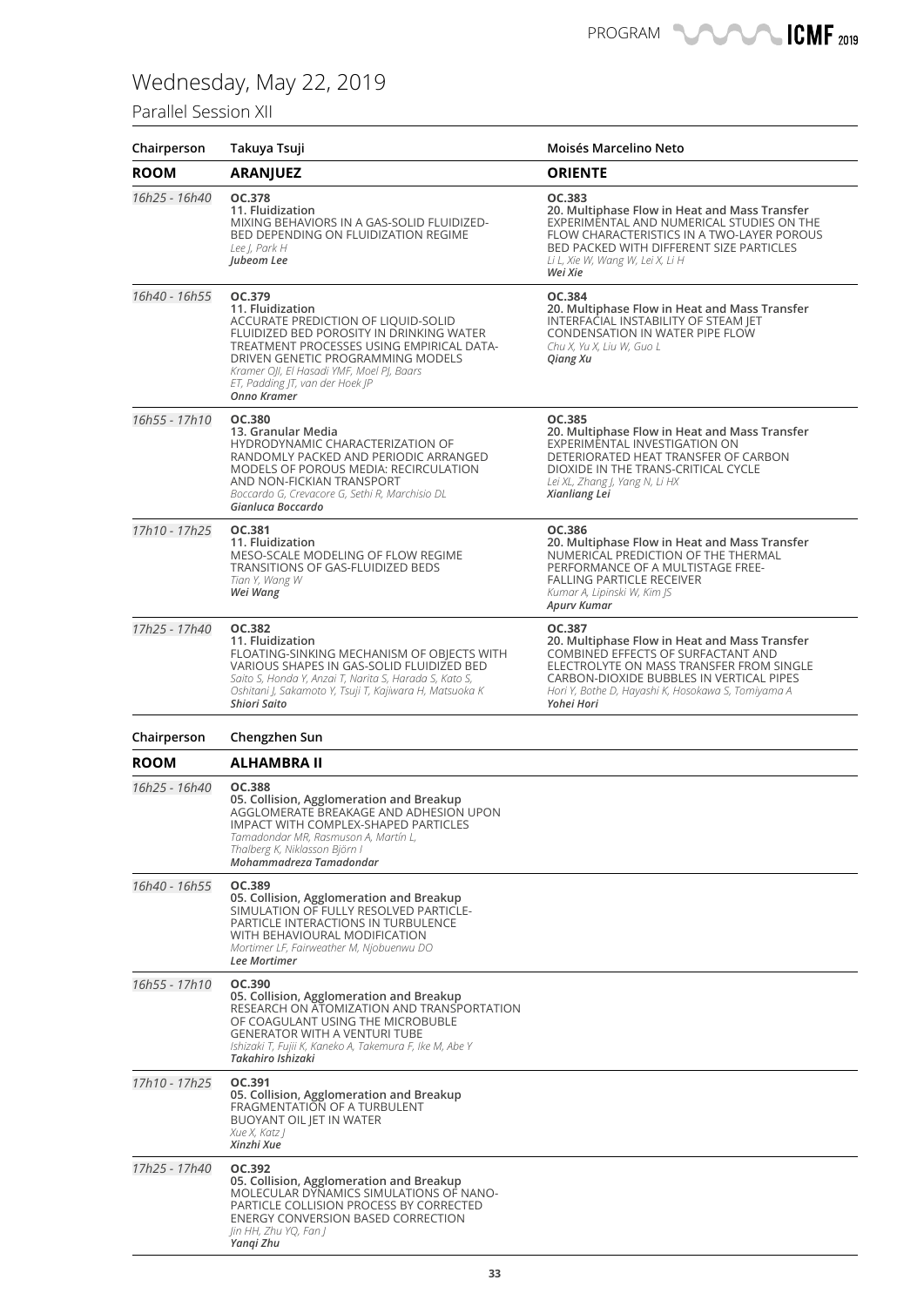### Paral

| Parallel Session XIII |                                                                                                                                                                                                                                |                                                                                                                                                                                                                                                                    |
|-----------------------|--------------------------------------------------------------------------------------------------------------------------------------------------------------------------------------------------------------------------------|--------------------------------------------------------------------------------------------------------------------------------------------------------------------------------------------------------------------------------------------------------------------|
| Chairperson           | Norberto Mangiavacchi                                                                                                                                                                                                          | Kazuyasu Sugiyama                                                                                                                                                                                                                                                  |
| <b>ROOM</b>           | <b>SEGOVIA I</b>                                                                                                                                                                                                               | <b>SEGOVIA II</b>                                                                                                                                                                                                                                                  |
| 10h05 - 10h20         | OC.393<br>22. Particle, Bubble and Drop Dynamics<br>HEATING OF A LIQUID DROP, SPREADING ON A DRY,<br>SOLID SUBSTRATE AFTER A HIGH-SPEED IMPACT<br>Roisman IV, Breitenbach J, Gloerfeld M, Schmidt JB, Tropea C<br>Ilia Roisman | OC.397<br>04. Cavitation/Nucleation<br>NUMERICAL PREDICTION OF SMALL SCALE CAVITIES<br>USING A COUPLED MIXTURE-BUBBLE MODEL<br>Ghahramani E, Bensow RE<br>Ebrahim Ghahramani                                                                                       |
| 10h20 - 10h35         | OC.394<br>22. Particle, Bubble and Drop Dynamics<br>RESOLVING BREAKUP IN FLASH ATOMIZATION<br><b>CONDITIONS USING DNS</b><br>Loureiro DD, Reutzsch J, Kronenburg A, Weigand B, Vogiatzaki K<br>Daniel Dias Loureiro            | OC.398<br>04. Cavitation/Nucleation<br>TOWARDS A NOVEL THREE PHASE FLUID MODEL<br>BASED ON THE CONCEPT OF "EVOLVING SURFACES"<br>FOR COUPLED SIMULATIONS OF IN NOZZLE<br>DYNAMICS AND PRIMARY ATOMISATION.<br>McGinn P, Vogiatzaki K<br><b>Paul McGinn</b>         |
| 10h35 - 10h50         | OC.395<br>22. Particle, Bubble and Drop Dynamics<br>INVESTIGATIONS ON SINGLE AND BUBBLE SWARM<br>RISING VELOCITIES IN SLURRY BUBBLE COLUMNS<br>Mühlbauer A, Hlawitschka MW, Bart H-J<br>Adam Mühlbauer                         | OC.399<br>04. Cavitation/Nucleation<br>DYNAMICS OF AN INERTIALLY COLLAPSING<br><b>BUBBLE NEAR A LIQUID-GAS INTERFACE</b><br>Kim M, Beig SA, Johnsen E<br>Minki Kim                                                                                                 |
| 10h50 - 11h05         | OC.396<br>22. Particle, Bubble and Drop Dynamics<br>MODELING OF PHASE INVERSION IN THREE PHASE<br>PIPE FLOW: EFFECT OF LIQUID VISCOSITY<br>Castro J, Rodriguez O<br>Johann Castro                                              | OC.400<br>04. Cavitation/Nucleation<br>NUMERICAL STUDY OF PHENOMENA RELATED<br>TO CAVITATION AND ACCOMPANYING EROSION:<br>THE EFFECT OF DISSOLVED GAS RELEASE<br>Iben U, Makhnov A, Petrov N, Schmidt A<br>Andrei Makhnov                                          |
| Chairperson           | Jorge Baliño                                                                                                                                                                                                                   | Stein Tore Johansen                                                                                                                                                                                                                                                |
| <b>ROOM</b>           | <b>SEGOVIA III</b>                                                                                                                                                                                                             | <b>SEGOVIA IV</b>                                                                                                                                                                                                                                                  |
| 10h05 - 10h20         | OC.401<br>14. Industrial Applications<br>A METHODOLOGY TO SIMULATE GAS-LIQUID<br>DISTRIBUTION THROUGH DISTRIBUTOR-TRAYS<br>USING TWO-PHASE EULERIAN MODEL<br>Jain E, Sau M, Buwa W<br>Vivek Buwa                               | OC.405<br>19. Modelling of Multiphase Flows<br>QUANTITATIVE VALIDATION OF LIQUID-LIQUID JET<br>BREAK-UP VOF SIMULATIONS INCLUDING VIRTUAL<br>MEASUREMENTS OF DROP SIZE DISTRIBUTIONS<br>Peña-Monferrer C, Sawko R, Thompson C, Kowalski A<br>Carlos Peña-Monferrer |
| 10h20 - 10h35         | OC.402<br>14. Industrial Applications<br>APPLICATION OF A DYNAMIC MESH APPROACH<br>TO IMPINGING JET EROSION PREDICTION<br>Duarte CAR, Souza Fl<br>Carlos Antonio Ribeiro Duarte                                                | OC.406<br>19. Modelling of Multiphase Flows<br>A COMPARISON OF ENSEMBLE- AND VOLUME-<br><b>AVERAGED BUBBLY FLOW MODELS</b><br>Bryngelson SH, Colonius T<br><b>Spencer Bryngelson</b>                                                                               |
| 10h35 - 10h50         | OC.403<br>12. Fluid-Structure Interactions<br>TRANSIENT LIQUID FINGER PATTERN FORMATION<br>BETWEEN A GRAVURE CYLINDER AND A PLANAR PLATE<br>Schäfer J, Brulin S, Roisman IV, Sauer HM, Dörsam E<br>Iulian Schäfer              | OC.407<br>19. Modelling of Multiphase Flows<br>SAMPLE-BASED PRIOR USING A<br>PHENOMENOLOGICAL MODEL FOR SLUG FLOW<br>Pellegrini SP, Lazo-Vásquez D, Trigo FC, Lima RG, Baliño JL<br>Sergio de Paula Pellegrini                                                     |
| 10h50 - 11h05         | OC.404<br>12. Fluid-Structure Interactions<br><b>INERTIAL FLOW PAST FINITE-</b><br>LENGHT YAWED CYLINDERS<br>Kharrouba M, Pierson J-L, Magnaudet J<br>Jean-Lou Pierson                                                         | <b>OC.408</b><br>19. Modelling of Multiphase Flows<br>NUMERICAL INVESTIGATION OF PHASE CHANGE<br>PHENOMENA IN GAS-ASSISTED PRIMARY<br>ATOMIZATION USING A VOLUME OF FLUID METHOD<br>Klukas S, Giglmaier M, Bieber M, Kneer R, Adams NA<br><b>Sebastian Klukas</b>  |

**SANCA ICMF** 2019

 $\blacksquare$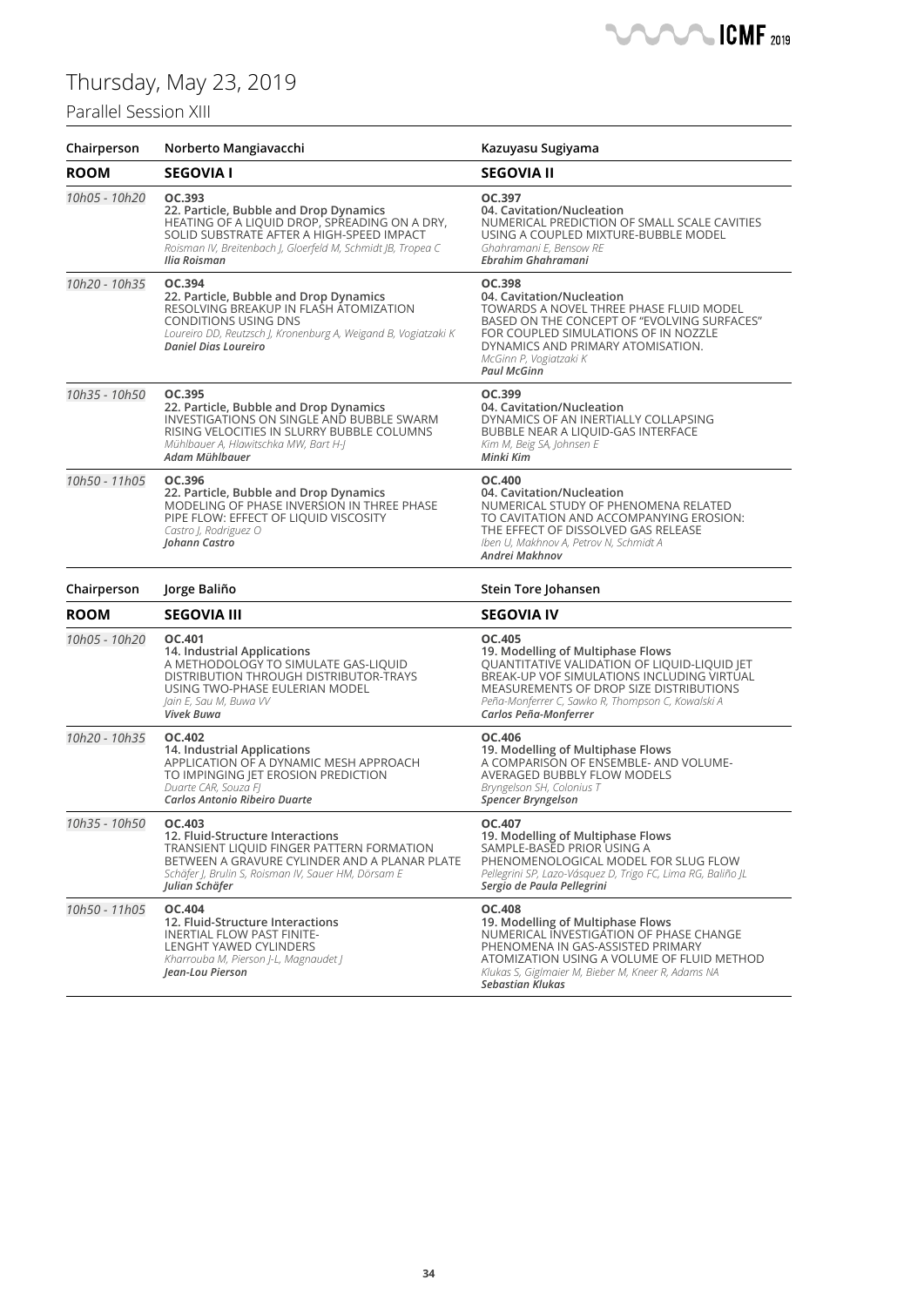### Parallel Session XIII

| Chairperson   | <b>Olivier Masbernat</b>                                                                                                                                                                                                          | Julien Sebilleau                                                                                                                                                                                                                                                                         |
|---------------|-----------------------------------------------------------------------------------------------------------------------------------------------------------------------------------------------------------------------------------|------------------------------------------------------------------------------------------------------------------------------------------------------------------------------------------------------------------------------------------------------------------------------------------|
| <b>ROOM</b>   | <b>ARANJUEZ</b>                                                                                                                                                                                                                   | <b>ORIENTE</b>                                                                                                                                                                                                                                                                           |
| 09h50 - 10h05 | OC.409<br>13. Granular Media<br>EVOLUTION OF THE RACEWAY FORMED BY A GAS<br>LATERAL INJECTION INTO A BED OF COKE PARTICLES<br>El Azzaoui T, Masi E, Simonin O<br>Taoufik El Azzaoui                                               | OC.414<br>20. Multiphase Flow in Heat and Mass Transfer<br>NUMERICAL INVESTIGATION OF TWO-PHASE<br>FLOW IN PISTON COOLING GALLERIES FOR<br>MARINE LOW SPEED DIESEL ENGINE<br>Zhao H, Ming P, Zhang W, Wang Y<br><b>Pingjian Ming</b>                                                     |
| 10h05 - 10h20 | OC.410<br>11. Fluidization<br>KEY SUB-GRID QUANTITIES AFFECTING<br>THE FILTERED DRAG FORCE<br>Jiang M, Chen X, Zhou Q<br>Qiang Zhou                                                                                               | OC.415<br>20. Multiphase Flow in Heat and Mass Transfer<br>ON THE INFLUENCE OF EVAPORATION<br>ON THE MIXTURE FORMATION OF<br>HIGH PRESSURE COMBUSTION.<br>Steinhausen C, Lamanna G, Weigand B, Stierle R,<br>Gross J, Preusche A, Dreizler A, Sierra-Pallares J<br>Christoph Steinhausen |
| 10h20 - 10h35 | OC.411<br>11. Fluidization<br>FLUID-PARTICLE DRAG IN LOW-REYNOLDS-<br>NUMBER BIDISPERSE SUSPENSIONS<br>Duan F, Chen X, Zhou Q<br><b>Fan Duan</b>                                                                                  | OC.416<br>20. Multiphase Flow in Heat and Mass Transfer<br>FLOW PATTERNS AND TWO-PHASE DISTRIBUTION<br>IN A CROSS-CORRUGATED PLATE HEAT EXCHANGER<br>SINGLE CHANNEL WITH UNIFORM AND NON-UNIFORM<br>GAS INJECTION ANALYZED BY IMAGE PROCESSING<br>Buscher S<br>Susanne Buscher           |
| 10h35 - 10h50 | OC.412<br>11. Fluidization<br>EXPERIMENTAL AND NUMERICAL INVESTIGATION<br>OF LAYER INVERSION IN BIDISPERSE SOLID-<br>LIQUID FLUIDIZED BEDS IN A NARROW TUBE<br>Cúñez FD, Franklin EM<br>Erick de Moraes Franklin                  | OC.417<br>20. Multiphase Flow in Heat and Mass Transfer<br>REWETTING AND FILM BOILING DURING<br>QUENCHING BY WATER JET IMPINGEMENT<br>Gomez C, van Esch B, van der Geld C, Kuerten H, Bsibsi M, Liew R<br>Camila Florencia Gomez                                                         |
| 10h50 - 11h05 | OC.413<br>11. Fluidization<br>A HETEROGENEOUS DRAG MODEL FOR GAS-SOLID<br>FLOWS WITH DIRECT NUMERICAL SIMULATION<br>Song N, Chen X, Zhou Q<br>Xiao Chen                                                                           | OC.418<br>20. Multiphase Flow in Heat and Mass Transfer<br>STUDY ON CHARACTERISTICS OF INTERFACE IN GAS-<br>NON-NEWTONIAN ANNULAR TWO-PHASE FLOW<br>Lin RN, Wang K, Wu N, Zhang YX<br><b>Ruinan Lin</b>                                                                                  |
| Chairperson   | Luca Brandt                                                                                                                                                                                                                       |                                                                                                                                                                                                                                                                                          |
| <b>ROOM</b>   | <b>ALHAMBRA II</b>                                                                                                                                                                                                                |                                                                                                                                                                                                                                                                                          |
| 09h50 - 10h05 | OC.419<br>15. Interfacial Flows<br>DERIVATION OF A TWO-PHASE FLOW MODEL<br>WITH TWO-SCALE KINEMATICS AND SURFACE<br>TENSION BY MEANS OF VARIATIONAL CALCULUS<br>Cordesse P, Di Battista R, Kokh S, Massot M<br><b>Marc Massot</b> |                                                                                                                                                                                                                                                                                          |
| 10h05 - 10h20 | <b>OC.420</b><br>15. Interfacial Flows<br>SOLID-LIQUID PHASE CHANGE SIMULATION<br>USING LATTICE BOLTZMANN METHOD<br>IN WELDING APPLICATIONS<br>Hu Y, Wang XZ, Liu X, He YR<br>Yanwei Hu                                           |                                                                                                                                                                                                                                                                                          |
| 10h20 - 10h35 | OC.421<br>25. Turbulence in Multiphase Flows<br>TURBULENT CORE-ANNULAR FLOW WITH<br>WATER-LUBRICATED HIGH VISCOSITY<br>OIL IN A HORIZONTAL PIPE<br>Kim K, Choi H<br>Haecheon Choi                                                 |                                                                                                                                                                                                                                                                                          |
| 10h35 - 10h50 | <b>OC.422</b><br>25. Turbulence in Multiphase Flows<br>TURBULENT LENGTH SCALES IN<br>UNBOUNDED FLUIDIZATION<br>Schneiderbauer S, Fede P, Simonin O<br>Simon Schneiderbauer                                                        |                                                                                                                                                                                                                                                                                          |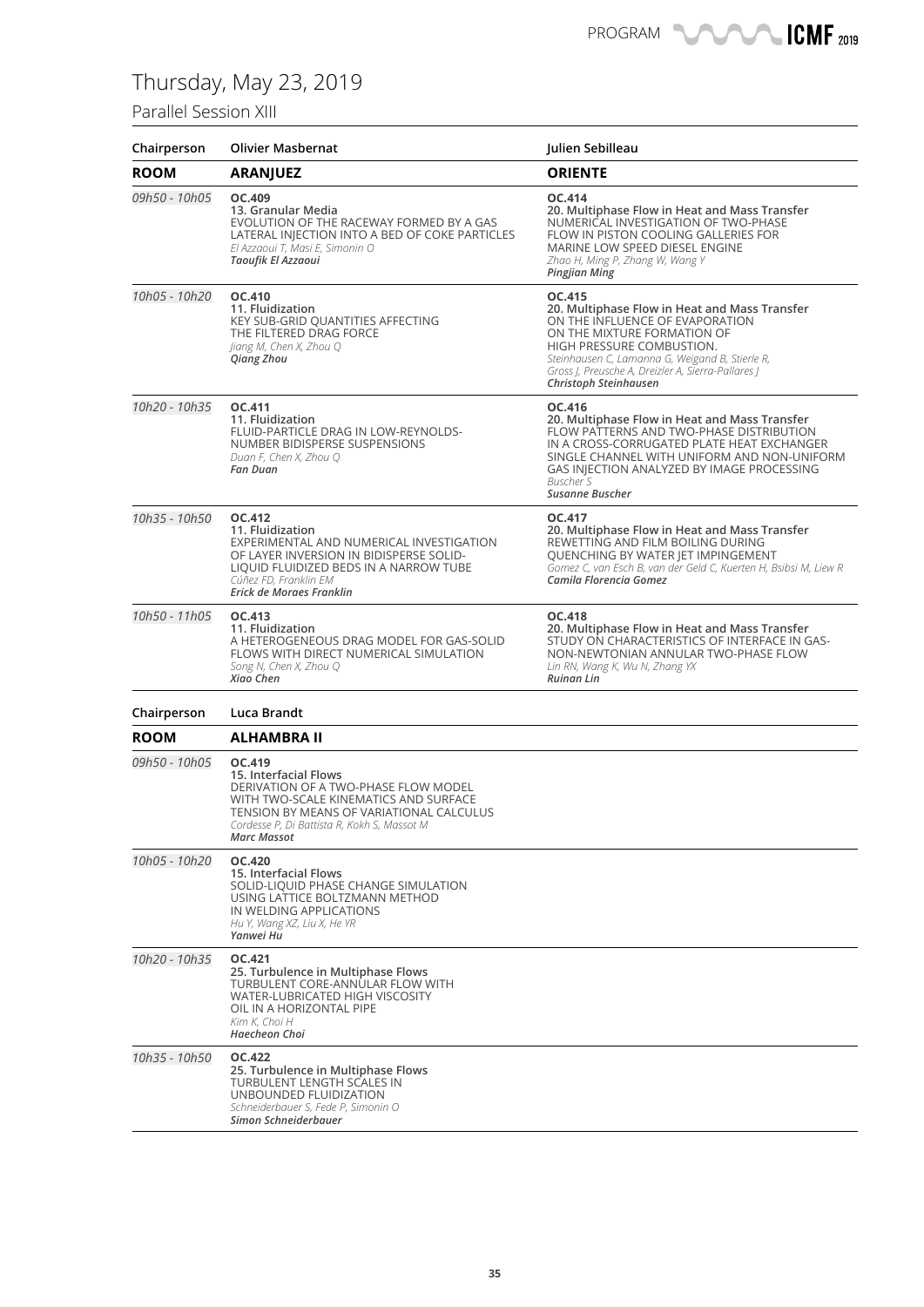### Parallel Sessio

| Chairperson   | Steven Ceccio                                                                                                                                                                                                         | Hendrik Kuhlmann                                                                                                                                                                                                                                          |
|---------------|-----------------------------------------------------------------------------------------------------------------------------------------------------------------------------------------------------------------------|-----------------------------------------------------------------------------------------------------------------------------------------------------------------------------------------------------------------------------------------------------------|
| <b>ROOM</b>   | <b>SEGOVIA I</b>                                                                                                                                                                                                      | <b>SEGOVIA II</b>                                                                                                                                                                                                                                         |
| 11h30 - 11h45 | OC.423<br>22. Particle, Bubble and Drop Dynamics<br>UNDERSTANDING OF BUBBLE DYNAMICS<br>DURING BOTTLE EMPTYING<br>Rathia SK, Rohilla L, Das AK<br>Arup Kumar Das                                                      | <b>OC.428</b><br>04. Cavitation/Nucleation<br>NUMERICAL SIMULATION OF CAVITATION<br>WITH MULTI-COMPONENT GAS<br>Ahmed A, Duret B, Reveillon J, Demoulin FX<br><b>Ageel Ahmed</b>                                                                          |
| 11h45 - 12h00 | OC.424<br>22. Particle, Bubble and Drop Dynamics<br>SURFACTANT-LADEN DROPLETS IN<br>WALL BOUNDED TURBULENCE<br>Soligo G, Roccon A, Soldati A<br>Giovanni Soligo                                                       | OC.429<br>04. Cavitation/Nucleation<br>SURFACE STABILITY OF A CYLINDRICAL CAVITATION<br>BUBBLE IN A RECTILINEAR VORTEX<br>Liu Y, Wang B<br>Yungiao Liu                                                                                                    |
| 12h00 - 12h15 | <b>OC.425</b><br>22. Particle, Bubble and Drop Dynamics<br>A LAGRANGIAN STOCHASTIC MODEL FOR ROD<br>ORIENTATION IN TURBULENT FLOWS<br>Campana L, Bossy M, Minier JP<br>Lorenzo Campana                                | OC.430<br>04. Cavitation/Nucleation<br>A MOLECULAR DYNAMICS STUDY AND<br><b>CLASSICAL NUCLEATION THEORY ANALYSIS</b><br>ON HETEROGENEOUS CAVITATION<br>Gao Z, Wang B<br>Zhan Gao                                                                          |
| 12h15 - 12h30 | OC.426<br>22. Particle, Bubble and Drop Dynamics<br>MOTION OF A HIGH-RE LATERALLY CONFINED<br>SINGLE BUBBLE IN A THIN-GAP CELL<br>Pavlov L, D'Angelo MV, Cachile M, Roig V, Ern P<br>Lucas Pavlov                     | OC.431<br>04. Cavitation/Nucleation<br>EFFECT OF GAS CONTENT ON THE CAVITATING<br>AND NON-CAVITATING PERFORMANCE OF<br>AN AXIAL THREE-BLADED INDUCER<br>Magne T, Paridaens R, Khelladi S, Bakir F, Tomov P, Pora L<br><b>Théodore Magne</b>               |
| 12h30 - 12h45 | OC.427<br>22. Particle, Bubble and Drop Dynamics<br>A PIV STUDY ON THE COALESCENCE OF DROPS<br>WITH MOVING LIQUID/LIQUID INTERFACE<br>Panagiota A, Dong T<br>Panagiota Angeli                                         | OC.432<br>04. Cavitation/Nucleation<br>PRESSURE FLUCTUATIONS AT THE SITE OF<br>CAVITATION IN A TURBULENT SHEAR LAYER<br>Agarwal K, Ram O, Katz J<br>Karuna Agarwal                                                                                        |
| Chairperson   | Francisco de Souza                                                                                                                                                                                                    | <b>Rigoberto Morales</b>                                                                                                                                                                                                                                  |
| <b>ROOM</b>   | <b>SEGOVIA III</b>                                                                                                                                                                                                    | <b>SEGOVIA IV</b>                                                                                                                                                                                                                                         |
| 11h30 - 11h45 | OC.433<br>14. Industrial Applications<br>INFLUENCE OF PARTICLE TURBULENCE MODEL<br>ON A PIPE ELBOW EROSION PREDICTION<br>BASED ON EULER-EULER APPROACH<br>Yu W, Fede P, Climent E, Sanders S, Simonin O<br>Wenchao Yu | OC.438<br>19. Modelling of Multiphase Flows<br>SLUG FLOW MODELLING THROUGH<br>STATISTICAL MOMENTS TRANSPORT<br>Fagundes Netto JR, Gonçalves GFN, Silva Freire AP<br>Gabriel Gonçalves                                                                     |
| 11h45 - 12h00 | OC.434<br>14. Industrial Applications<br>CFD SIMULATION OF GUAVA JUICE SPRAY DRYING<br>UTILIZING A CHARACTERISTIC DRYING CURVE<br>Benavides A, Cubillos A, Gomez A<br>Aldo Benavides                                  | OC.439<br>19. Modelling of Multiphase Flows<br>THREE-DIMENSIONAL DIRECT NUMERICAL<br>SIMULATIONS FOR SPRAY FORMATION<br>IN SURFACTANT-LADEN JETS<br>Ricardo CA, Lyes K, Assen B, Omar KM<br>Cristian Ricardo Constante Amores                             |
| 12h00 - 12h15 | OC.435<br>14. Industrial Applications<br>STABILITY ANALYSIS OF GAS SOLIDS<br>UNIFORMITY THROUGH PARALLEL PATHS<br>Zhang CX, Wang Y, Qian WZ, Wei F<br>Chenxi Zhang                                                    | OC.440<br>19. Modelling of Multiphase Flows<br>VOLUMETRIC DISPLACEMENT EFFECTS OF THE<br><b>GASEOUS PHASE ON THE EULER-LAGRANGE</b><br>PREDICTION OF SPRAY ATOMIZATION<br>Pakseresht P, Apte SV<br>Sourabh Apte                                           |
|               |                                                                                                                                                                                                                       | OC.441                                                                                                                                                                                                                                                    |
| 12h15 - 12h30 | OC.436<br>14. Industrial Applications<br>NUMERICAL STUDY ON THE HEAT<br>DISSIPATION CHARACTERISTICS OF TWO-<br>PHASE MINICHANNEL HEAT SINKS<br>Shin HH, Kang H, Yun S, Kim Y<br>Hyun Ho Shin                          | 19. Modelling of Multiphase Flows<br>INFLUENCE OF VISCOSITY AND THE INCLINATION<br>ANGLE OF THE PIPE ON THE VOID FRACTION AND<br>THE FLUID STRUCTURES IN AN INCLINED PIPE<br>Hewakandamby BN, Escrig-Escrig J, Davies A, Oflaz M<br>Buddhika Hewakandamby |

**CONTROLL ICMF** 2019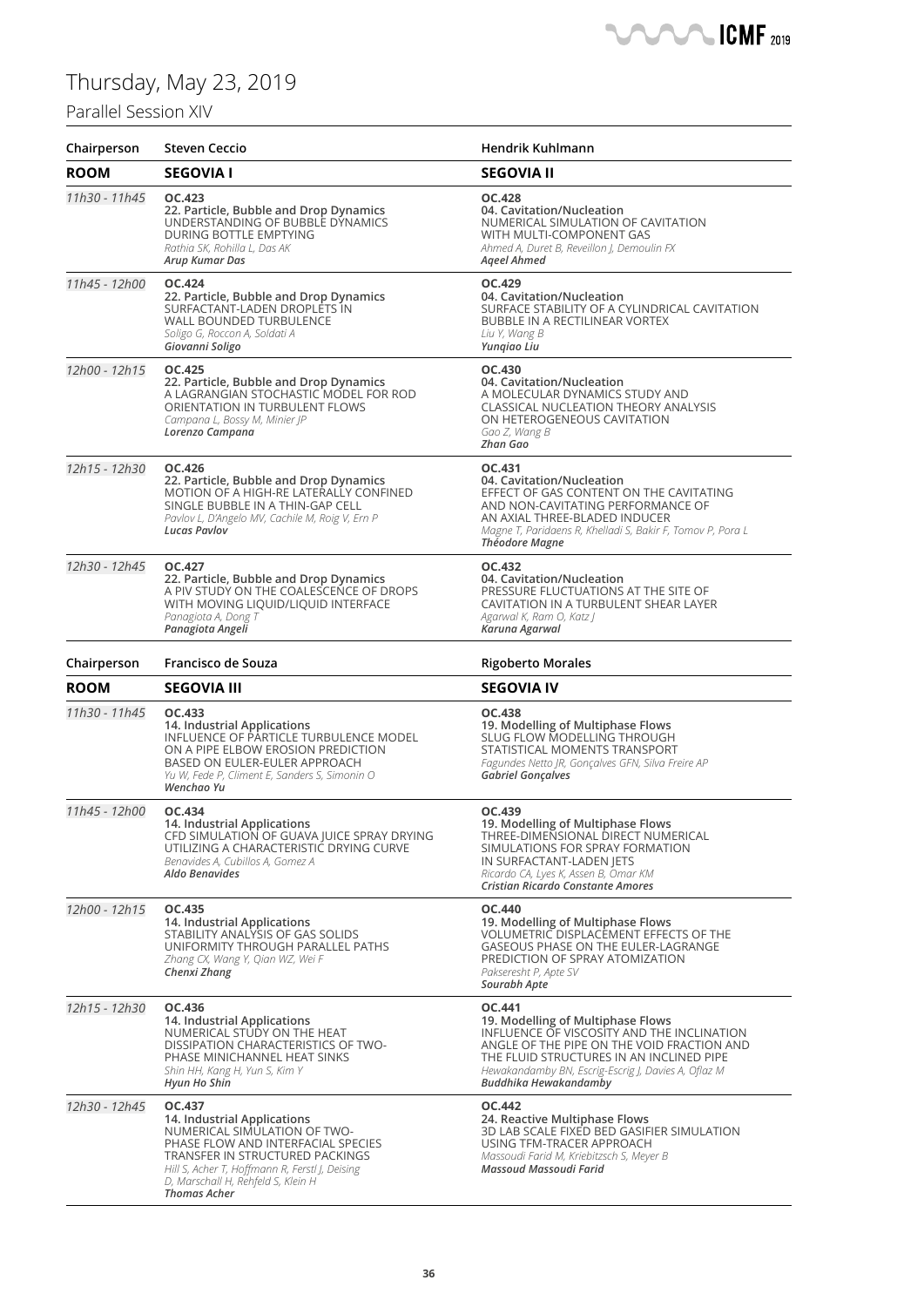### Parallel Session XIV

| Chairperson   | Takuya Tsuji                                                                                                                                                                                                                          | Jordi Pallares                                                                                                                                                                                                                                                              |
|---------------|---------------------------------------------------------------------------------------------------------------------------------------------------------------------------------------------------------------------------------------|-----------------------------------------------------------------------------------------------------------------------------------------------------------------------------------------------------------------------------------------------------------------------------|
| <b>ROOM</b>   | <b>ARANJUEZ</b>                                                                                                                                                                                                                       | <b>ORIENTE</b>                                                                                                                                                                                                                                                              |
| 11h30 - 11h45 | OC.443<br>11. Fluidization<br>A TRANSPORT-BASED RECURRENCE CFD MODEL<br>FOR FAST FLUIDIZED BED SIMULATIONS<br>Dabbagh F, Pirker S, Schneiderbauer S<br><b>Firas Dabbagh</b>                                                           | <b>OC.448</b><br>20. Multiphase Flow in Heat and Mass Transfer<br>SETTLING-DRIVEN INSTABILITY IN TWO-COMPONENT<br>STABLY STRATIFIED HELE-SHAW FLOWS<br>Oliveira RM, Meiburg E<br>Rafael Oliveira                                                                            |
| 11h45 - 12h00 | <b>OC.444</b><br>11. Fluidization<br>INTERPARTICLE FRICTION EFFECTS OVER<br>THE EFFECTIVE DRAG COEFFICIENT IN<br>DENSE GAS-SOLID FLUIDIZED FLOWS<br>Niaki SRA, Mouallem J, Milioli CC, Milioli FE<br>Seyed Reza Amini Niaki           | OC.449<br>20. Multiphase Flow in Heat and Mass Transfer<br>COUPLING OF A GROWTH KINETIC MODEL<br>OF GAS HYDRATE FORMATION WITH<br>GAS-(WATER-IN-OIL) SLUG FLOW<br>Bassani CL, Barbuto FAA, Almeida VR, Herri<br>IM, Sum AK, Cameirão A, Morales REM<br>Carlos Lange Bassani |
| 12h00 - 12h15 | OC.445<br>11. Fluidization<br>EXPERIMENTAL INVESTIGATION OF<br>THE HYDRODYNAMIC PROPERTIES OF<br>A LIQUID-SOLID FLUIDIZED BED<br>Almeras E, Masbernat O, Risso R, Paul E, Fox R<br><b>Olivier Masbernat</b>                           | OC.450<br>20. Multiphase Flow in Heat and Mass Transfer<br>HYDRODYNAMICS AND CONJUGATE MASS<br>TRANSFER FROM A TRANSLATING DROPLET<br>WITH 3D INTERNAL CIRCULATION<br>Rachih A, Charton S, Pedrono A, Legendre D, Climent E<br><b>Azeddine Rachih</b>                       |
| 12h15 - 12h30 | OC.446<br>13. Granular Media<br>A DESCRIPTION AT THE GRAIN SCALE OF<br>THE GROWTH OF BARCHAN DUNES<br>Alvarez CA, Franklin EM<br>Carlos Azael Alvarez                                                                                 | OC.451<br>20. Multiphase Flow in Heat and Mass Transfer<br>NUMERICAL AND EXPERIMENTAL<br>CHARACTERIZATION OF ADDITIVE MANUFACTURED<br><b>TWO-PHASE HEAT EXCHANGERS</b><br>Septet C, Le Metayer O, El Achkar G, Hugo JM<br>Cédric Septet                                     |
| 12h30 - 12h45 | OC.447<br>11. Fluidization<br>DYNAMICS OF MIXING AND SEGREGATION<br>OF BINARY GAS-SOLID FLOW OF PARTICLES<br>WITH DIFFERENT DENSITY AND SHAPE<br>Parvathaneni S, Buwa W<br>Vivek Buwa                                                 | OC.452<br>20. Multiphase Flow in Heat and Mass Transfer<br>ELECTROLYTE EFFECT ON BUBBLE COLUMN<br>WITH N2 AND CO2: A VISUALIZATION STUDY ON<br>THE HYDRODYNAMICS AND MASS TRANSFER<br>Mandalahalli MM, Portela LM, Mudde RF<br>Manas Manohar Mandalahalli                   |
| Chairperson   | Luis Portela                                                                                                                                                                                                                          |                                                                                                                                                                                                                                                                             |
| <b>ROOM</b>   | ALHAMBRA II                                                                                                                                                                                                                           |                                                                                                                                                                                                                                                                             |
| 11h30 - 11h45 | OC.453<br>25. Turbulence in Multiphase Flows<br>MODELING OF BUBBLE-INDUCED FLUCTUATIONS<br>IN TURBULENT BUBBLY UP-FLOW FROM<br>DIRECT NUMERICAL SIMULATIONS<br>du Cluzeau A, Bois G, Toutant A, Burlot A<br>Alan Burlot               |                                                                                                                                                                                                                                                                             |
| 11h45 - 12h00 | OC.454<br>25. Turbulence in Multiphase Flows<br>ACOUSTIC EMISSION OF VENTURI TUBES<br>IN WET GAS APPLICATIONS<br>Putten DS, Riezebos H, Froyen S<br>Dennis van Putten                                                                 |                                                                                                                                                                                                                                                                             |
| 12h00 - 12h15 | OC.455<br>25. Turbulence in Multiphase Flows<br>THE EFFECT OF TURBULENCE ON MASS<br>TRANSFER BETWEEN INERTIAL PARTICLES<br>IN AN EMBEDDING FLUID<br>Haugen NE, Kruger J, Karchniwy E, Løvås T, Li T, Klimanek A<br>Nils Erland Haugen |                                                                                                                                                                                                                                                                             |
| 12h15 - 12h30 | OC.456<br>25. Turbulence in Multiphase Flows<br>DNS OF TURBULENT CHANNEL FLOW WITH<br>PHASE TRANSITION USING AN ACTIVE<br><b>SCALAR CONDENSATION MODEL</b><br>Bahavar P, Brückner C, Wagner C<br><b>Philipp Bahavar</b>               |                                                                                                                                                                                                                                                                             |
| 12h30 - 12h45 | OC.457<br>25. Turbulence in Multiphase Flows<br>ACCELERATION OF INERTIAL PARTICLES SETTLING<br>BY GRAVITY IN HOMOGENEOUS TURBULENCE<br>Berk T, Coletti F<br>Filippo Coletti                                                           |                                                                                                                                                                                                                                                                             |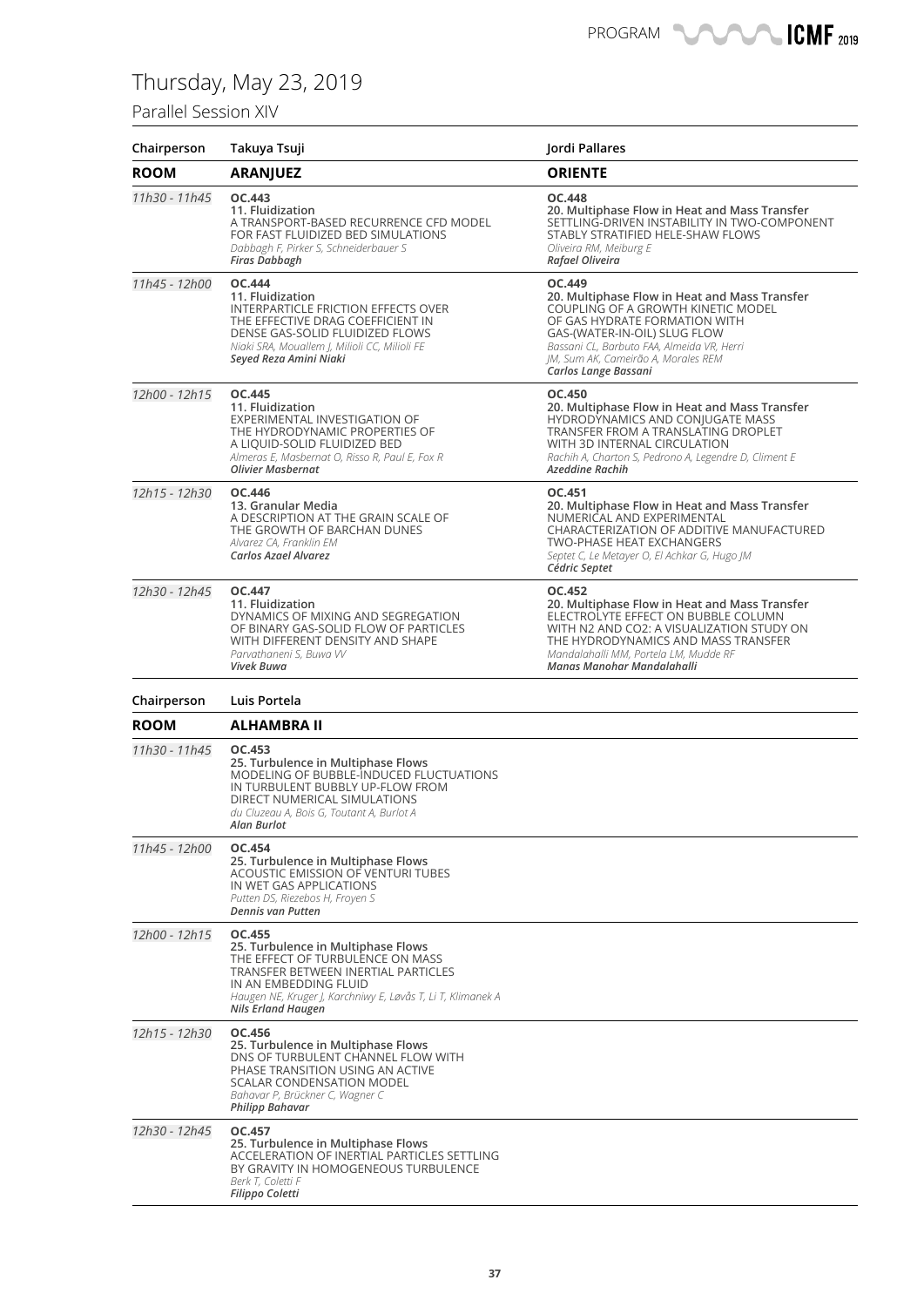### Parallel Session XV

| Chairperson   | Frédéric Risso                                                                                                                                                                                                                            | Kosuke Hayashi                                                                                                                                                                                                                                                |
|---------------|-------------------------------------------------------------------------------------------------------------------------------------------------------------------------------------------------------------------------------------------|---------------------------------------------------------------------------------------------------------------------------------------------------------------------------------------------------------------------------------------------------------------|
| <b>ROOM</b>   | <b>SEGOVIA I</b>                                                                                                                                                                                                                          | <b>SEGOVIA II</b>                                                                                                                                                                                                                                             |
| 15h00 - 15h15 | OC.458<br>22. Particle, Bubble and Drop Dynamics<br>THE INTERACTION AMONG SPHERICAL BUBBLES<br>RISING ALONG AN INCLINED FLAT WALL<br>Ogasawara T, Goda S, Nakamura D, Takahira H<br>Toshiyuki Ogasawara                                   | OC.462<br>04. Cavitation/Nucleation<br><b>INVESTIGATION OF CAVITATING FLOW</b><br>ON A HEATED HYDROFOIL<br>Ito M, Okajima J, Iga Y<br>Junnosuke Okajima                                                                                                       |
| 15h15 - 15h30 | OC.459<br>22. Particle, Bubble and Drop Dynamics<br>A NUMERICAL STUDY ON DROPLET-PARTICLE<br>COLLISION: LAMELLA CHARACTERIZATION<br>Vilela V, Souza Fl<br>Vitor Vilela                                                                    | OC.463<br>04. Cavitation/Nucleation<br>EFFECT OF A TURBULENT WAKE ON FLOW<br><b>CHARACTERISTICS AND CAVITATION: EXPERIMENTS</b><br>ON 2D HYDROFOILS IN TANDEM<br>Pervunin KS, Timoshevskiy MV, Nichik MY<br><b>Konstantin Pervunin</b>                        |
| 15h30 - 15h45 | OC.460<br>22. Particle, Bubble and Drop Dynamics<br>HEAT FLUX AND TEMPERATURE MEASUREMENT<br>IN A DRY, HOT SOLID SUBSTRATE<br>WETTED BY AN IMPACTING DROP<br>Schmidt JB, Breitenbach J, Roisman IV, Tropea C<br>Johannes Benedikt Schmidt | OC.464<br>04. Cavitation/Nucleation<br>ACOUSTIC MONTIORING AND CHARACTERIZATION<br>OF THE DYNAMICS OF CAVITATION BUBBLE CLOUDS<br>TOWARD FEED-BACK CONTROLLED LITHOTRIPSY<br>Maeda K, Maxwell AD<br>Kazuki Maeda                                              |
| 15h45 - 16h00 | OC.461<br>22. Particle, Bubble and Drop Dynamics<br>FORMATION, DISSOLUTION AND PROPERTIES<br>OF SURFACE NANOBUBBLES<br>Che Z, Theodorakis PE<br>Panagiotis Theodorakis                                                                    | OC.465<br>04. Cavitation/Nucleation<br>NUMERICAL INVESTIGATION AND<br>ANALYSIS OF THE UNSTEADY SUPERCAVITY<br>FLOWS WITH A STRONG GAS JET<br>Zhao XY, Xiang M, Zhou HC, Zhang WH<br>Xiaoyu Zhao                                                               |
| Chairperson   | <b>Eduardo Nunes dos Santos</b>                                                                                                                                                                                                           | Neima Brauner                                                                                                                                                                                                                                                 |
| <b>ROOM</b>   | <b>SEGOVIA III</b>                                                                                                                                                                                                                        | <b>SEGOVIA IV</b>                                                                                                                                                                                                                                             |
| 15h00 - 15h15 | OC.466<br>14. Industrial Applications<br>EXPERIMENTAL ANALYSIS IN WATER-OIL<br>DISPLACEMENT TESTS IN HORIZONTAL PIPE<br>Leuchtenberger RF, Biazussi JL, Cavicchio<br>CAM, Monte Verde W, Bannwart AC<br>Roberto Fernando Leuchtenberger   | OC.470<br>19. Modelling of Multiphase Flows<br>NUMERICAL AND EXPERIMENTAL STUDY OF<br>FORMATION AND DEVELOPMENT OF DISTURBANCE<br>WAVES IN ANNULAR GAS-LIQUID FLOW<br>Cherdantsev AV, Fan W, Li H, Anglart H<br><b>Andrey Cherdantsev</b>                     |
| 15h15 - 15h30 | OC.467<br>14. Industrial Applications<br>NUMERICAL AND EXPERIMENTAL ANALYSIS<br>OF A LIQUID-GAS DISTRIBUTION SYSTEM<br>Eidt HK, Rodrigues CC, Lino LHM, Ofuchi CY,<br>Santos PHD, Silva MJ, Neves F, Morales REM<br>Henrique Eidt         | OC.471<br>19. Modelling of Multiphase Flows<br>NEAR-WELLBORE SIMULATION OF AICD<br>COMPLETION - COMPARING CFD MODELLING<br>WITH CONVENTIONAL RESERVOIR SIMULATION<br>Moreira RP, Girardi V, Ropelato K, Kollbotn L, Ying G, Erlandsen S<br>Karolline Ropelato |
| 15h30 - 15h45 | OC.468<br>14. Industrial Applications<br>THREE-DIMENSIONAL LOSS OF COOLANT ACCIDENT<br>OF A NUCLEAR REACTOR USING CUPID-RV<br>Lee SJ, Yoon HY, Park IK, Lee JR, Cho YJ, Jeong JJ<br>Seung-Jun Lee                                         | OC.472<br>19. Modelling of Multiphase Flows<br>A HYBRID APPROACH FOR MODELING<br><b>SPRAYS IN CROSSFLOW</b><br>Fontes DH, Meira LS, Souza FJ, Canabarro LR<br>Francisco de Souza                                                                              |
| 15h45 - 16h00 | OC.469<br>14. Industrial Applications<br>INTERFACE TRACKING IN PRIMARY CEMENTING<br>OF INCLINED AND HORIZONTAL WELLS<br>Maleki I, Frigaard I<br>Amir Maleki                                                                               | OC.473<br>19. Modelling of Multiphase Flows<br>LOCAL LIQUID FRACTION MEASUREMENT IN ANNULAR<br>TWO-PHASE FLOW USING X-RAY MICROTOMOGRAPHY<br>Porombka P, Boden S, Lucas D<br>Paul Porombka                                                                    |

**SANCA ICMF** 2019

 $\blacksquare$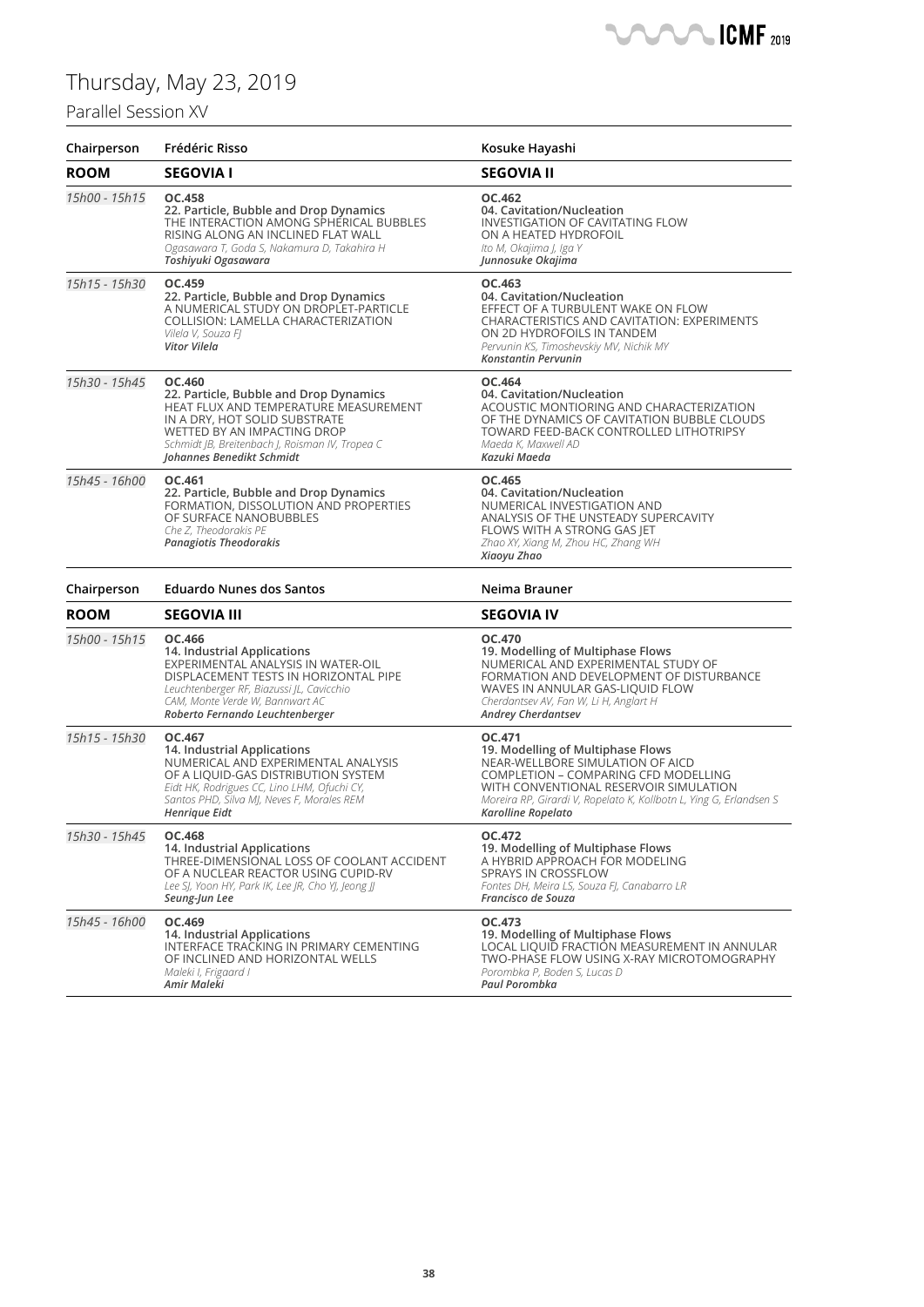### Parallel Session XV

| Chairperson   | Gianluca Boccardo                                                                                                                                                                                                                                                                                             | Enio Bandarra                                                                                                                                                                                                                                                               |
|---------------|---------------------------------------------------------------------------------------------------------------------------------------------------------------------------------------------------------------------------------------------------------------------------------------------------------------|-----------------------------------------------------------------------------------------------------------------------------------------------------------------------------------------------------------------------------------------------------------------------------|
| <b>ROOM</b>   | <b>ARANJUEZ</b>                                                                                                                                                                                                                                                                                               | <b>ORIENTE</b>                                                                                                                                                                                                                                                              |
| 14h45 - 15h00 | OC.474<br>11. Fluidization<br>EFFECT OF INTER-PARTICLE COHESION ON GAS<br>RESIDENCE TIME DISTRIBUTION IN FLUIDIZED<br>BEDS WITH CATALYTIC PARTICLES<br>Kolehmainen J, Jiang Y, Ozel A, McKnight C,<br>Wormsbecker M, Sundaresan S<br>Ali Ozel                                                                 | OC.479<br>20. Multiphase Flow in Heat and Mass Transfer<br>MASS TRANSFER FROM A PURE OXYGEN TAYLOR<br>BUBBLE IN MACRO AND MICRO-SCALE<br>Silva MCF, Campos JBLM, Araújo JDP<br>Mónica Silva                                                                                 |
| 15h00 - 15h15 | OC.475<br>19. Modelling of Multiphase Flows<br>CFD-PBM MODELLING OF GAS-LIQUID-<br>SOLID THREE-PHASE FLOW IN BUBBLE<br>COLUMNS WITH CONSIDERATION OF BUBBLE-<br>INDUCED TURBULENCE ENERGY SPECTRUM<br>DISTRIBUTION AND PHASE INTERACTION<br>Cai X, Yang X, Sommerfeld M, Yang J, Shi W, Guang L<br>Cai Xinyue | <b>OC.480</b><br>20. Multiphase Flow in Heat and Mass Transfer<br>DROP'S SOLIDIFICATION AND MELTING<br>ON AN INCLINED WALL.<br>Ablonet E, Legendre D, Sebilleau J, Tordjeman P<br><b>Emeryk Ablonet</b>                                                                     |
| 15h15 - 15h30 | OC.476<br>11. Fluidization<br><b>MECHANISM ELUCIDATION OF ANOMALOUS</b><br>SPHERE SINKING IN PARTICLE BEDS AERATED<br>UNDER MINIMUM FLUIDIZATION VELOCITY<br>Tsuji T, Penn A, Hattori T, Pruessmann K, Müller CR, Oshitani J<br>Takuya Tsuji                                                                  | OC.481<br>20. Multiphase Flow in Heat and Mass Transfer<br><b>FREEZING RIVULET</b><br>Huerre A, Monier A, Mottin D, Josserand C, Séon T<br><b>Axel Huerre</b>                                                                                                               |
| 15h30 - 15h45 | OC.477<br>11. Fluidization<br>NONEQUILIBRIUM FEATURES OF PARTICLE VELOCITY<br>DISTRIBUTION IN A BUBBLING FLUIDIZED BED<br>Wang H, Chen Y, Wang W<br><b>Haifeng Wang</b>                                                                                                                                       | <b>OC.482</b><br>20. Multiphase Flow in Heat and Mass Transfer<br>THE INFLUENCE OF PARTICLE SHAPE ON THE CAPACITY<br>OF PACKED BEDS - A NUMERICAL INVESTIGATION<br>USING THE LATTICE BOLTZMANN METHOD<br>Jareteg A, Maggiolo D, Thunman H, Sasic S, Ström H<br>Adam Jareteg |
| 15h45 - 16h00 | OC.478<br>11. Fluidization<br>NUMERICAL AND EXPERIMENTAL<br>STUDY OF ELECTROSTATIC CHARGE<br>IN GAS-SOLID FLUIDIZED BEDS<br>Nasro-Allah Y, Montilla C, Ansart R, Fox RO, Simonin O<br><b>Rodney Fox</b>                                                                                                       | OC.483<br>20. Multiphase Flow in Heat and Mass Transfer<br>SCALE OUT STUDIES OF SMALL TWO-<br>PHASE FLOW CHANNELS.<br>Garciadiego-Ortega E, Tsaoulidis D, Angeli P<br><b>Dimitrios Tsaoulidis</b>                                                                           |
| Chairperson   | Pascal Fede                                                                                                                                                                                                                                                                                                   |                                                                                                                                                                                                                                                                             |
| <b>ROOM</b>   | <b>ALHAMBRA II</b>                                                                                                                                                                                                                                                                                            |                                                                                                                                                                                                                                                                             |
| 14h45 - 15h00 | OC.484<br>25. Turbulence in Multiphase Flows<br>PREFERENTIAL CONCENTRATION OF DENSE<br>SUB-KOLMOGOROV PARTICLES IN ACTIVE-<br><b>GRID-GENERATED TURBULENCE</b><br>Obligado M, Calmant T, Palma N, Aliseda A, Cartellier A<br>Martin Obligado                                                                  |                                                                                                                                                                                                                                                                             |
| 15h00 - 15h15 | OC.485<br>25. Turbulence in Multiphase Flows<br>MEASUREMENTS OF FLUCTUATING TEMPERATURE<br>AND RADIATION TRANSMISSION IN A RADIATIVELY-<br>HEATED PARTICLE-LADEN TURBULENT DUCT FLOW<br>Kim J, Banko AJ, Villafañe L<br>Ji Hoon Kim                                                                           |                                                                                                                                                                                                                                                                             |
| 15h15 - 15h30 | OC.486<br>25. Turbulence in Multiphase Flows<br>COMBINED EFFECTS OF SOLUBLE SURFACTANT<br>AND VISCOELASTICITY ON PRESSURE-DRIVEN<br>TURBULENT BUBBLY CHANNEL FLOWS<br>Izbassarov D, Muradoglu M, Costa P, Ahmed Z, Tammisola O<br>Outi Tammisola                                                              |                                                                                                                                                                                                                                                                             |
| 15h30 - 15h45 | OC.487<br>25. Turbulence in Multiphase Flows<br>MODELLING OF SUB-GRID TURBULENCE<br><b>MODULATION EFFECTS IN DILUTE SPRAYS</b><br>Tretola G, Fistler M, Vogiatzaki K, Navarro-<br>Martinez S, Oevermann M<br><b>Marco Fistler</b>                                                                             |                                                                                                                                                                                                                                                                             |
| 15h45 - 16h00 | OC.487a<br>25. Turbulence in Multiphase Flows<br>DEVELOPMENT OF THE NUMERICAL SCHEME FOR<br>INTERMITTENCY REGION EVOLUTION MODEL<br>Wacławczyk T<br><b>Tomasz Waclawczyk</b>                                                                                                                                  |                                                                                                                                                                                                                                                                             |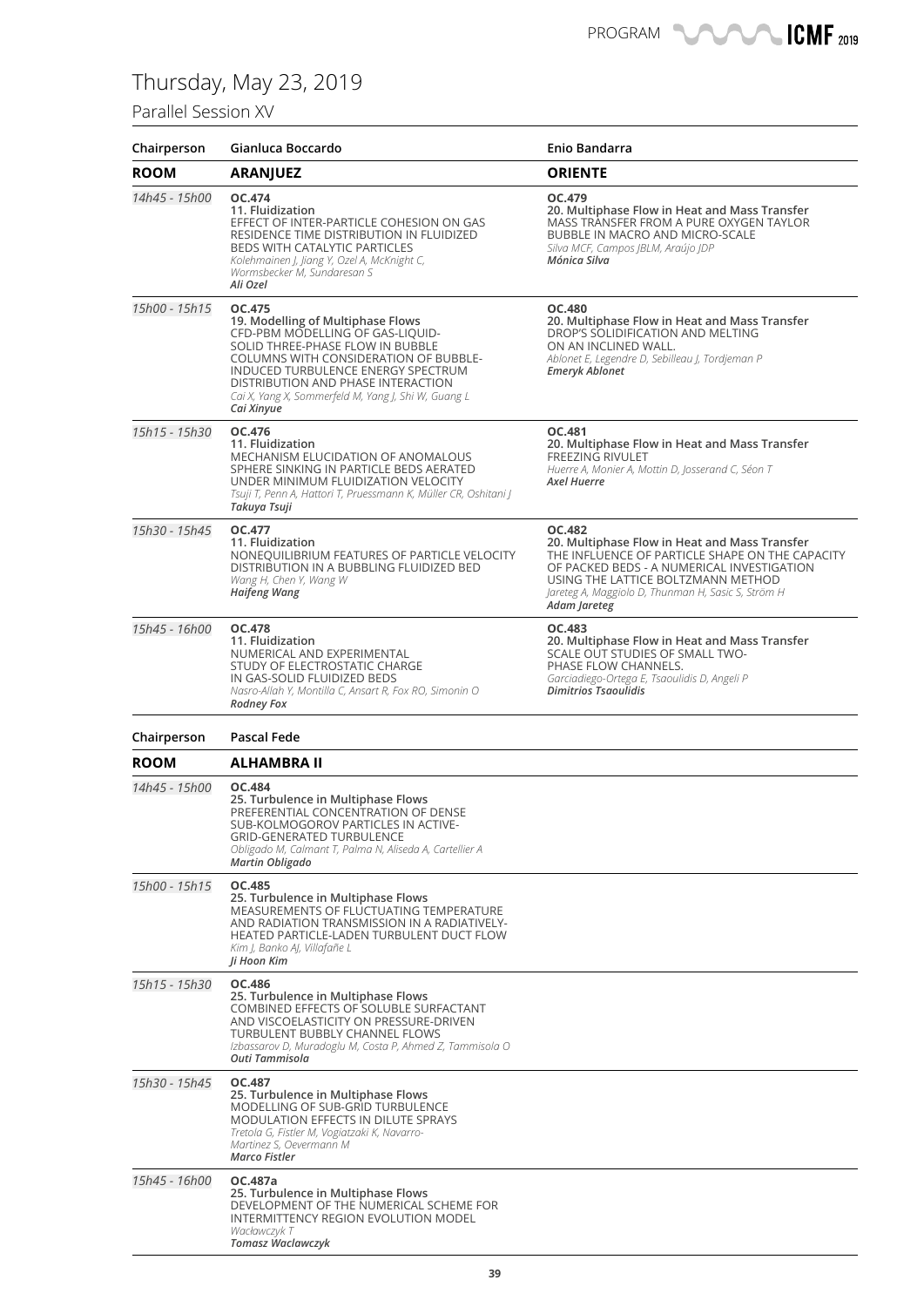### Parallel Session XVI

| Chairperson   | <b>Atila Freire</b>                                                                                                                                                                                                                                                                  | Chao Sun                                                                                                                                                                                                                                                         |
|---------------|--------------------------------------------------------------------------------------------------------------------------------------------------------------------------------------------------------------------------------------------------------------------------------------|------------------------------------------------------------------------------------------------------------------------------------------------------------------------------------------------------------------------------------------------------------------|
| <b>ROOM</b>   | <b>SEGOVIA I</b>                                                                                                                                                                                                                                                                     | <b>SEGOVIA II</b>                                                                                                                                                                                                                                                |
| 16h25 - 16h40 | <b>OC.488</b><br>22. Particle, Bubble and Drop Dynamics<br>STOCHASTIC MODEL FOR THE SMALL<br><b>BUBBLE DYNAMIC IN HOMOGENEOUS</b><br><b>ISOTROPIC TURBULENT FLOWS IN LES</b><br>Zhang Z, Zamansky R, Legendre D<br><b>Zhentong Zhang</b>                                             | OC.493<br>04. Cavitation/Nucleation<br>EFFECT OF RECTIFIED DIFFUSION ON THE<br><b>GROWTH OF CAVITATION BUBBLE CLOUDS</b><br>IN A FOCUSED ULTRASOUND FIELD<br>Okita K<br>Kohei Okita                                                                              |
| 16h40 - 16h55 | OC.489<br>22. Particle, Bubble and Drop Dynamics<br>NUMERICAL STUDY OF INCLUSION DEPOSITION<br>IN A FULLY DEVELOPED TURBULENT BOUNDARY<br>LAYER OF LIQUID METAL ON A LADLE WALL<br>Joishi M, Kroll-Rabotin JS, Bellot JP<br>Manoj Joishi                                             | OC.494<br>04. Cavitation/Nucleation<br>NUMERICAL SIMULATION OF UNSTEADY CAVITATION<br>ON A MARINE PROPELLER IN NON-UNIFORM INFLOW<br>Gong ZX, Lu CJ, Wang JS<br><b>Zhaoxin Gong</b>                                                                              |
| 16h55 - 17h10 | OC.490<br>22. Particle, Bubble and Drop Dynamics<br>JOURNEY OF LIQUID DROPS INSIDE WATER:<br>FROM DROP FORMATION TO EQUILIBRIUM<br>Kumar T, Misra S, Gunda NSK, Mitra S<br>Sushanta Mitra                                                                                            | OC.495<br>04. Cavitation/Nucleation<br>SHAPE RECONSTRUCTION OF AN<br>UNSTEADY WING TIP-VORTEX CAVITY<br>Nanda S, Westerweel J, van Terwisga T, Elsinga GE<br>Swaraj Nanda                                                                                        |
| 17h10 - 17h25 | OC.491<br>22. Particle, Bubble and Drop Dynamics<br>3D BOUNDARY ELEMENT SIMULATIONS OF BUBBLE<br>SHAPE OSCILLATIONS AND SELF-PROPULSION<br>Pityuk Yu, Gumerov N, Abramova O, Zarafutdinov I<br>Yulia A. Pityuk                                                                       | OC.496<br>04. Cavitation/Nucleation<br>A ROBUST NUMERICAL METHODOLOGY FOR<br>STEADY-STATE CAVITATING FLOWS<br>Gupta VK, Khaware A, Srikanth K, Sanyal J<br>Vinay Kumar Gupta                                                                                     |
| 17h25 - 17h40 | OC.492<br>22. Particle, Bubble and Drop Dynamics<br>PLANAR MIGRATION OF TWO DROPS<br>IN A THERMAL GRADIENT<br>Sun R, Qin Y, Zhang ZY<br>Ren Sun                                                                                                                                      | OC.497<br>04. Cavitation/Nucleation<br>NUMERICAL SIMULATION OF ASPHERICAL<br><b>COLLAPSES OF VAPOR BUBBLES</b><br>CONTAINING NON-CONDENSABLE GAS<br>Trummler T, Schmidt SJ, Adams NA<br><b>Theresa Trummler</b>                                                  |
| Chairperson   | Francisco Julio do Nascimento                                                                                                                                                                                                                                                        | Akio Tomiyama                                                                                                                                                                                                                                                    |
| <b>ROOM</b>   | <b>SEGOVIA III</b>                                                                                                                                                                                                                                                                   | <b>SEGOVIA IV</b>                                                                                                                                                                                                                                                |
| 16h25 - 16h40 | OC.498<br>14. Industrial Applications<br>NUMERICAL AND EXPERIMENTAL STUDY OF GAS-<br>LIQUID FLOWS IN A CENTRIFUGAL ROTOR<br>Stel H, Ofuchi EM, Chiva S, Morales REM<br>Henrique Stel                                                                                                 | OC.503<br>19. Modelling of Multiphase Flows<br>VALIDATION STRATEGY OF REDUCED-ORDER TWO-<br>FLUID FLOW MODELS BASED ON A HIERARCHY<br>OF DIRECT NUMERICAL SIMULATIONS<br>Cordesse P, Murrone A, Ménard T, Massot M<br><b>Pierre Cordesse</b>                     |
| 16h40 - 16h55 | OC.499<br>14. Industrial Applications<br>EXPERIMENTS ON HORIZONTAL THREE-<br>PHASE SOLID-LIQUID-GAS SLUG FLOW<br>Alves RF, Cavalli SCP, Bassani CL, Rosas LMM,<br>Marcelino Neto MA, Sum AK, Morales REM<br>Rafael Fabricio Alves                                                    | OC.504<br>19. Modelling of Multiphase Flows<br>FILTERED TWO-FLUID SIMULATION OF A<br>PYROCLASTIC DENSITY CURRENT: APPLICABILITY<br>TO DENSE AND DILUTE FLOWS<br>Suto H, Ota K, Nakao K, Hattori Y<br>Hitoshi Suto                                                |
| 16h55 - 17h10 | <b>OC.500</b><br>14. Industrial Applications<br>ENHANCING PERFORMANCE OF SELECTIVE<br>CATALYTIC REDUCTION (SCR) SYSTEM BY<br>COMBINING AMMONIA DIRECT INJECTION SYSTEM<br>(ADIS) AND THE ISOSWIRLTM TECHNOLOGY<br>Tabikh AM, Spagnolo L, Zhou J, Rafidi N, Czarnecki L<br>Ali Tabikh | <b>OC.505</b><br>19. Modelling of Multiphase Flows<br>ANALYTICAL MODELING OF MULTIDIRECTIONAL<br>ENTRAINMENT IN THREE-PHASE GAS-LIQUID-<br>LIQUID FLOWS WITH OILFIELD APPLICATIONS IN<br>HIGH GAS RATE WELLBORES AND FLOWLINES<br>Nagoo AS<br><b>Anand Nagoo</b> |
| 17h10 - 17h25 | OC.501<br>14. Industrial Applications<br>NUMERICAL SIMULATION OF BUBBLE-PARTICLE<br>INTERACTION IN AN INCLUSION REMOVAL PROCESS<br>Moon H, Kim J, Shim J, You D<br>Donghyun You                                                                                                      | OC.506<br>19. Modelling of Multiphase Flows<br>NUMERICAL INVESTIGATION OF AN AIR-<br>WATER FLOW THROUGH A 90° BEND<br>PRECEDED BY A U-BEND IN 6" PIPING<br>De Moerloose L, Degroote J<br>Laurent De Moerloose                                                    |
| 17h25 - 17h40 | OC.502<br>14. Industrial Applications<br>OIL LUBRICATION SIMULATION USING<br>SHARP INTERFACE CAPTURING METHOD<br>AND ADAPTATIVE MESH REFINEMENT<br>Cailler M, Mercier R, Moureau V<br>Mélody Cailler                                                                                 | OC.507<br>19. Modelling of Multiphase Flows<br>CFD-PBM MODELLING OF BUBBLY FLOW<br>IN BUBBLE COLUMN REACTORS COUPLED<br>WITH BUBBLE-INDUCED TURBULENCE: II. A<br>MODIFIED BUBBLE COALESCENCE MODEL<br>Shi W, Yang X, Sommerfeld M, Yang J, Cai X, Li G           |

**CMF** 2019

Æ

*Weibin Shi*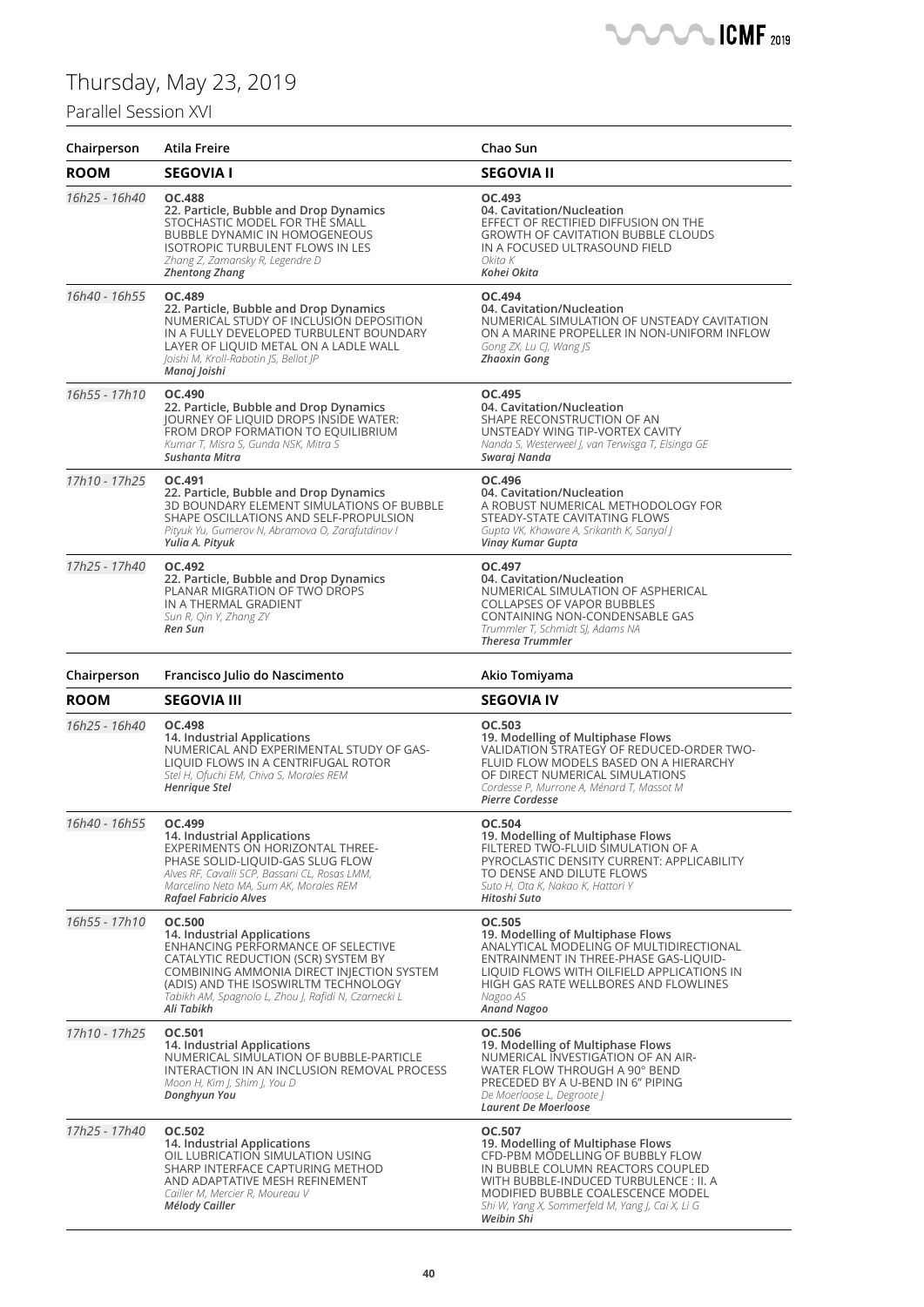### Parallel Session XVI

| Chairperson   | Jorge Baliño                                                                                                                                                                                                                                                            | <b>Christos Markides</b>                                                                                                                                                                                                                                                                                         |
|---------------|-------------------------------------------------------------------------------------------------------------------------------------------------------------------------------------------------------------------------------------------------------------------------|------------------------------------------------------------------------------------------------------------------------------------------------------------------------------------------------------------------------------------------------------------------------------------------------------------------|
| <b>ROOM</b>   | <b>ARANJUEZ</b>                                                                                                                                                                                                                                                         | <b>ORIENTE</b>                                                                                                                                                                                                                                                                                                   |
| 16h25 - 16h40 | <b>OC.508</b><br>15. Interfacial Flows<br>CORE-FILM-WALL INTERACTIONS IN<br>ANNULAR PIPE-FLOW: A NUMERICAL STUDY<br>USING SPACE-TIME CORRELATIONS<br>Oliveira GH, Portela LM<br>Galileu Oliveira                                                                        | OC.513<br>20. Multiphase Flow in Heat and Mass Transfer<br>MODELING THE FLUCTUATING FLUID VELOCITY-<br>TEMPERATURE CORRELATION INDUCED BY THE<br>PRESENCE OF THE PARTICLES IN A DENSE REGIME<br>USING PARTICLE-RESOLVED NUMERICAL SIMULATION<br>Thiam EI, Masi E, Climent E, Vincent S, Simonin O<br>Enrica Masi |
| 16h40 - 16h55 | OC.509<br>15. Interfacial Flows<br><b>VISUALIZATION OF MARANGONI PHENOMENA</b><br>DURING DROPLET FORMATION<br>Heine J, Wecker C, Kenig E, Bart H-J<br>Jens Stefan Heine                                                                                                 | OC.514<br>20. Multiphase Flow in Heat and Mass Transfer<br>TRANSIENT SPRAY COOLING OF A HOT SURFACE:<br>EXPERIMENTAL AND THEORETICAL STUDY<br>Tenzer FM, Roisman IV, Tropea C<br><b>Fabian Tenzer</b>                                                                                                            |
| 16h55 - 17h10 | OC.510<br>15. Interfacial Flows<br>CAPILLARY DRIVEN WATER IMBIBITION INTO A<br><b>GRANULAR ICE LAYER: AN EXPERIMENTAL STUDY</b><br>Schremb M, Reitter LM, Roisman IV, Tropea C<br><b>Markus Schremb</b>                                                                 | OC.515<br>20. Multiphase Flow in Heat and Mass Transfer<br>CFD STUDY OF SINGLE AND MULTIPHASE FLOW<br>IN A TUBE FILLED WITH OPEN-CELL FOAMS<br>Araújo ID, Miranda I, Campos IM<br>José Daniel Araújo                                                                                                             |
| 17h10 - 17h25 | OC.511<br>15. Interfacial Flows<br>INTERFACIAL STRUCTURE OF UPWARD GAS-<br>LIQUID ANNULAR FLOW IN AN INCLINED PIPE<br>Fershtman A, Lukas R, Prasser H-M, Barnea D, Shemer L<br>Adam Fershtman                                                                           | OC.516<br>20. Multiphase Flow in Heat and Mass Transfer<br>MODELLING THE HEATING AND EVAPORATION<br>OF SUSPENDED KEROSENE DROPLETS.<br>Poulton L, Rybdylova O, Sazhin S<br>Luke Poulton                                                                                                                          |
| 17h25 - 17h40 | OC.512<br>15. Interfacial Flows<br>ULTRASONIC ATOMIZATION-ITS STRUCTURE<br>AND DYNAMICS ASSOCIATED WITH LIQUID<br>FOUNTAIN OF CORRUGATED BEADS<br>Satomi K, Mori Y, Tsuchiya K<br>Keisuke Satomi                                                                        |                                                                                                                                                                                                                                                                                                                  |
| Chairperson   | José Pontes                                                                                                                                                                                                                                                             |                                                                                                                                                                                                                                                                                                                  |
| <b>ROOM</b>   | <b>ALHAMBRA II</b>                                                                                                                                                                                                                                                      |                                                                                                                                                                                                                                                                                                                  |
| 16h25 - 16h40 | OC.518<br>25. Turbulence in Multiphase Flows<br>A DUAL SCALE LARGE EDDY SIMULATION MODEL FOR<br>TWO-PHASE INTERFACES IN TURBULENT FLOWS<br>Herrmann M, Kedelty D<br><b>Marcus Herrmann</b>                                                                              |                                                                                                                                                                                                                                                                                                                  |
| 16h40 - 16h55 | OC.519<br>25. Turbulence in Multiphase Flows<br>ULTRASONIC ACTUATION ON THE SPRAY PRODUCED<br>BY A COAXIAL TWO-FLUID ATOMIZER: MODIFIED<br>INTERFACIAL INSTABILITIES AND DROPLET TRANSPORT<br>Huck PD, Machicoane N, Osuna-Orozco R, Maxwell A, Aliseda A<br>Peter Huck |                                                                                                                                                                                                                                                                                                                  |
| 16h55 - 17h10 | OC.520<br>25. Turbulence in Multiphase Flows<br>DRAG REDUCTION VIA SUPERHYDROPHOBIC<br>SURFACE IN TURBULENT BOUNDARY<br>LAYER WITH PLASTRON FILM<br>Wang LW, Pan C, Cai CJ<br>Chong Pan                                                                                 |                                                                                                                                                                                                                                                                                                                  |
| 17h10 - 17h25 | OC.521<br>25. Turbulence in Multiphase Flows<br>ASSESSMENT OF TWO PARTICLE DISPERSION<br><b>MODELS FOR LARGE EDDY SIMULATIONS</b><br>OF CONFINED SWIRLING FLOWS<br>Eckel G, Rachner M, Le Clercq P, Aigner M<br>Georg Eckel                                             |                                                                                                                                                                                                                                                                                                                  |
| 17h25 - 17h40 | OC.522<br>25. Turbulence in Multiphase Flows<br>THE LARGE-SCALE FLUID MOTIONS CARRYING<br>PARTICLES IN TURBULENT CHANNEL FLOW<br>Mito Y<br>Yoichi Mito                                                                                                                  |                                                                                                                                                                                                                                                                                                                  |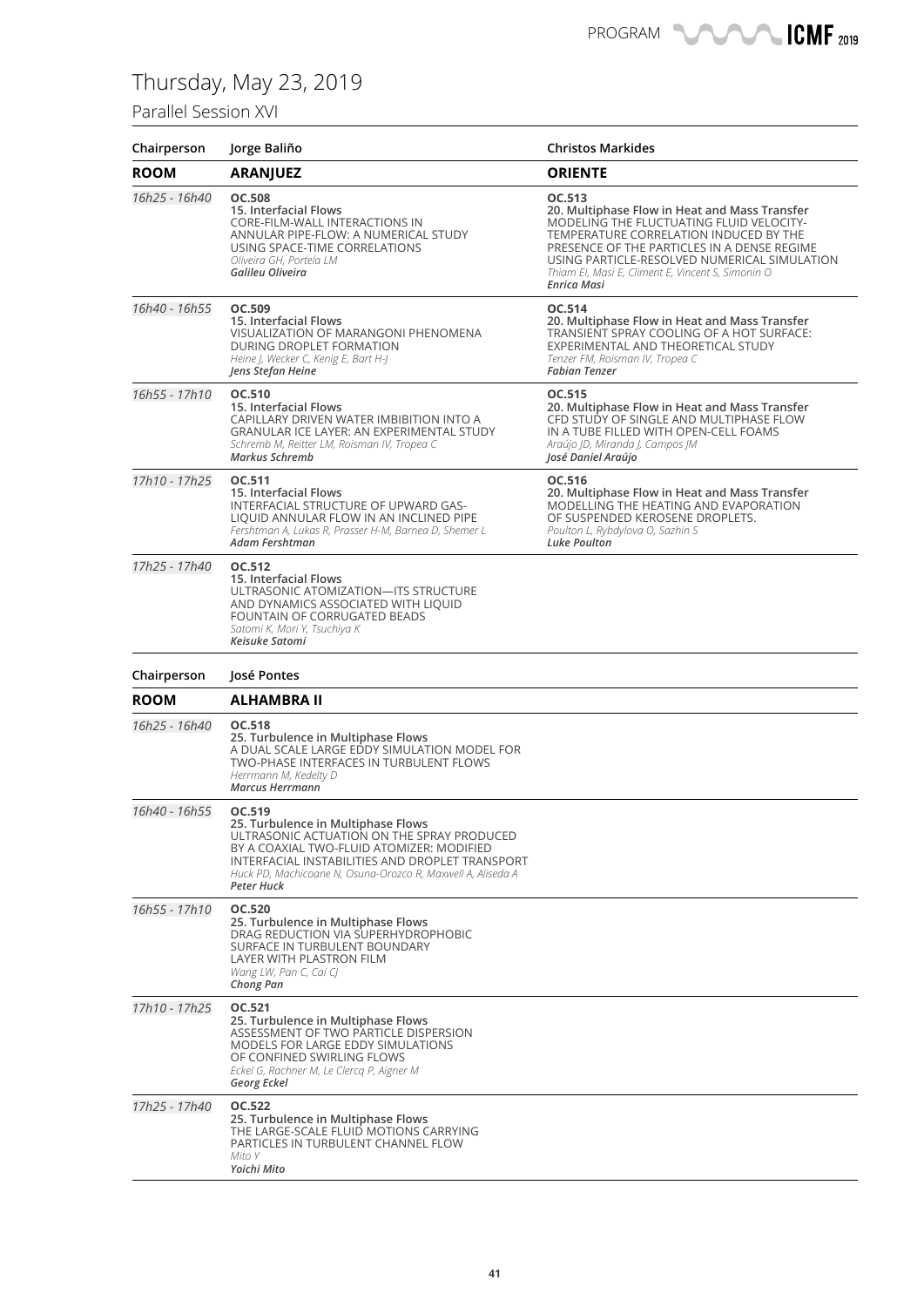## Parallel Session XVII

| Chairperson   | Michael Schlüter                                                                                                                                                                                                                                             | Jorge Baliño                                                                                                                                                                                                                         |
|---------------|--------------------------------------------------------------------------------------------------------------------------------------------------------------------------------------------------------------------------------------------------------------|--------------------------------------------------------------------------------------------------------------------------------------------------------------------------------------------------------------------------------------|
| ROOM          | <b>SEGOVIA I</b>                                                                                                                                                                                                                                             | <b>SEGOVIA II</b>                                                                                                                                                                                                                    |
| 10h05 - 10h20 | OC.523<br>22. Particle, Bubble and Drop Dynamics<br>A SINGLE BUBBLE RISING IN STAGNANT<br>LIQUID NEAR A VERTICAL WIRE-MESH<br>Chen YY, Tu CX, Bao FB, Yin ZQ, Gao XY<br>Chengxu Tu                                                                           | OC.527<br>04. Cavitation/Nucleation<br>EXPERIMENTAL STUDY OF CAVITATION<br>EROSION AROUND A SURFACE-MOUNTED<br>SEMI-CIRCULAR CYLINDER<br>Jahangir S, Ghahramani E, Neuhauser M,<br>Bourgeois S, Bensow RE, Poelma C<br>Saad Jahangir |
| 10h20 - 10h35 | OC.524<br>22. Particle, Bubble and Drop Dynamics<br>EXPERIMENTAL AND NUMERICAL INVESTIGATION OF<br>IMPULSE INJECTION OF GAS INTO THE LIQUID COLUMN<br>Alekseev M, Lezhnin S, Lobanov P, Pribaturin<br>N, Svetonosov A, Usov E<br>Pavel Lobanov               | OC.528<br>18. Mixing<br>STUDY OF THE MIXING OF SOLIDS IN NON-<br>NEWTONIAN MEDIA WITH PIV<br>Meridiano G, Weheliye W, Mazzei L, Angeli P<br>Giovanni Meridiano                                                                       |
| 10h35 - 10h50 | OC.525<br>22. Particle, Bubble and Drop Dynamics<br>NUMERICAL STUDY OF THE SHAPE-OSCILLATION<br>DYNAMICS OF EMULSION DROPLETS<br>Piedfert A, Lalanne B, Masbernat O, Risso F<br>Benjamin Lalanne                                                             | OC.529<br>18. Mixing<br>FLOW PATTERNS AND FLOW PATTERN<br>MAP FOR LIQUID-LIQUID FLOW IN A<br>HORIZONTAL SERPENTINE CHANNEL<br>Der O, Olaitan K, Bertola V<br>Volfango Bertola                                                        |
| 10h50 - 11h05 | OC.526<br>22. Particle, Bubble and Drop Dynamics<br>THREE-DIMENSIONAL DIRECT NUMERICAL<br>SIMULATION OF AERODYNAMIC FRAGMENTATION<br>IN THE RAYLEIGH-TAYLOR PIERCING REGIME<br>Kaiser JWJ, Winter JM, Adami S, Adams NA<br>Jakob Kaiser                      |                                                                                                                                                                                                                                      |
| Chairperson   | Stein Tore Johansen                                                                                                                                                                                                                                          |                                                                                                                                                                                                                                      |
| ROOM          | <b>SEGOVIA III</b>                                                                                                                                                                                                                                           | <b>SEGOVIA IV</b>                                                                                                                                                                                                                    |
| 10h05 - 10h20 | OC.530<br>14. Industrial Applications<br>CAPACITIVE SENSOR NETWORK FOR OIL AND GAS<br>FLOW MONITORING IN AN INDUSTRIAL TEST FACILITY<br>Santos EN, Reginaldo NS, Bertoldi D, Reis DC,<br>Fonseca R, Morales REM, Silva MI<br><b>Eduardo Nunes dos Santos</b> |                                                                                                                                                                                                                                      |
| 10h20 - 10h35 | OC.531<br>14. Industrial Applications<br>CFD STUDY OF WET GAS FLOW<br>THROUGH ORIFICE PLATE METERS<br>Weise J, Baliño JL, Paladino EE<br>Josiane Weise                                                                                                       |                                                                                                                                                                                                                                      |
| 10h35 - 10h50 | OC.532<br>14. Industrial Applications<br>PREDICTION OF SEPARATION PERFORMANCE<br>OF THE GAS-LIQUID SEPARATOR:<br>EXPERIMENT AND VALIDATION<br>Irikura M, Maekawa M, Heijckers C, Witteveen H, Tomiyama A<br>Munenori Maekawa                                 |                                                                                                                                                                                                                                      |
| 10h50 - 11h05 | OC.533<br>14. Industrial Applications<br>EFFECTS OF INJECTION ANGLE ON BUBBLE<br>DISTRIBUTION IN GAS-LIFT INJECTORS<br>Guerra LAO, Loureiro JBR, Silva Freire AP<br><b>Iuliana Loureiro</b>                                                                  |                                                                                                                                                                                                                                      |

**CMF** 2019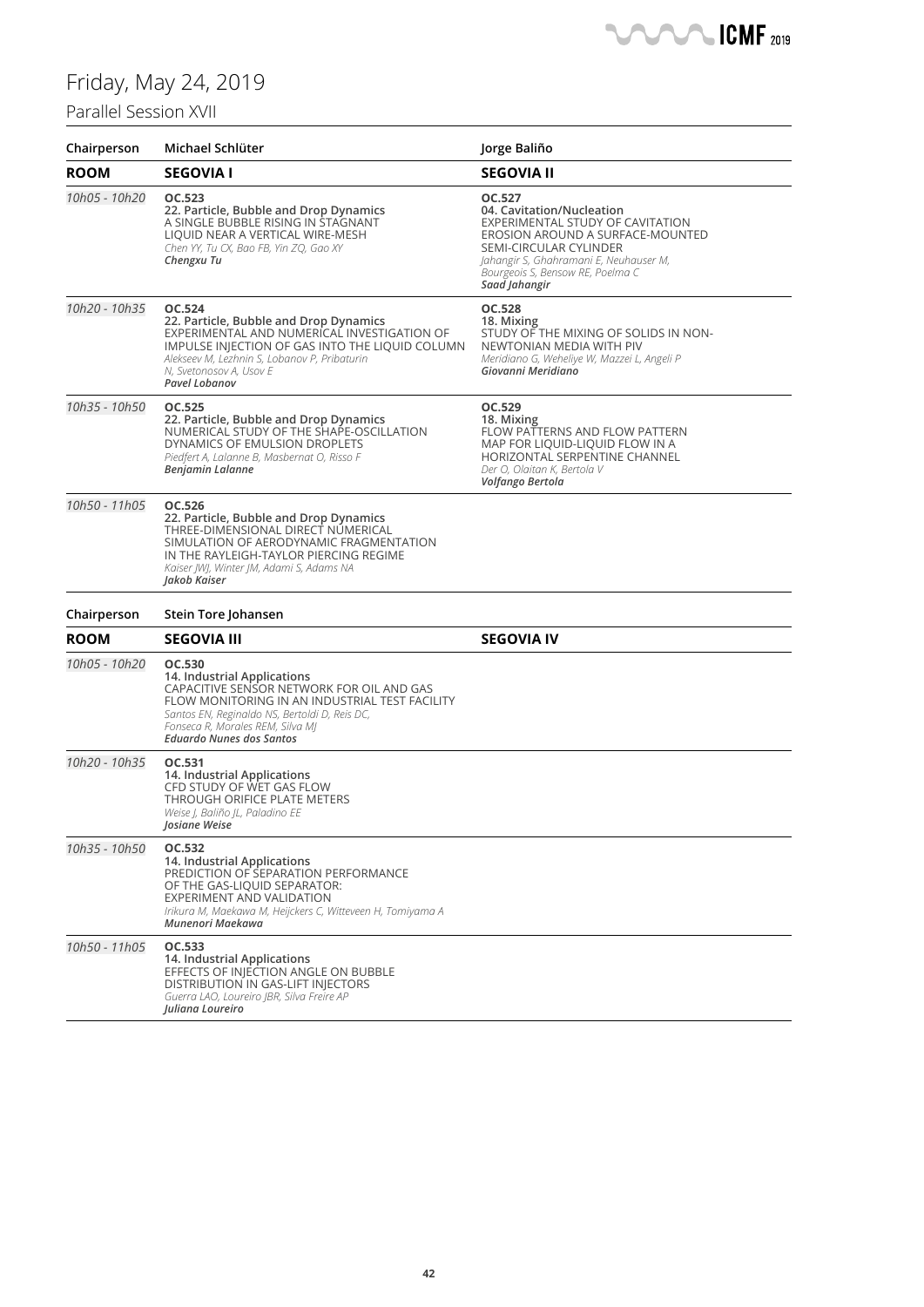### Parallel Session XVII

| Chairperson   | Gherhardt Ribatski                                                                                                                                                                                                                                          | Francisco Julio do Nascimento                                                                                                                                                                                              |
|---------------|-------------------------------------------------------------------------------------------------------------------------------------------------------------------------------------------------------------------------------------------------------------|----------------------------------------------------------------------------------------------------------------------------------------------------------------------------------------------------------------------------|
| <b>ROOM</b>   | <b>ARANJUEZ</b>                                                                                                                                                                                                                                             | <b>ORIENTE</b>                                                                                                                                                                                                             |
| 09h50 - 10h05 | OC.534<br>15. Interfacial Flows<br>INVESTIGATION ON TURBULENCE-INTERFACE<br>INTERACTIONS IN LIQUID-LIQUID FLOWS USING<br>ADM-VOF METHOD AND TIME-RESOLVED PIV<br>Saeedipour M, Puttinger S, Doppelhammer N, Pirker S<br><b>Stefan Puttinger</b>             | OC.539<br>20. Multiphase Flow in Heat and Mass Transfer<br>STUDY OF SOLID WALL ABLATION BY A LIQUID JET<br>-- APPLICATIONS TO ASTRID'S CORE-CATCHER<br>Lecoanet A, Rimbert N, Gradeck M, Payot F<br><b>Nicolas Rimbert</b> |
| 10h05 - 10h20 | OC.535<br>15. Interfacial Flows<br>FALLING LIQUID FILMS IN CONFINED CHANNELS<br>Lavalle G, Li Y, Mergui S, Grenier N, Dietze GF<br>Nicolas Grenier                                                                                                          | OC.541<br>20. Multiphase Flow in Heat and Mass Transfer<br>NUMERICAL ANALYSIS OF PHASE CHANGE<br>FROM LIQUID-LIQUID CONTACT PLANE<br>Kumar R, Das AK<br>Arup Kumar Das                                                     |
| 10h20 - 10h35 | OC.536<br>15. Interfacial Flows<br>GAS ENTRAINMENT CRITERIA AT THE FREE SURFACE<br>OF A SODIUM FAST REACTOR MOCK-UP<br>Guenadou D, Aubert P, Descamps JP<br>David Guenadou                                                                                  |                                                                                                                                                                                                                            |
| 10h35 - 10h50 | OC.537<br>15. Interfacial Flows<br>WETTING OF A HORIZONTAL TUBE BUNDLE<br>BY FALLING FILM FLOW - INFLUENCE OF TUBE<br>SPACING AND LIQUID FEEDER HEIGHT<br>Flessner C, Friebe M, Hennrich C<br>Christian Fleßner                                             |                                                                                                                                                                                                                            |
| 10h50 - 11h05 | OC.538<br><b>15. Interfacial Flows</b><br>AN EXPERIMENTAL STUDY ON GRAVITY-DRIVEN<br>FILM: INFLUENCE OF VISCOSITY, WALL SURFACE<br>TREATMENT AND TRANSITORY STATE<br>Thoraval B, Lallement J, Berthoumieu P, Laurent C, Gajan P<br><b>Thoraval Baptiste</b> |                                                                                                                                                                                                                            |
| Chairperson   | Cem Sarica                                                                                                                                                                                                                                                  |                                                                                                                                                                                                                            |
| <b>ROOM</b>   | <b>ALHAMBRA II</b>                                                                                                                                                                                                                                          |                                                                                                                                                                                                                            |
| 09h50 - 10h05 | OC.542<br>25. Turbulence in Multiphase Flows<br>TURBULENT DRAG REDUCTION BY COMPLIANT<br>SURFACE TENSION ACTIVE WALL LAYER<br>Zonta F, Roccon A, Soldati A<br>Alessio Roccon                                                                                |                                                                                                                                                                                                                            |
| 10h05 - 10h20 | OC.543<br>19. Modelling of Multiphase Flows<br>DNS SIMULATION AND ANALYSIS OF PERIODIC<br>PLANAR LIQUID SHEET ASSISTED ATOMIZATION<br>Averseng M, Zuzio D, Boutsikakis A, Estivalèzes JL<br><b>Matthias Averseng</b>                                        |                                                                                                                                                                                                                            |
| 10h20 - 10h35 | OC.544<br>25. Turbulence in Multiphase Flows<br>CFD SIMULATION OF A GAS-LIQUID<br>CYLINDRICAL CYCLONE (GLCC©)<br>Serrano (D), Vargas L, Pereyra E, Muñoz F, Ratkovich N<br>Lizzet Vargas Valencia                                                           |                                                                                                                                                                                                                            |
| 10h35 - 11h50 | OC.546<br>19. Modelling of Multiphase Flows<br>CFD PREDICTION OF VOC EMISSION FROM A SOLID<br>MATERIAL IN AN EXPERIMENTAL CHAMBER<br>Caron F, Guichard R, Robert L, Verriele M, Thevenet F<br><b>Florent Caron</b>                                          |                                                                                                                                                                                                                            |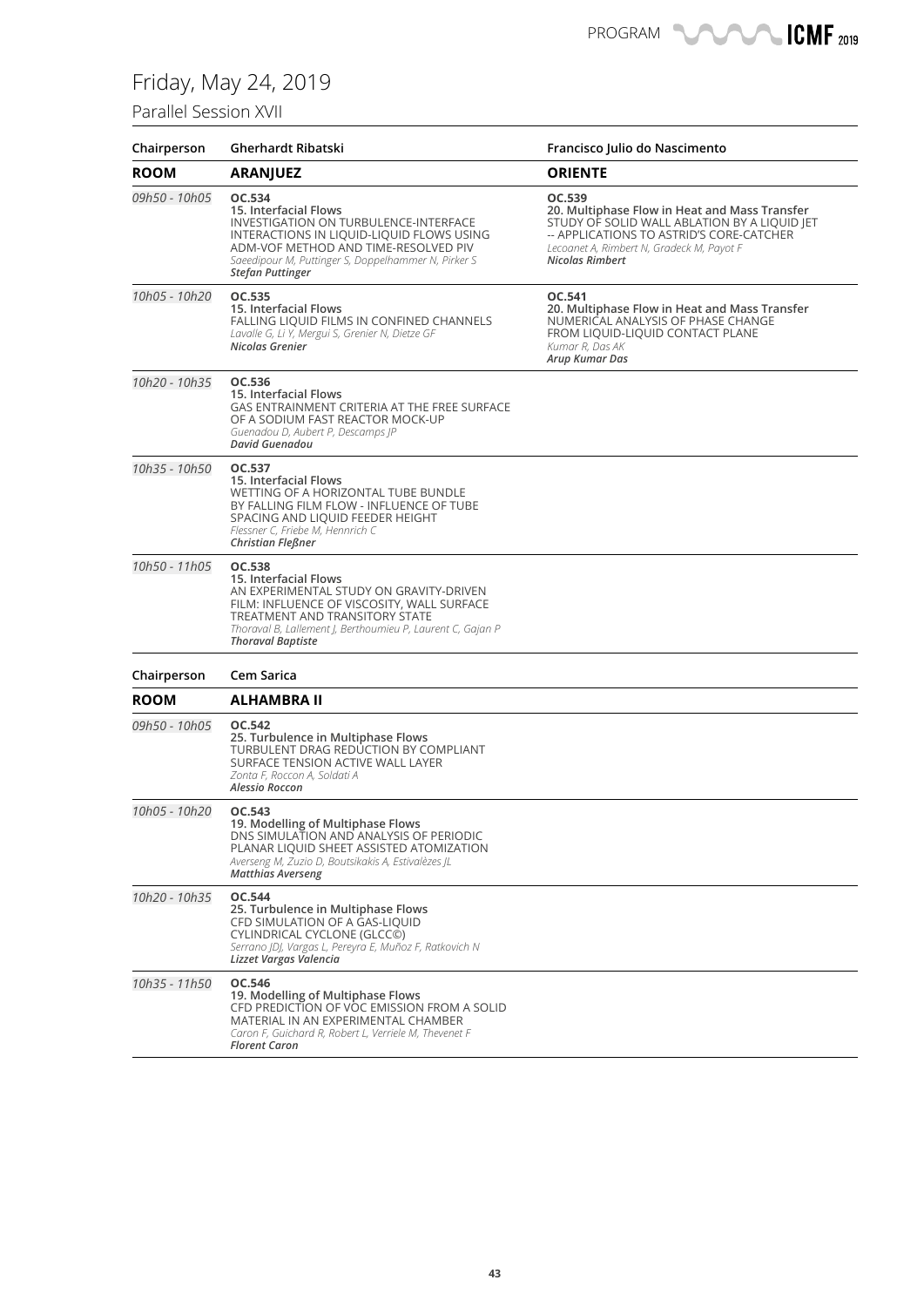### Parallel Session XVIII



| Chairperson   | Gustavo Rabello dos Anjos                                                                                                                                                                                                                                          | Igor de Paula                                                                                                                                                                                                                                     |
|---------------|--------------------------------------------------------------------------------------------------------------------------------------------------------------------------------------------------------------------------------------------------------------------|---------------------------------------------------------------------------------------------------------------------------------------------------------------------------------------------------------------------------------------------------|
| <b>ROOM</b>   | <b>SEGOVIA I</b>                                                                                                                                                                                                                                                   | <b>SEGOVIA II</b>                                                                                                                                                                                                                                 |
| 11h30 - 11h45 | OC.547<br>22. Particle, Bubble and Drop Dynamics<br>A NUMERICAL METHOD TO STUDY THE DEFORMATION<br>AND DRAG OF A DROPLET IN A FLOWING GAS<br>Wang ZB, Wang JX, Guo LJ, Xu Q<br>Qiang Xu                                                                            | OC.551<br>16. Instabilities<br>STUDY OF WAVE INSTABILITY AT THE<br>INTERFACE OF THE STRATIFIED TWO-PHASE<br>FLOW (WATER-OIL) IN A CHANNEL<br>Garcia DE, Nieckele AO, Rodriguez D, Paula IB<br>Angela Nieckele                                     |
| 11h45 - 12h00 | <b>OC.548</b><br>22. Particle, Bubble and Drop Dynamics<br>PARTICLE-PARTICLE COLLISIONS IN FLUIDS WITH<br>AN EFFECTIVE MASS DENSITY GRADIENT<br>Dellaert RA, Meulenbroek AM, Wubs JR, Tajfirooz<br>S, Kuerten JGM, Darhuber AA, Zeegers JCH<br><b>Rik Dellaert</b> | OC.552<br>16. Instabilities<br>ESTABLISHING LINK BETWEEN PRIMARY<br>AND SECONDARY BREAKUP PROCESSES<br>IN COAXIAL AIR-WATER JETS.<br>Kumar A, Sahu S<br>Abhijeet Kumar                                                                            |
| 12h00 - 12h15 | OC.549<br>22. Particle, Bubble and Drop Dynamics<br>FORCES AND TORQUES EXERTED BY A STOKES<br>CORNER FLOW ON A MOVING SPHERE<br>des Boscs P-E, Romanò F, Kuhlmann HC<br>Pierre-Emmanuel des Boscs                                                                  | OC.553<br>16. Instabilities<br>NUMERICAL CHARACTERIZATION OF PSEUDO-<br>BOILING FLUIDS AT SUPERCRITICAL CONDITIONS<br>Barney R, Nourgaliev R, Delplanque JP, McCallen R<br>Rebecca Barney                                                         |
| 12h15 - 12h30 | OC.550<br>22. Particle, Bubble and Drop Dynamics<br>ADAPTED GEOMETRICAL VARIABLES FOR STATISTICAL<br>MODELING OF GAS-LIQUID INTERFACE<br>Pichard T, Di Battista R, Laurent F, Massot M<br><b>Teddy Pichard</b>                                                     | OC.554<br>16. Instabilities<br>DIRECT NUMERICAL SIMULATION OF THE<br>RICHTMYER-MESHKOV INSTABILITY AT A<br>V-SHAPED AIR-HELIUM INTERFACE<br>Winter JM, Adami S, Adams NA<br>Josef Winter                                                          |
| 12h30 - 12h45 |                                                                                                                                                                                                                                                                    | OC.555<br>16. Instabilities<br>CHARACTERIZATION OF LINEAR INTERFACIAL<br>WAVES IN A TURBULENT GAS-LIQUID PIPE FLOW<br>USING PARTICLE IMAGE VELOCIMETRY<br>Paula IB, Azevedo LFA, Farias PSC<br>Paula Farias                                       |
| Chairperson   | Dalton Bertoldi                                                                                                                                                                                                                                                    | Juliana Loureiro                                                                                                                                                                                                                                  |
| <b>ROOM</b>   | <b>SEGOVIA III</b>                                                                                                                                                                                                                                                 | <b>SEGOVIA IV</b>                                                                                                                                                                                                                                 |
| 11h30 - 11h45 | OC.556<br>14. Industrial Applications<br>A THREE PHASE CONJUGATED HEAT TRANSFER<br>SOLVER APPLIED TO ADDITIVE MANUFACTURING<br>Mark A, Göhl J, Ingelsten S, Johnson T, Edelvik F<br>Andreas Mark                                                                   | OC.561<br>19. Modelling of Multiphase Flows<br>NUMERICAL INVESTIGATIONS OF THE EFFECTS OF<br>IRREGULAR PARTICLE SHAPES ON THE PACKING<br>STRUCTURE AND FLUID FLOW IN A FIXED BED<br>Srinivas SR, Kriebitzsch S, Meyer B<br>Shreyas Rohit Srinivas |
| 11h45 - 12h00 | OC.557<br>14. Industrial Applications<br>FLOW OF HIGHLY NETWORKED CELLULOSE<br>FIBERS NEAR A SLOT IN A MINI-CHANNEL<br>Schmid T, Radl S<br><b>Thomas Schmid</b>                                                                                                    | OC.562<br>19. Modelling of Multiphase Flows<br>STABILITY SOLVER FOR AIR-WATER<br>FLOWS IN COMPLEX CONDITIONS<br>Azevedo GR, Baliño JL<br>Gabriel Romualdo de Azevedo                                                                              |
| 12h00 - 12h15 | OC.558<br>14. Industrial Applications<br>A LOCAL MULTIPHASE APPROACH FOR<br>THE MODELLING OF NUCLEAR SEVERE<br>ACCIDENT USING CFD METHODS<br>Haquet JF, Boulin AN, Piluso PA, Antoni MI, Semenov SE<br>Jean-François Haquet                                        | OC.563<br>19. Modelling of Multiphase Flows<br>COMPARISON OF DROPLET ENTRAINMENT<br>MODELS IN 1D NUMERICAL SIMULATIONS OF<br>VERTICAL ANNULAR TWO-PHASE FLOW<br>Sigueira JGC, Nieckele AO, Carneiro JNE<br>João Gabriel Carvalho de Sigueira      |
| 12h15 - 12h30 | OC.559<br>14. Industrial Applications<br>EXPERIMENTAL AND NUMERICAL STUDY<br>OF STRATIFIED OIL-WATER FLOW<br>Bochio G, Teixeira AFA, Rodriguez OMH<br>Gustavo Bochio                                                                                               | OC.564<br>19. Modelling of Multiphase Flows<br>SHOCK ANALYSIS FOR TWO-PHASE CO2 FLOWS<br>IN A CONVERGING-DIVERGING NOZZLE<br>Fang Y, Poncet S, Nesreddine H, Bartosiewicz Y<br>Yu Fang                                                            |
| 12h30 - 12h45 | OC.560<br>14. Industrial Applications<br>THREE DIMENSIONAL NUMERICAL SIMULATION<br>OF TWO-PHASE FLOW IN INJECTION PROCESS<br>OF HALON 1301 GAS EXTINGUISHING AGENT<br>Fan WP, Yang YZ, Gao Y, Wang DP                                                              | OC.565<br>19. Modelling of Multiphase Flows<br>MODELING OF GAS-LIQUID NATURAL<br>SEPARATION IN INCLINED ANNULAR DUCTS<br>Vieira SC, Castro MS, Bannwart AC<br>Marcelo Souza de Castro                                                             |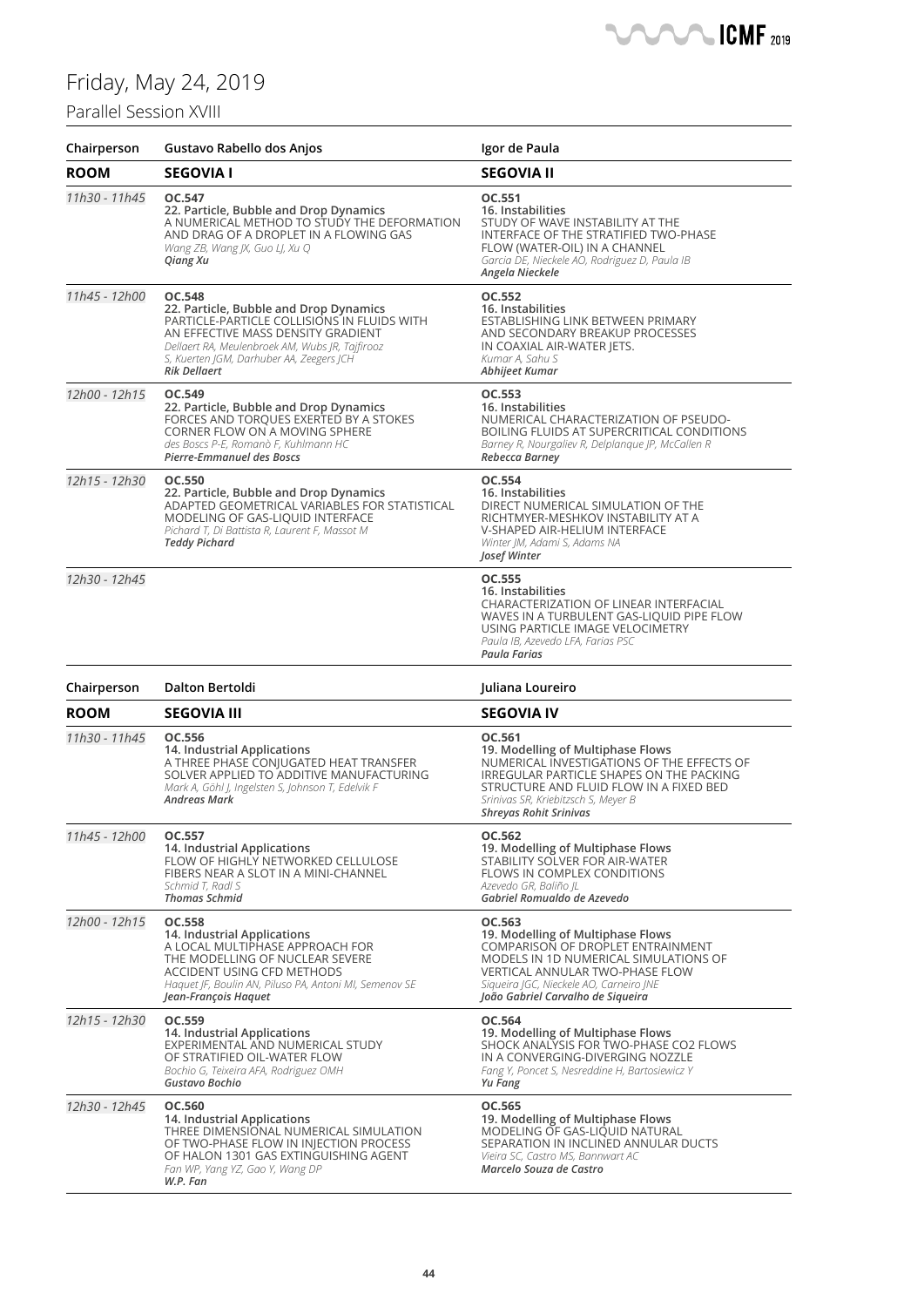### Parallel Session XVIII

| Chairperson   | Buddhika Hewakandamby                                                                                                                                                                                                                                     | <b>Olivier Masbernat</b>                                                                                                                                                                                                                                                |
|---------------|-----------------------------------------------------------------------------------------------------------------------------------------------------------------------------------------------------------------------------------------------------------|-------------------------------------------------------------------------------------------------------------------------------------------------------------------------------------------------------------------------------------------------------------------------|
| <b>ROOM</b>   | <b>ARANJUEZ</b>                                                                                                                                                                                                                                           | <b>ORIENTE</b>                                                                                                                                                                                                                                                          |
| 11h30 - 11h45 | OC.566<br>15. Interfacial Flows<br>ENTRAINMENT DURING DROPLET<br>CROSSING AT OIL - WATER INTERFACE<br>Ram O, Katz J<br>Joseph Katz                                                                                                                        | OC.571<br>18. Mixing<br>EXPERIMENTAL STUDY ON INTERFACIAL<br>PHENOMENON BETWEEN EXTRA HEAVY<br>OIL AND SUPERCRITICAL WATER<br>Zhao QY, Guo LJ, Chen L, Huang ZJ, Jin H, Wang YC<br>Qiuyang Zhao                                                                         |
| 11h45 - 12h00 | OC.567<br>15. Interfacial Flows<br>PREDICTION OF ANNULAR FLOW PARAMETERS<br>IN A VARIETY OF GEOMETRIES AND<br>ORIENTATIONS IN AIR-WATER SYSTEMS<br>Vasques J, Hewakandamby B, Hann D<br>João Vasques                                                      | OC.573<br>18. Mixing<br>MIXING ELECTROKINETICS IN A NANOCHANNEL<br>DUE TO CHARGED CORRUGATED SURFACES<br>Nayak AK, Weigand B<br>Ameeya kumar Nayak                                                                                                                      |
| 12h00 - 12h15 | OC.568<br>15. Interfacial Flows<br>ANALYSIS OF INTERFACE EFFECTS IN TWO-PHASE<br>FLOWS USING DIRECT NUMERICAL SIMULATIONS<br>OF A TEMPORAL JET CONFIGURATION<br>Bode M, Raman V, Devriendt R, Le Chenadec V, Pitsch H<br><b>Mathis Bode</b>               | OC.574<br>18. Mixing<br>DEVELOPMENT OF A METHOD TO DETECT<br>AND QUANTIFY TIME-DEPENDENT YIELD<br>STRESS BUILD-UP IN MINERAL SLURRIES<br>Ulrich D, Shokrollahzadeh A, Machado MB,<br>Martin T, Sanders S, Kresta SM<br>Marcio Bezerra Machado                           |
| 12h15 - 12h30 | OC.569<br>15. Interfacial Flows<br>ANALYSIS OF CONTACT LINE BEHAVIOUR DURING<br>LIQUID BRIDGE STRETCHING AND ITS EFFECT<br>ON RESIDUAL VOLUMES AFTER BREAK-UP<br>Brulin S, Roisman IV, Tropea C, Sauer HM, Schäfer J, Dörsam E<br><b>Sebastian Brulin</b> | OC.575<br>18. Mixing<br>VISUALIZATION OF MIXING PERFORMANCE AND<br>MEASUREMENT OF POWER INPUT IN AERATED<br>STIRRED TANK REACTORS - COMPARISON OF<br>LABORATORY AND INDUSTRIAL SCALE<br>Fitschen J, Rosseburg A, Wucherpfennig T, Wutz J, Schlüter M<br>Jürgen Fitschen |
| 12h30 - 12h45 | OC.570<br>15. Interfacial Flows<br>EXPERIMENTAL QUANTIFICATION<br>OF WETTING PATTERNS<br>Feldmann J, Roisman IV, Tropea C<br>Johannes Feldmann                                                                                                            |                                                                                                                                                                                                                                                                         |
| Chairperson   | Filippo Coletti                                                                                                                                                                                                                                           |                                                                                                                                                                                                                                                                         |
| <b>ROOM</b>   | ALHAMBRA II                                                                                                                                                                                                                                               |                                                                                                                                                                                                                                                                         |
| 11h30 - 11h45 | OC.576<br>25. Turbulence in Multiphase Flows<br><b>TOWARDS A GENERAL STRUCTURAL</b><br>SUBGRID MODELLING APPROACH FOR<br><b>TURBULENT MULTIPHASE FLOWS</b><br>Saeedipour M, Vincent S, Pirker S, Schneiderbauer S<br>Mahdi Saeedipour                     |                                                                                                                                                                                                                                                                         |
| 11h45 - 12h00 | OC.577<br>25. Turbulence in Multiphase Flows<br>EFFECTS OF LOCAL PARTICLE STOKES NUMBER<br>ON THE WALL NORMAL VELOCITY FLUCTUATIONS<br>IN A SUPERSONIC BOUNDARY LAYER<br>Xiao W, Jin T, Wang Z, Luo K, Chen S, Fan J<br>Wei Xiao                          |                                                                                                                                                                                                                                                                         |
| 12h15 - 12h30 | OC.579<br>25. Turbulence in Multiphase Flows<br>MICROBUBBLE CLOUDS FORMATION IN<br>TURBULENT BOUNDARY LAYERS AND ITS GREAT<br>CONTRIBUTION TO FRICTIONAL DRAG REDUCTION<br>Murai Y, Saito D, Park HJ, Tasaka Y<br>Yuichi Murai                            |                                                                                                                                                                                                                                                                         |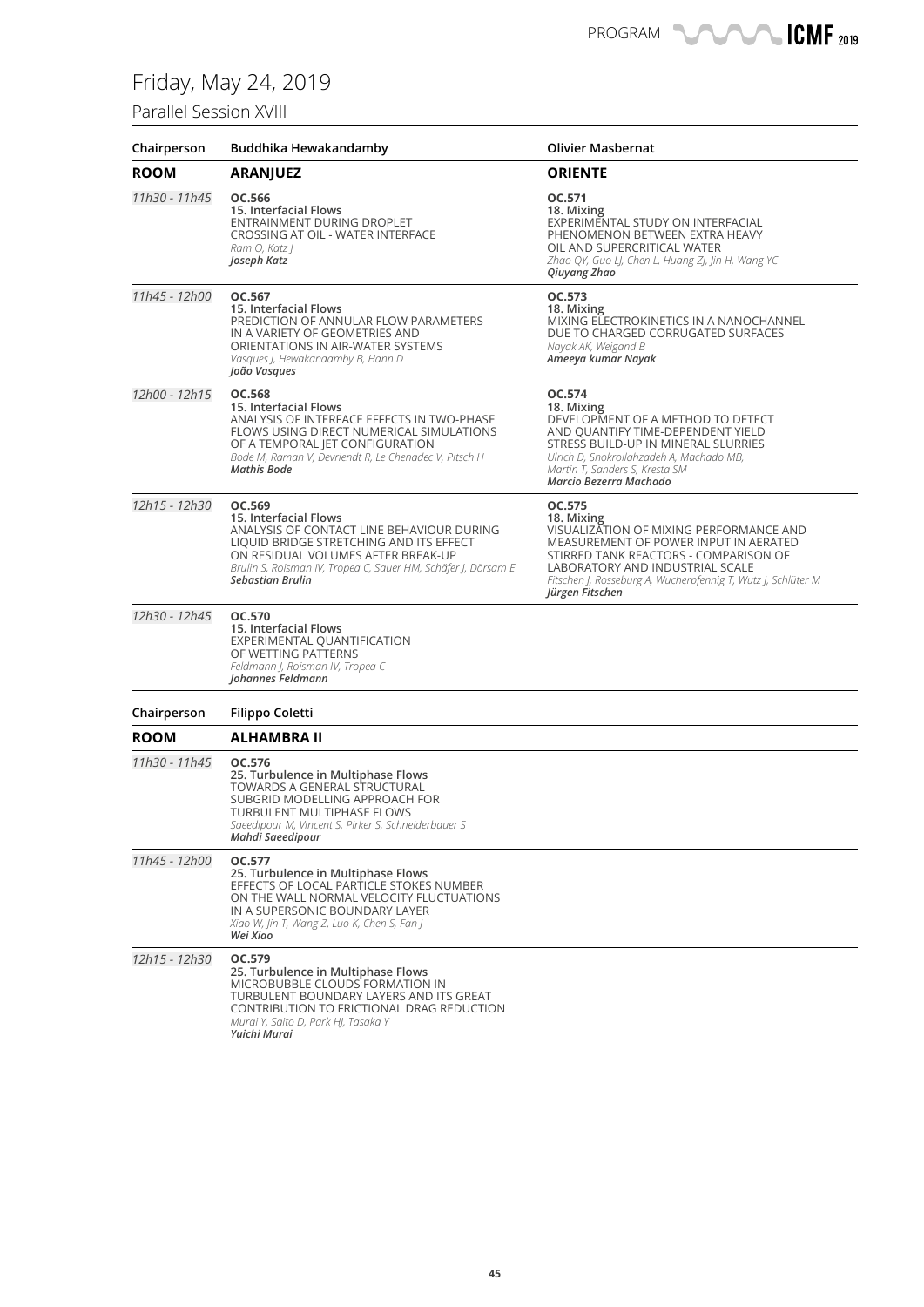

### **PT.01**

### **Numerical simulation of bubble formation and acoustic characteristics with different gas flow rates**

Song SL1 , Chong DT1 , Zhao QB1, Chen WX1, Yan JJ1 - 1State Key Laboratory of Multiphase Flow in Power Engineering - Xi'an Jiaotong University

### **PT.02**

#### **PTV Study of Turbulent Bubbly Flow downstream of a Two-Dimensional Wall Mounted Obstacle**

Zhang J1, Gabillet C1, Billard J-Y1 - 1 The French Naval Academy Research Institute, IRENav - Mechanical and Energetical Engineering in Naval Environment

#### **PT.03**

#### **Comparing the Accuracy of Nucleate Boiling Correlations Using a Platinum Wire with Ethanol, n-Pentane, and n-Heptane**

Oliveira AV<sup>1</sup>, Netto ATS<sup>2</sup>, Santos RG2 - 1 Université de Lorraine - Laboratoire d'Énergétique et de Mécanique Théorique et Appliquée, 2 Universidade Estadual de Campinas - Departamento de Energia

#### **PT.04**

**Quantifying annular liquid film parameters from high-speed visualization of upward and downward flow condensation** Ferreira J<sup>1</sup>, Barbosa J<sup>1</sup> - <sup>1</sup>Federal University of Santa Catarina

- Mechanical Engineering

#### **PT.05**

#### **Experimental study on heat transfer characteristics of circulatory flash evaporation of concentrated NaCl solution** Wang Y<sup>1</sup>, Yang Q<sup>1</sup>, Yan J<sup>1</sup> - <sup>1</sup>Xi'an

Jiaotong University - State Key Laboratory of Multiphase Flow in Power Engineering

#### **PT.06**

#### **Evaluation of two-phase flow patterns of HFO-1234yf refrigerant in a horizontal flat tube**

Peixoto MCL<sup>1</sup>, Mendes RP<sup>1</sup> , Machado L<sup>1</sup>, Pabon JJG<sup>2</sup> - <sup>1</sup>UFMG - Mechanical Engineering, 2 UNIFEI - Mechanical Engineering

#### **PT.07 INTENSIFICATION OF POOL BOILING HEAT TRANSFER BY USING MICRO-FIN SURFACES**

Kiyomura IS<sup>1</sup>, Souza RR1, Cardoso EM<sup>1</sup> - <sup>1</sup>UNESP -Mechanical Engineering



### **PT.08**

**Nucleation rate and droplet growth of carbon dioxide inside a supersonic nozzle implemented in open-source software** Machado TF, Silva LFLR, Santos FP

#### **PT.09**

#### **An improved multidimensional THINC scheme based on direct time integration**

Zhao HY<sup>1</sup>, Ming PJ<sup>1</sup>, Zhang WP<sup>1</sup>, Wang YH<sup>1</sup> - <sup>1</sup>Harbin Engineering University - College of Power and Energy Engineering

#### **PT.10**

### **Bubble behavior in gas-solid bubbling fluidized beds based on EMMS model: comparison of 2D, Q2D and 3D simulation**

Wang H1 , Lu Y2 - 1 Xi'an Jiaotong University - State Key Laboratory of Multiphase Flow in Power Engineering, 2 Xi'an Jiaotong University - State Key Laboratory of Multiphase Flow in Power Engineering

### **PT.11**

#### **Interface-tracking simulations of individual drops rising/ falling in quiescent liquid** Charin AHLM<sup>1</sup>, Silva LFLR<sup>2</sup>, Lage

PLC<sup>1</sup> - <sup>1</sup>Universidade Federal do Rio de Janeiro - Programa de Engenharia Química, COPPE, 2 Universidade Federal do Rio de Janeiro - Escola de Química

### **PT.12**

#### **Non-Intrusive Measurements of Free Liquid Films**

Gyurkovich A1, Mehring C1 -<br>11 Iniversity of Stuttgart - Inst University of Stuttgart - Institute of Mechanical Process Engineering

#### **PT.13**

#### **Experimental investigation on severe slugging mitigation applying quasi-planar helical pipe device**

Yao T, WU Q, Xu Q, Liu Z, Guo L

### **PT.14**

#### **Gaussian Mixture Model for Pattern Recognition in Vertical Two-Phase Flow** Ambrosio JS<sup>1</sup>, Pipa DR<sup>1</sup>, Morales

REM<sup>1</sup>, Silva MJ<sup>1</sup> - <sup>1</sup>UTFPR - NUEM

### **PT.15**

#### **Experimental study of emulsion phase residence time near the wall in a supercritical water fluidized bed**

Zhang TN<sup>1</sup>, Lu YJ<sup>1</sup> - <sup>1</sup>Xi'an Jiaotong University - State Key Laboratory of Multiphase Flow in Power Engineering

# POSTERS

### **PT.16**

**Influence of solids inventory and gas velocity on the power spectral density pattern obtained from pressure fluctuation signals in a circulating fluidized bed riser** Schaffka FTS<sup>1</sup>, Behainne JJR<sup>2</sup>, Parise MR<sup>3</sup>, Castilho GJ<sup>1</sup> - <sup>1</sup>University of Campinas (UNICAMP) - School of Chemical Engineering, 2 Federal University of Technology - Mechanical Engineering Department, 3 Federal University of Technology - Chemical Engineering Department

### **PT.17**

#### **Experimental study of the effect of bubble-pore matching relationship on foam transport in porous media** Wang Y<sup>1</sup>, Yue XA<sup>1</sup>, Liu K<sup>1</sup>, Zhang

 $B^1$ , Ling Q<sup>1</sup>, Mou YF<sup>1</sup> - <sup>1</sup>China University of Petroleum-Beijing - Key Laboratory of Petroleum Engineering, College of Petroleum Engineering

### **PT.18**

### **Surface Wetting in Multiphase Pipe-Flow**

Bentzon JR<sup>1</sup>, Vural A<sup>1</sup>, Feilberg  $KL<sup>2</sup>$ , Walther JH $<sup>1,3</sup>$  - <sup>1</sup>Technical</sup> University of Denmark - Mechanical Engineering, 2 Technical University of Denmark - The Danish Hydrocarbon Research and Technology Centre, 3 ETH, Zürich - Computational Science and Engineering Laboratory

#### **PT.19**

### **Experimental analysis of slug flow pressure drop in corrugated pipes**

Santana ALB<sup>1</sup>, Marcelino Neto MA<sup>1</sup>, Morales REM<sup>1</sup> - <sup>1</sup>Federal University Technology of Parana (UTFPR) - Multiphase Flow Research Center NUEM

### **PT.20**

#### **Analysis of the effect of annular gas-liquid flows in encapsulated electrical submersible pumps**

Pontes GC<sup>1</sup>, Monte Verde W<sup>2</sup>, Castro MS<sup>1</sup>, Biazussi JL<sup>2</sup>, Bannwart AC<sup>1</sup> - <sup>1</sup>University of Campinas – UNICAMP - Department of Energy, Faculty of Mechanical Engineering, 2 University of Campinas – UNICAMP - Center for Petroleum Studies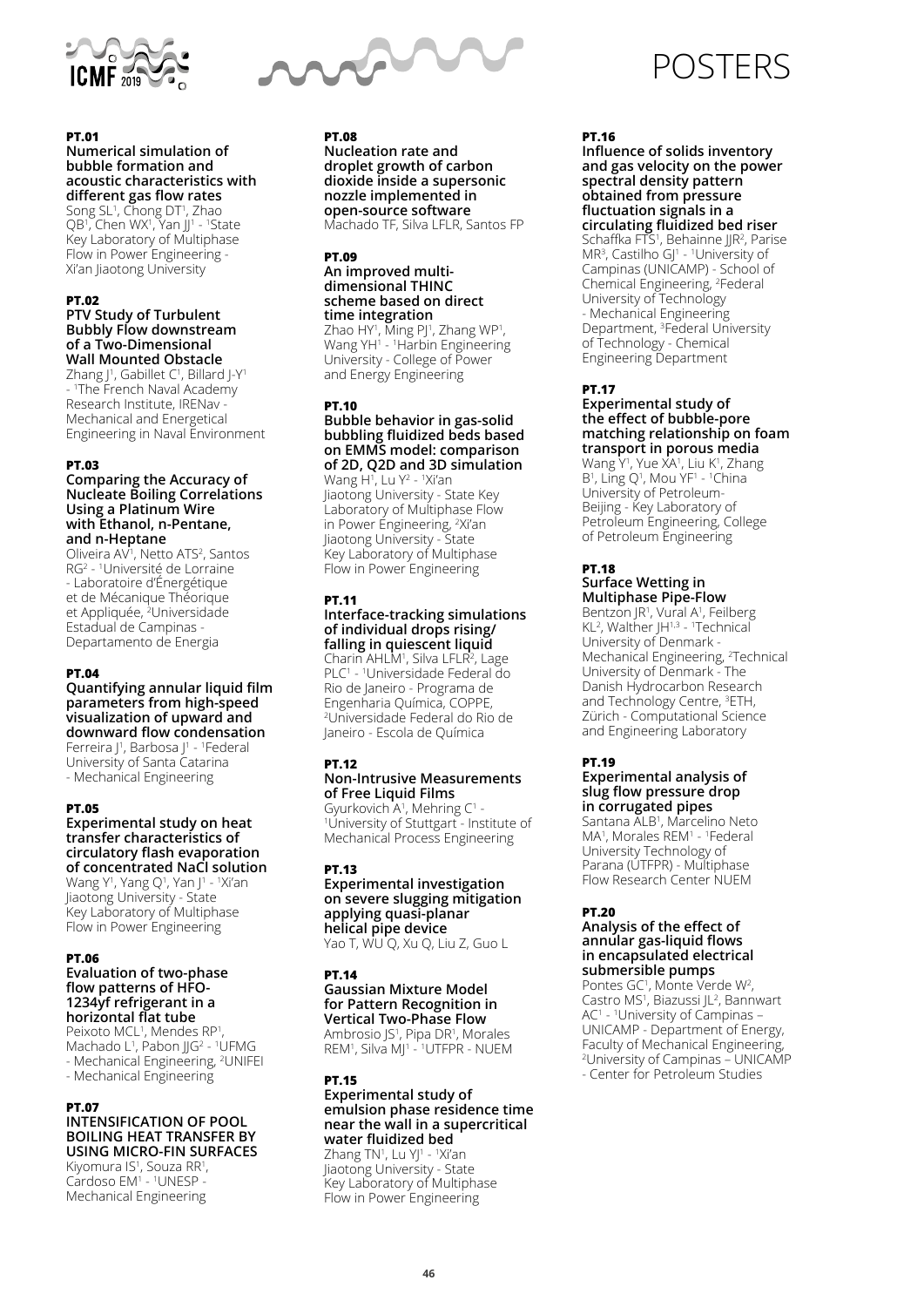## POSTERS



### **PT.21**

**Experimental Study of Gas-Liquid Separation in Inclined Annular Ducts Simulating an Electrical Submersible Pump Skid** Custodio DAS<sup>1</sup>, Monte Verde W<sup>2</sup>,

Biazussi JL<sup>2</sup>, Castro MS<sup>1</sup>, Bannwart AC1 - 1 University of Campinas – UNICAMP - Department of Energy, School of Mechanical Engineering, 2 University of Campinas – UNICAMP - Center for Petroleum Studies

### **PT.22**

#### **Experimental study of interface wave characteristics of gas-liquid flow in horizontal pipe at high pressure**

Wang Y<sup>1</sup>, Chang Y<sup>1</sup>, Liu Z<sup>1</sup>, Zhao X<sup>1</sup>, Guo L<sup>1</sup> - <sup>1</sup>Xi'an Jiaotong University -State Key Laboratory of Multiphase Flow in Power Engineering

### **PT.23**

#### **Transient gas/liquid twophase flow in a pipelineriser system after the change of inlet flow rates**

Zou S1,2, Liu W1, Guo L1 - 1Xi'an Jiaotong University - State Key Laboratory of Multiphase Flow in Power Engineering,<br><sup>2</sup>Wuhan Second Ship Design and Research Institute

### **PT.24**

#### **Morphology-Dependent Optical Properties of Gold Nanorods**

Xing LZ1, Chen B1, Li D1, Wu WJ1 -<br>1Xi'an liaotong Llniversity - State Xi'an Jiaotong University - State Key Laboratory of Multiphase Flow in Power Engineering

#### **PT.25 Microfluidic particle focusing in viscoelastic flow**

Fan LL<sup>1</sup>, Tao YY<sup>2</sup>, Wu X<sup>2</sup>, Yan  $Q<sup>2</sup>$ , Zhao L<sup>2</sup> - <sup>1</sup>Xi'an Jiaotong University - School of Mechanical Engineering, 2 Xi'an Jiaotong University - State Key Laboratory of Multiphase Flow in Power Engineering, 3 The University of Akron - Department of Mechanical Engineering

### **PT.26**

#### **Numerical Simulation for Generation Mechanism of Fine Bubble by High-Speed Stirring** Matsukuma Y<sup>1</sup>, Uchiyama

H1 - 1 Fukuoka University - Chemical Engineering

### **PT.27**

### **Optimization of the internal hydraulic diameters of microchannel fin and flat tube evaporators** Souza FS<sup>1</sup>, Colmanetti AR<sup>1</sup>,

Tibiriçá CB<sup>1</sup> - <sup>1</sup>EESC-USP -Mechanical Engineering

#### **PT.28**

### **The real-time characteristics of mixing behavior in binary fluidized bed**

Wan Z<sup>1</sup>, Lu YJ<sup>1</sup> - <sup>1</sup>Xi'an Jiaotong University - State Key Laboratory of Multiphase Flow in Power Engineering

### **PT.29**

**Solid-liquid flow in Stirred Tanks: Euler-Euler / RANS Modeling** Shi P, Rzehak R

#### **PT.30**

### **Determination of drift-flux parameters for viscous oil-water horizontal flow**

Ruschel RH<sup>1</sup>, Cely MH<sup>2</sup>, Rodriguez OMH<sup>3</sup>, Castro MS<sup>1</sup> - <sup>1</sup>UNICAMP - CEPETRO/ALFA, 2 UNICAMP/ USP - CEPETRO/INDUSTRIAL MULTIPHASE FLOW LABORATORY, 3 USP - INDUSTRIAL MULTIPHASE FLOW LABORATORY

#### **PT.32 CFD modeling of rice husk gasification in an entrained flow gasifier: Effects of operating conditions**

Gao XY<sup>1</sup>, Yin ZQ<sup>1</sup>, Li XF<sup>1</sup>, Ding ZY1 - 1 China Jiliang University - Institute College of Metrology and Measurement Engineering

### **PT.33**

#### **Uncertainty propagation as a tool for assessment of a multiphase point model**

Strand  $A^{1,2}$ , Smith IE<sup>3</sup>, Hellevik LR<sup>2</sup>, Steinsland  $I^1$  -  $^1$ NTNU -Mathematical Sciences, 2 NTNU - Structural Engineering, <sup>3</sup>SINTEF - Multiphase Flow Laboratory

### **PT.34**

#### **On the discussion of a surface liquid film approach for a CFD coupling algorithm for gas-liquid annular flows**

Anjos RP<sup>1</sup>, Klein TS<sup>1</sup>, Silva LFLR<sup>1</sup> - 1 Federal University of Rio de Janeiro - Chemical and Biochemical Process Engineering (EPQB)

### **PT.36**

### **Experimental study of the hydrate formation in shut-in and restart condition in two and three phase system**

Kakitani C<sup>1</sup>, Marques DC<sup>1</sup>, Marcelino Neto MA<sup>1</sup>, Morales REM<sup>1</sup>, Sum AK<sup>2</sup> - <sup>1</sup> Federal University of Technology of Parana - Multiphase Flow Research Center (NUEM), 2 Colorado School of Mines - Hydrates Energy Innovation Lab

### **PT.37**

**An extension of porousMultiphaseFoam open-source toolbox for compressible multiphase and multicomponent flow in porous media.** Santos FP<sup>1</sup> - <sup>1</sup> Federal University of Rio de Janeiro - Chemical Engineering Department